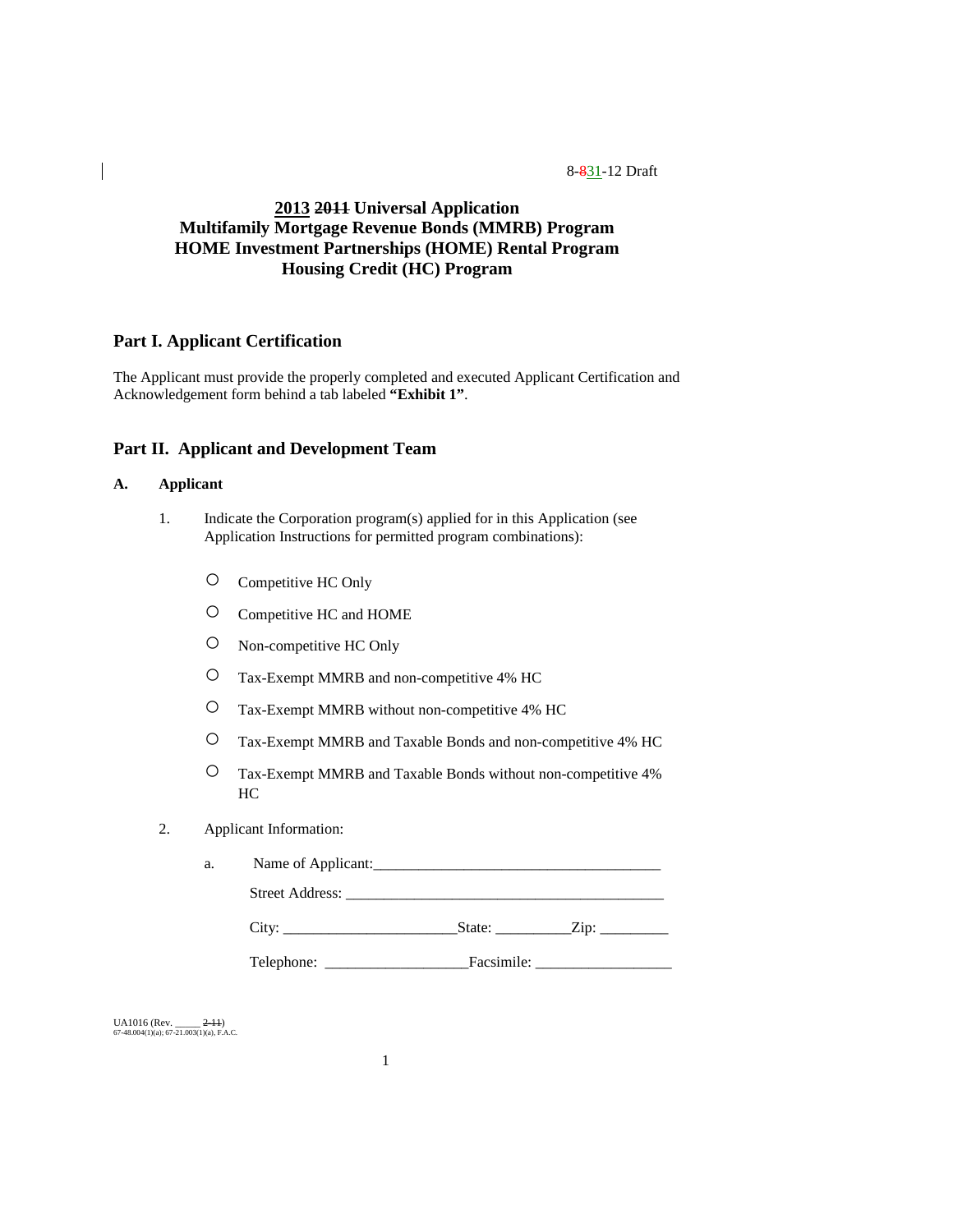|                                                          |                                                                                                                                                                    |                                                  | E-Mail Address:    |        |         |                                                  |   |                                                         |                                                                                                                                                                     |
|----------------------------------------------------------|--------------------------------------------------------------------------------------------------------------------------------------------------------------------|--------------------------------------------------|--------------------|--------|---------|--------------------------------------------------|---|---------------------------------------------------------|---------------------------------------------------------------------------------------------------------------------------------------------------------------------|
|                                                          | b.                                                                                                                                                                 | Federal Employer Identification Number: ________ |                    |        |         |                                                  |   |                                                         |                                                                                                                                                                     |
|                                                          | If not yet obtained, provide a copy of the completed, submitted<br>application for the Federal Employer Identification Number behind a<br>tab labeled "Exhibit 2". |                                                  |                    |        |         |                                                  |   |                                                         |                                                                                                                                                                     |
|                                                          | c.                                                                                                                                                                 |                                                  |                    |        |         | state of Florida as of the Application Deadline? |   |                                                         | Is Applicant a legally formed entity qualified to do business in the                                                                                                |
|                                                          |                                                                                                                                                                    | O                                                | Yes                |        | O       | N <sub>o</sub>                                   |   |                                                         |                                                                                                                                                                     |
|                                                          |                                                                                                                                                                    |                                                  |                    |        |         |                                                  |   |                                                         | Provide required documentation behind a tab labeled "Exhibit 3".                                                                                                    |
|                                                          | d.                                                                                                                                                                 |                                                  | liability company? |        |         |                                                  |   |                                                         | If applying for HC: Is the Applicant a limited partnership or limited                                                                                               |
|                                                          |                                                                                                                                                                    | Ő                                                | Yes                |        | $\circ$ | N <sub>0</sub>                                   |   |                                                         |                                                                                                                                                                     |
|                                                          | e.                                                                                                                                                                 |                                                  |                    |        |         |                                                  |   | Is the Applicant applying as a Non-Profit organization? |                                                                                                                                                                     |
|                                                          |                                                                                                                                                                    | O                                                | Yes                |        | O       | N <sub>o</sub>                                   |   |                                                         |                                                                                                                                                                     |
|                                                          |                                                                                                                                                                    | below.                                           |                    |        |         |                                                  |   |                                                         | If "Yes", the Applicant must respond to questions $(1)$ and $(2)$ below.<br>If "No", skip Non-Profit status questions and proceed to question 3.                    |
|                                                          |                                                                                                                                                                    | (1)                                              | entity:            |        |         |                                                  |   |                                                         | Provide the following documentation for each Non-Profit                                                                                                             |
|                                                          |                                                                                                                                                                    |                                                  | (a)                | and    |         |                                                  |   |                                                         | attorney opinion letter behind a tab labeled "Exhibit 4";                                                                                                           |
|                                                          |                                                                                                                                                                    |                                                  | (b)                | $5$ ". |         |                                                  |   |                                                         | IRS determination letter behind a tab labeled "Exhibit                                                                                                              |
|                                                          |                                                                                                                                                                    | (2)                                              |                    |        |         | Answer the following questions:                  |   |                                                         |                                                                                                                                                                     |
|                                                          |                                                                                                                                                                    |                                                  | (a)                |        |         |                                                  |   | state statute if incorporated outside Florida?          | Is the Applicant or one of its general partners or<br>managing members incorporated as a Non-Profit entity<br>pursuant to Chapter 617, Florida Statutes, or similar |
|                                                          |                                                                                                                                                                    |                                                  |                    | O      | Yes     |                                                  | O | N <sub>o</sub>                                          |                                                                                                                                                                     |
|                                                          |                                                                                                                                                                    |                                                  |                    |        |         |                                                  |   |                                                         |                                                                                                                                                                     |
| UA1016 (Rev.<br>67-48.004(1)(a); 67-21.003(1)(a), F.A.C. | $2-11$                                                                                                                                                             |                                                  |                    |        |         |                                                  |   |                                                         |                                                                                                                                                                     |

 $\begin{array}{c} \hline \end{array}$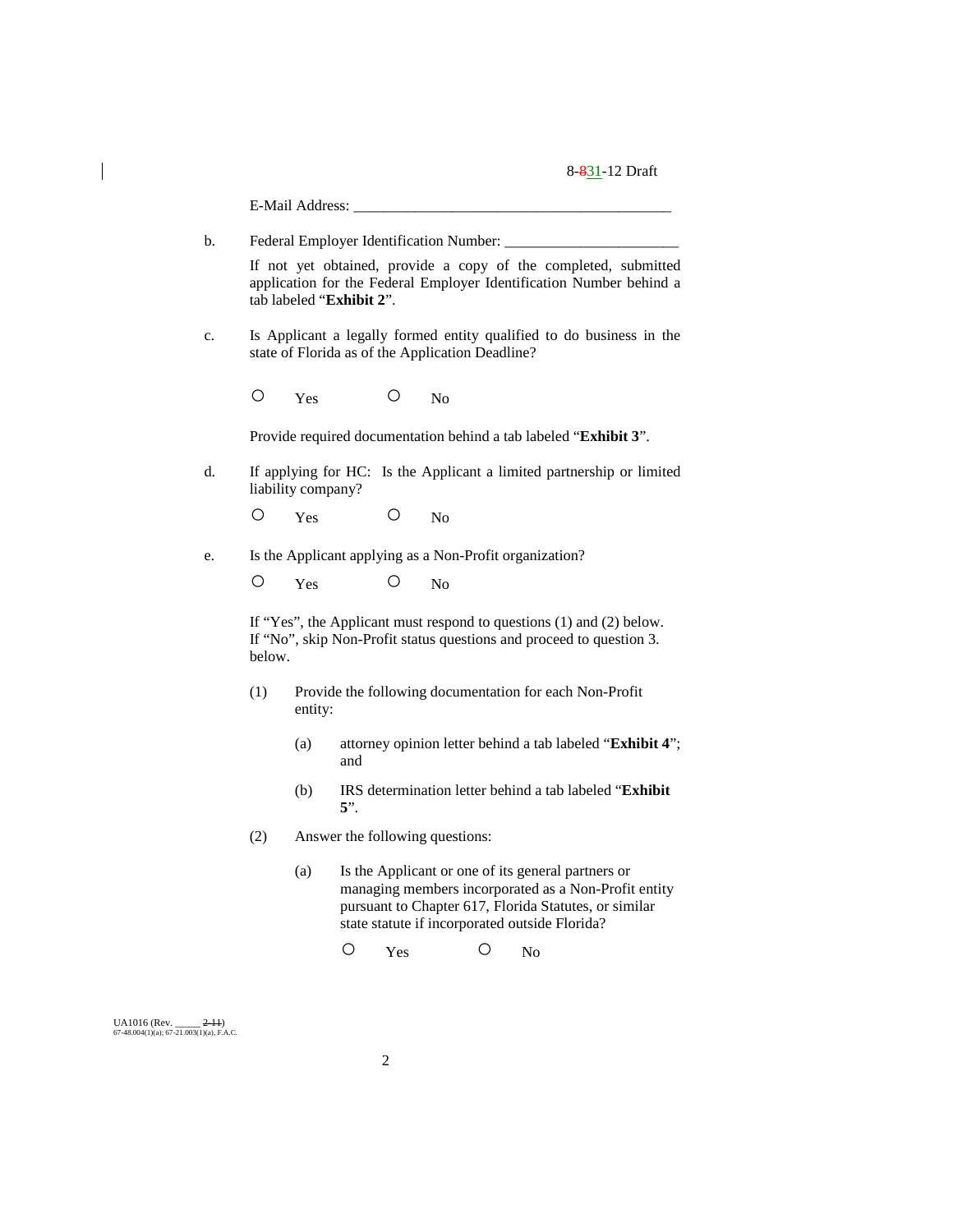If "No", is the Applicant or one of its general partners or managing members a wholly-owned subsidiary of a Non-Profit entity formed pursuant to Chapter 617, Florida Statutes, or similar state statute if incorporated outside Florida?

O Yes O No

(b) Is the Applicant or one of its general partners or managing members a  $501(c)(3)$  or  $501(c)(4)$  Non-Profit entity or is the Applicant or one of its general partners or managing members a wholly-owned subsidiary of a 501(c)(3) or 501(c)(4) Non-Profit entity?

O Yes O No

(c) Does the Non-Profit entity have an ownership interest, either directly or indirectly, in the general partner or general partnership interest or in the managing member or the managing member's interest in the Applicant?

O Yes O No

If "Yes", state the percentage owned in the general partnership or managing member interest:  $-$ %

- (d) Percentage of Developer's fee that will go to the Non-Profit entity:  $\frac{9}{6}$
- (e) Provide the description/explanation of the role of the Non-Profit entity behind a tab labeled **"Exhibit 6"**.
- (f) Provide the names and addresses of the members of the governing board of the Non-Profit entity behind a tab labeled **"Exhibit 7"**.
- (g) For each Non-Profit entity, provide the articles of incorporation demonstrating that one of the purposes of the Non-Profit entity is to foster low-income housing behind a tab labeled **"Exhibit 8"**.
- (h) Year Non-Profit entity was incorporated:  $\frac{1}{(yyyy)}$

(i) Is the Non-Profit entity affiliated with or controlled by a for-profit entity within the meaning of Section 42(h), Internal Revenue Code?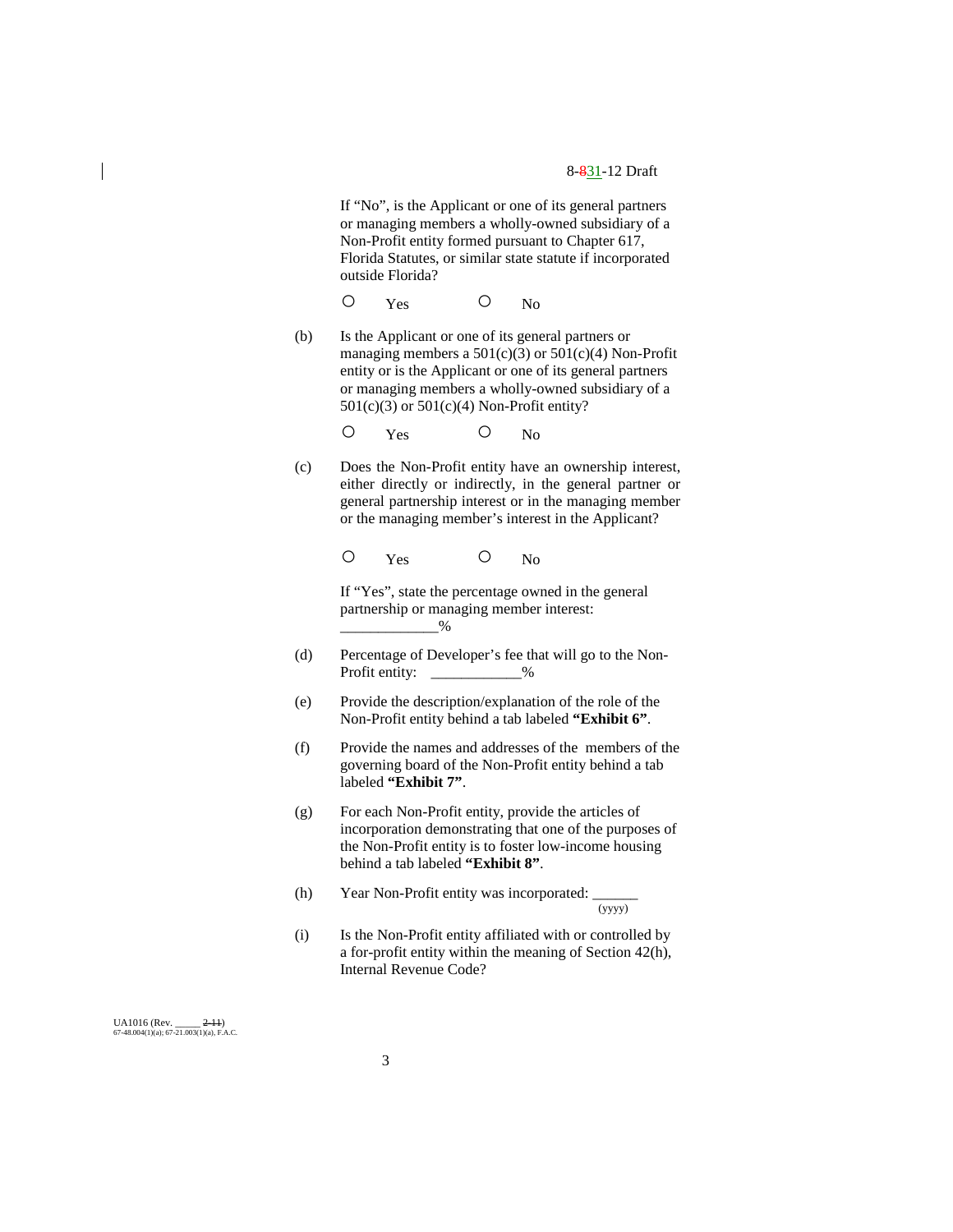| $\circ$ | Yes If "Yes", state name of the for-profit |
|---------|--------------------------------------------|
|         | entity:                                    |

| Nο |
|----|
|    |
|    |

- 3. Provide the required information for the Applicant and for each Developer behind a tab labeled "**Exhibit 9**".
- 4. Contact Person for this Application:

|    |                                  |    | First Name: Middle Initial:                                            |
|----|----------------------------------|----|------------------------------------------------------------------------|
|    |                                  |    |                                                                        |
|    |                                  |    |                                                                        |
|    | City:                            |    |                                                                        |
|    |                                  |    |                                                                        |
|    |                                  |    |                                                                        |
|    |                                  |    |                                                                        |
| 5. | Development Organization (CHDO)? |    | If Applying for HOME: Is the Applicant applying as a Community Housing |
|    | Yes                              | No |                                                                        |

If "Yes", state CHDO Name:\_\_\_\_\_\_\_\_\_\_\_\_\_\_\_\_\_\_\_\_\_\_\_\_\_\_\_\_\_\_\_\_\_\_ and

provide the required information behind a tab labeled **"Exhibit 9-A"**.

#### **B. Development Team**

 $\overline{\phantom{a}}$ 

- 1. Developer(s) and  $\Theta$ **F** Principal(s) of Developer(s):
	- a. State the nName of each Developer (include all co-Developers) and provide behind a tab labeled **"Exhibit 10"** the required Certificate of Good Standing for each stated Developer entity that is not a natural person: \_\_\_\_\_\_\_\_\_\_\_\_\_\_\_\_\_\_\_\_\_\_\_\_\_\_\_\_\_\_\_\_\_\_\_\_\_\_\_\_\_\_\_\_\_\_\_\_\_\_\_\_

\_\_\_\_\_\_\_\_\_\_\_\_\_\_\_\_\_\_\_\_\_\_\_\_\_\_\_\_\_\_\_\_\_\_\_\_\_\_\_\_\_\_\_\_\_\_\_\_\_\_\_\_ \_\_\_\_\_\_\_\_\_\_\_\_\_\_\_\_\_\_\_\_\_\_\_\_\_\_\_\_\_\_\_\_\_\_\_\_\_\_\_\_\_\_\_\_\_\_\_\_\_\_\_\_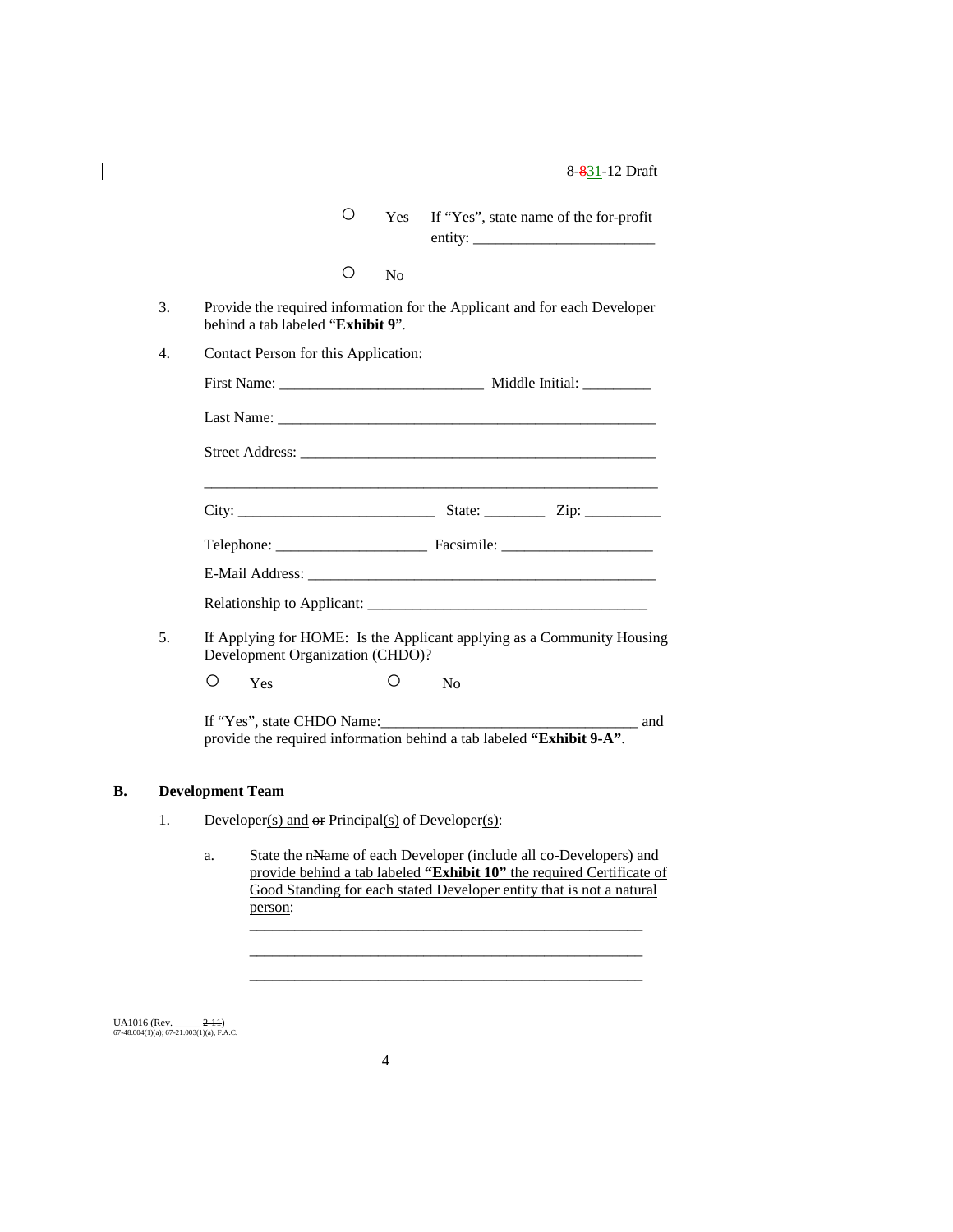# b. General Experience

- (1) For each experienced Developer, provide an executed Developer or Principal of Developer Certification form, behind a tab labeled "**Exhibit 10**", certifying to the required experience with three (3) completed affordable rental housing developments, as outlined in the Instructions.
- (2) For each experienced Principal of Developer Certification form included in the Application, also provide a prior experience chart for the experienced Principal, behind a tab labeled "**Exhibit 10**", reflecting the required information for the three (3) completed affordable rental housing developments.
- (3) For each co-Developer without the required experience, provide the requested information behind a tab labeled "**Exhibit 10"**.
- c. Housing Credit Development Experience
	- (1) Has a Principal of the Developer completed at least three (3) Housing Credit developments as outlined in Part II.B.1.c.(1) of the Instructions?

O Yes O No

If "Yes", provide a prior experience chart, behind a tab labeled "**Exhibit 10**", reflecting the required information for the three (3) Housing Credit developments.

- or
- (2) Does a Principal of the Developer meet the criteria regarding all Competitive Housing Credits received from Florida Housing and all non-competitive Housing Credits received from Florida Housing to be used in conjunction with SAIL or HOME, as outlined in Part II.B.1.c.(2) of the Instructions?

O Yes O No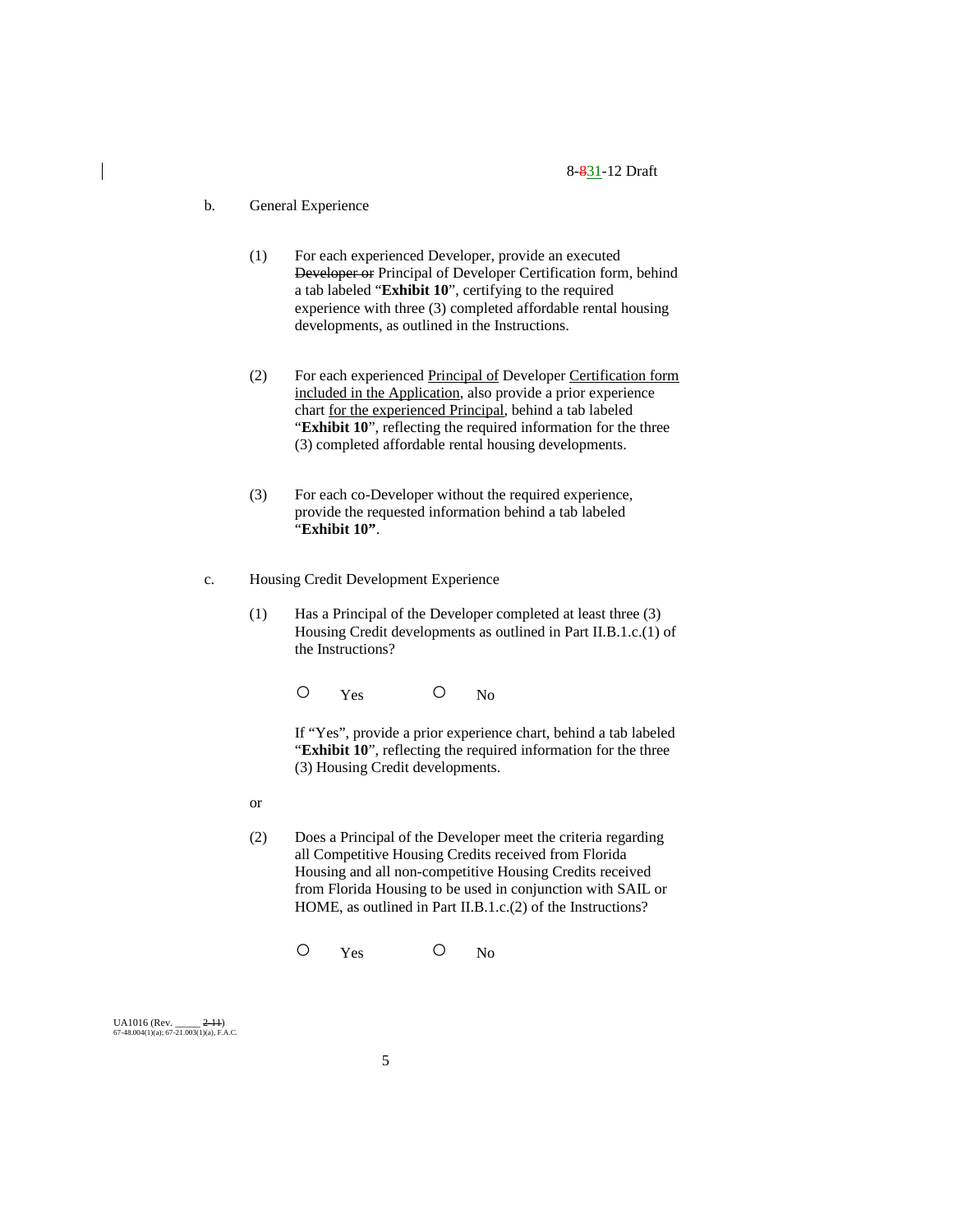If "Yes", provide a prior experience chart, behind a tab labeled "**Exhibit 10**", reflecting the required information for the applicable Developments.

or

(3) Has a Principal of the Developer completed at least 1,000 Housing Credit units in the state of Florida as outlined in Part II.B.1.c.(3) of the Instructions?

O Yes O No

If "Yes", provide a prior experience chart, behind a tab labeled "**Exhibit 10**", reflecting the required information for the applicable Developments.

- 2. Management Company or principal of Management Company:
	- a. Provide the executed Management Company or Principal of Management Company Certification form behind a tab labeled "**Exhibit 11**".
	- b. Provide a Management Company's or principal of Management Company's prior experience chart behind a tab labeled "**Exhibit 11**".
- 3. General Contractor or qualifying agent of General Contractor:
	- a. Provide the executed General Contractor or Qualifying Agent of General Contractor Certification form behind a tab labeled "**Exhibit 12**".
	- b. Provide a prior experience chart, behind a tab labeled "**Exhibit 12**", reflecting the required information for the two (2) completed developments.
	- c. Florida General Contractor Ranking Preference

(1) Domicile Category –

(a) Is the principal office of the General Contractor or qualifying agent of the General Contractor located in the state of Florida?

 $\overline{\mathsf{O}}$   $\mathsf{Yes}$   $\overline{\mathsf{O}}$   $\mathsf{N}\mathsf{o}$ 

If "Yes", indicate which party meets this criteria: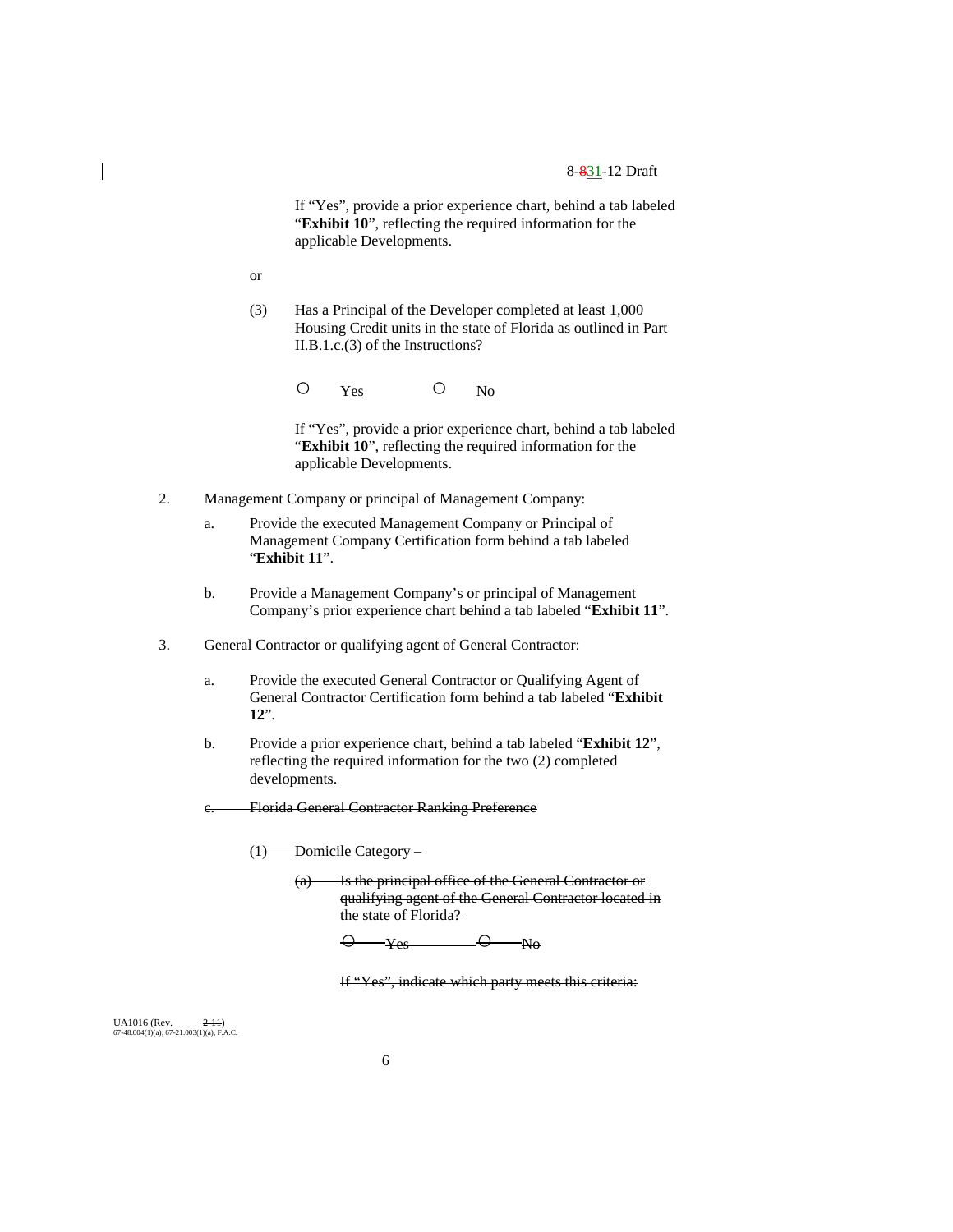$\Theta$  General Contractor  $\Theta$  - Qualifying agent of the General Contractor and (b) Do a majority of the principals and financial beneficiaries of the General Contractor or qualifying agent of the General Contractor (as defined in Part II.B.3.c.(1)(b) of the Instructions) reside in the state of Florida?  $\overline{\Theta}$   $\overline{\text{Yes}}$   $\overline{\Theta}$   $\overline{\text{N}}$ o If "Yes", indicate which party meets this criteria and provide a list of the principals and financial beneficiaries of the applicable party (General Contractor or qualifying agent) behind a tab labeled "**Exhibit 12**".  $\Theta$  General Contractor  $\Theta$  - Qualifying agent of the General Contractor

or

(2) Substantial Experience Category –

Has the General Contractor or qualifying agent of the General Contractor completed at least five (5) Developments using funds either provided by or administered by Florida Housing as outlined in Part II.B.3.c.(2) of the Instructions?

 $\overline{\Theta}$  Yes  $\overline{\Theta}$  No

If "Yes", provide a prior experience chart, behind a tab labeled "**Exhibit 12**", reflecting the required information for the five (5) Florida Housing funded Developments.

4. Architect:

Provide the executed Architect Certification form behind a tab labeled "**Exhibit 13**".

5. Attorney: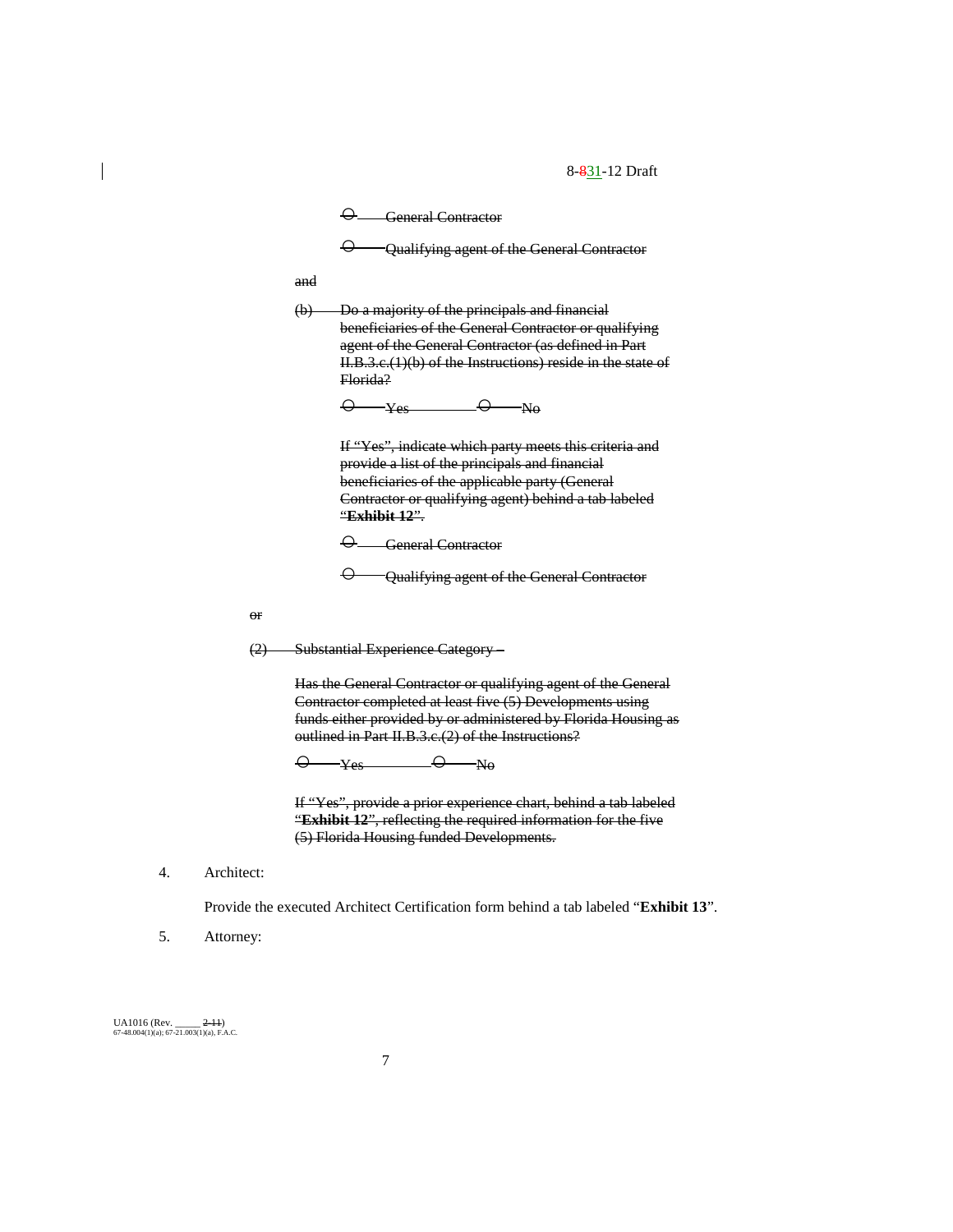- a. MMRB and HOME Applicants provide the executed Attorney (MMRB or HOME) Certification form behind a tab labeled "**Exhibit 14**".
- b. HC Applicants provide the executed Attorney (HC) Certification form behind a tab labeled "**Exhibit 15**".
- 6. Accountant:

Provide the executed Accountant Certification form behind a tab labeled "**Exhibit 16**".

- 7. Service Provider (Assisted Living Facility (ALF) Developments only):
	- a. Provide the executed Service Provider or Principal of Service Provider Certification form behind a tab labeled "**Exhibit 17**".
	- b. Provide a Service Provider's or principal of Service Provider's prior experience chart behind a tab labeled "**Exhibit 17**".
- 8. Guarantor(s) Information (MMRB Applicants only):

Provide the Guarantor Information Chart behind a tab labeled "**Exhibit 18"**.

# **Part III. Proposed Development**

## **A. General Development Information**

- 1. Name of proposed Development: \_\_\_\_\_\_\_\_\_\_\_\_\_\_\_\_\_\_\_\_\_\_\_\_\_\_\_\_\_\_\_\_\_
- 2. Location of Development Site:
	- a. County:  $\Box$
	- b. Address of Development Site:

Select the question(s) below that best applies to the proposed Development - question  $(1)$  or question  $(2)$  or both questions  $(1)$  and (2) and provide the applicable information. If question (2) is selected, the Applicant must also select either question  $(2)(a)$  or question  $(2)(b)$ below and, if question (2)(a) is selected, the name of the city must be stated.

 $\Box \Theta$  (1) The following address has been assigned by the USPS:

\_\_\_\_\_\_\_\_\_\_\_\_\_\_\_\_\_\_\_\_\_\_\_\_\_\_\_\_\_\_\_\_\_\_\_\_\_\_\_\_\_\_\_\_

(Address Number and Street)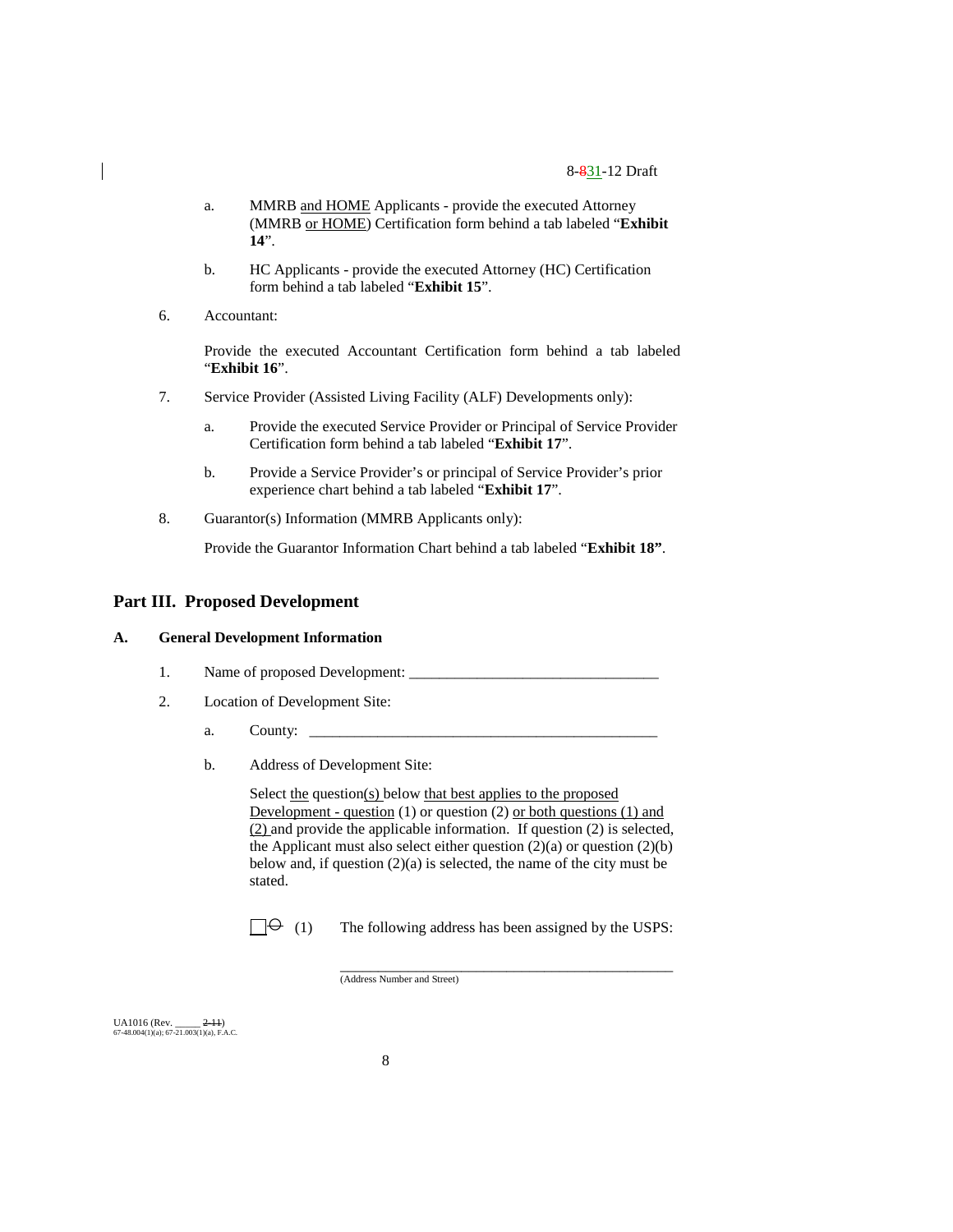|         |                           | (City) |                                                           |                |                                                                                                                                               |  |
|---------|---------------------------|--------|-----------------------------------------------------------|----------------|-----------------------------------------------------------------------------------------------------------------------------------------------|--|
| and/or  |                           |        |                                                           |                |                                                                                                                                               |  |
|         | $\theta$ (2)              |        |                                                           |                | The address has not yet been assigned by the USPS:                                                                                            |  |
|         |                           |        | (Street Name and closest designated intersection)         |                |                                                                                                                                               |  |
|         | and                       |        |                                                           |                |                                                                                                                                               |  |
|         | $\circ$                   | (a)    | city limits of: _                                         | (Name of City) | The proposed Development is located within the                                                                                                |  |
|         | or                        |        |                                                           |                |                                                                                                                                               |  |
|         | Ο                         | (b)    | unincorporated area of the County.                        |                | The proposed Development is located within the                                                                                                |  |
|         |                           |        | Will the Development consist of Scattered Sites?          |                |                                                                                                                                               |  |
| Ω       | Yes                       |        | $\left(\right)$                                           | N <sub>0</sub> |                                                                                                                                               |  |
|         | tab labeled "Exhibit 19". |        |                                                           |                | If "Yes", for each of the Scattered Sites, provide the Address, total<br>number of units, and the latitude and longitude coordinates behind a |  |
| F.A.C.? |                           |        |                                                           |                | Does the location of the proposed Development qualify as an Urban<br>In-Fill Development, as defined in Rule Chapters 67-21 and 67-48,        |  |
| $\circ$ | Yes                       |        | Ő                                                         | N <sub>o</sub> |                                                                                                                                               |  |
|         |                           |        | Government Verification of Qualification as Urban In-Fill |                | If "Yes", to qualify as an Urban In-Fill Development for purposes of<br>this Application, provide a properly completed and executed Local     |  |

UA1016 (Rev. \_\_\_\_\_ <del>2-11</del>)<br>67-48.004(1)(a); 67-21.003(1)(a), F.A.C.

 $\overline{\phantom{a}}$ 

Development form behind a tab labeled **"Exhibit 20"**.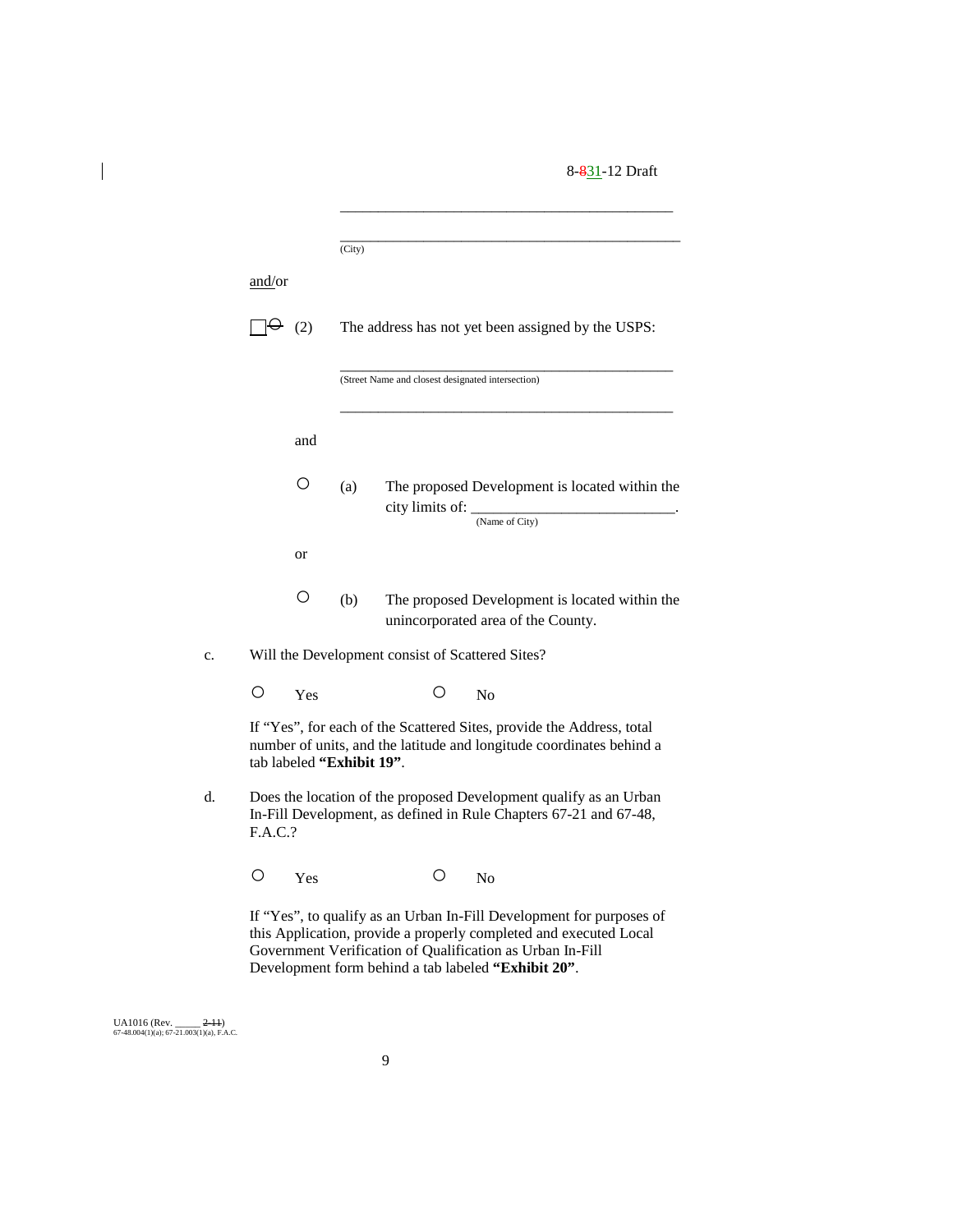|             | 8-831-12 Draft                                                                                                                                                                                                                                                                                                                                                                                                                   |                                                              |
|-------------|----------------------------------------------------------------------------------------------------------------------------------------------------------------------------------------------------------------------------------------------------------------------------------------------------------------------------------------------------------------------------------------------------------------------------------|--------------------------------------------------------------|
| e.          | If requesting Competitive HC, dDoes the Application involve a site( $s$ )<br>with an existing Declaration of Trust between a Public Housing<br>Authority and HUD?                                                                                                                                                                                                                                                                |                                                              |
|             | $\bigcirc$<br>O<br>Yes<br>N <sub>o</sub><br>N/A                                                                                                                                                                                                                                                                                                                                                                                  |                                                              |
|             | If "Yes", to be eligible for the DOT Tier 1 Proximity Tie Breaker Tier<br>1. Score boost Bboost-the Applicant must meet all of the criteria                                                                                                                                                                                                                                                                                      | Formatted: Not Strikethrough<br>Formatted: Not Strikethrough |
|             | outlined in Part III.A.2.e. of the Instructions and provide the required<br>documentation behind a tab labeled "Exhibit 20".                                                                                                                                                                                                                                                                                                     | Formatted: Not Strikethrough<br>Formatted: Not Strikethrough |
| f.          | If requesting Competitive HC, dDoes the proposed Development<br>qualify as a Public Housing Revitalization Development?                                                                                                                                                                                                                                                                                                          |                                                              |
|             | $\bigcirc$<br>$\circ$<br>Yes<br>No<br>N/A                                                                                                                                                                                                                                                                                                                                                                                        |                                                              |
|             | If "Yes", to qualify as a Public Housing Revitalization Development<br>for purposes of this Application, the Applicant must meet all of the<br>criteria outlined in Part III.A.2.f. of the Instructions and provide a<br>properly completed and executed Local Government Certification of<br>Public Housing Revitalization in a Local Community Redevelopment<br>or Revitalization Plan form behind a tab labeled "Exhibit 20". |                                                              |
|             | If requesting Competitive HC, ils Is the proposed Development being                                                                                                                                                                                                                                                                                                                                                              | Formatted: Strikethrough                                     |
|             | revitalized utilizing HOPE VI funding?                                                                                                                                                                                                                                                                                                                                                                                           | Formatted: Strikethrough                                     |
|             |                                                                                                                                                                                                                                                                                                                                                                                                                                  | Formatted: Strikethrough                                     |
|             | If "Yes", to qualify as a HOPE VI Development for purposes of this                                                                                                                                                                                                                                                                                                                                                               | Formatted: Strikethrough                                     |
|             | Application, the proposed Development must meet all of the<br>requirements set out in Part III.A.2.g. of the Instructions and the<br>Applicant must provide the required documentation behind a tab<br>labeled "Exhibit 20".                                                                                                                                                                                                     |                                                              |
| <u>g.h.</u> | If requesting Competitive HC, dDoes the proposed Development<br>qualify as a TOD Development?                                                                                                                                                                                                                                                                                                                                    | Formatted: Strikethrough                                     |
|             | $\circ$<br>Ő<br>Yes<br>N <sub>0</sub><br>N/A                                                                                                                                                                                                                                                                                                                                                                                     |                                                              |

UA1016 (Rev. \_\_\_\_\_ <del>2-11</del>)<br>67-48.004(1)(a); 67-21.003(1)(a), F.A.C.

 $\overline{\phantom{a}}$ 

 $\overline{\phantom{a}}$ 

 $\overline{\phantom{a}}$ 

 $\begin{array}{c} \hline \end{array}$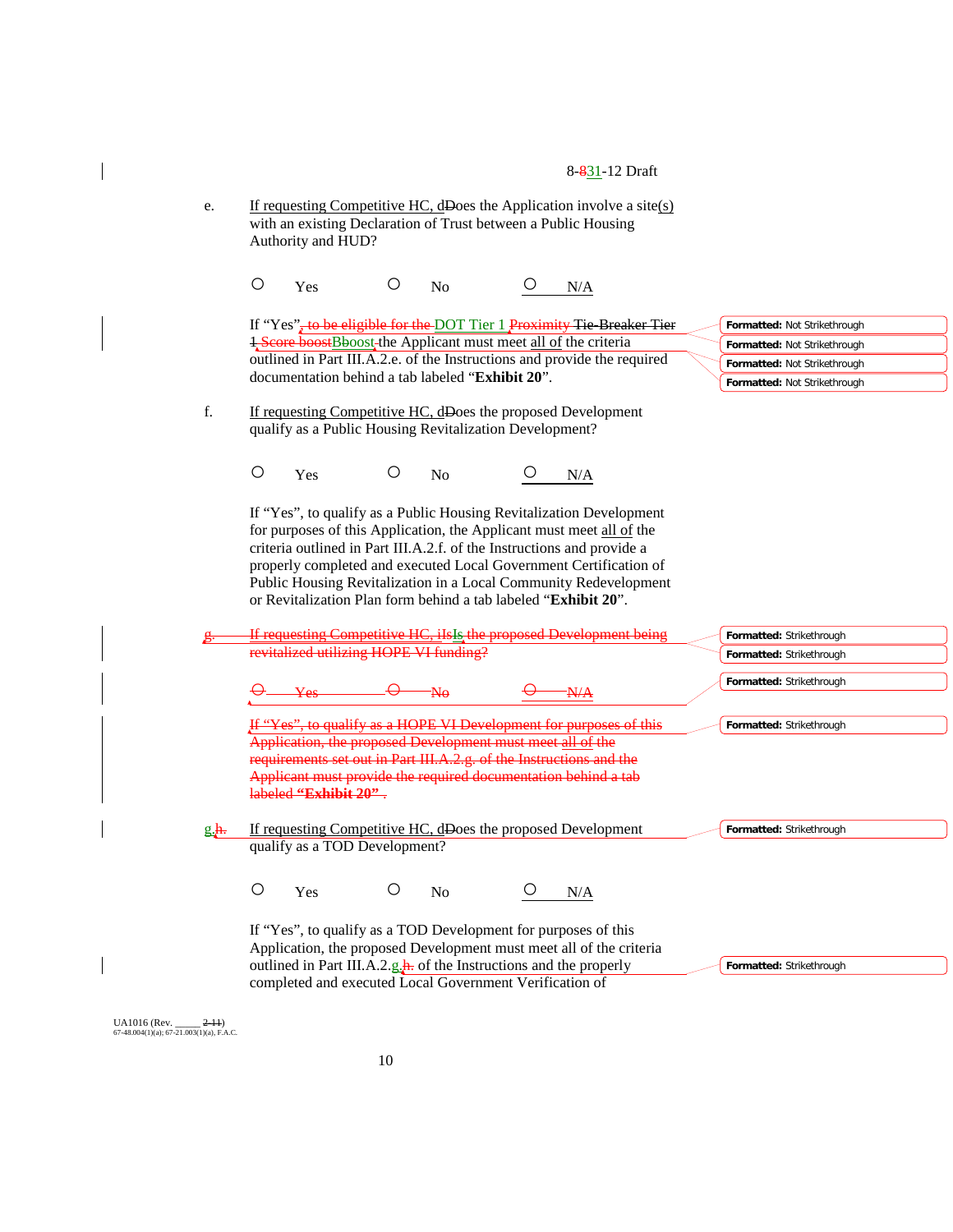Qualification as a TOD Development form must be provided behind a tab labeled **"Exhibit 20"**.

| $h +$            |            |                                                                                                                                                                                                             |                          |
|------------------|------------|-------------------------------------------------------------------------------------------------------------------------------------------------------------------------------------------------------------|--------------------------|
|                  |            | Is proposed Development located in the Florida Keys Area?                                                                                                                                                   | Formatted: Strikethrough |
|                  | $\bigcirc$ | $\circ$<br>Yes<br>N <sub>o</sub>                                                                                                                                                                            |                          |
| i.j.             |            | Local Jurisdiction:                                                                                                                                                                                         | Formatted: Strikethrough |
|                  | (1)        | Name of local jurisdiction where Development is located:<br><b>EXECUTE:</b> If Development is located<br>within a municipality (incorporated city, town, or village) the<br>municipality must be specified. |                          |
|                  | (2)        | Chief elected official of jurisdiction:                                                                                                                                                                     |                          |
|                  |            |                                                                                                                                                                                                             |                          |
|                  |            |                                                                                                                                                                                                             |                          |
| j. <del>k.</del> |            | Competitive HC and non-competitive HC Applicants must                                                                                                                                                       | Formatted: Strikethrough |
|                  |            |                                                                                                                                                                                                             |                          |
|                  |            | complete questions (1) through (4) below:                                                                                                                                                                   |                          |
|                  | (1)        | Difficult Development Area (DDA) and Qualified Census<br>Tract (QCT):                                                                                                                                       |                          |
|                  |            | Is the proposed Development located in a DDA, as<br>(a)<br>defined in Section $42(d)(5)(B)(iii)$ , IRC, as amended, or<br>in the $2013 \cancel{2012}$ QAP?                                                  | Formatted: Strikethrough |
|                  |            | $\circ$<br>O<br>N <sub>o</sub><br>Yes                                                                                                                                                                       |                          |
|                  |            | If "Yes", and proposed Development is located in a<br>HUD-designated DDA, provide the following<br>information, as applicable:                                                                              |                          |
|                  |            | If located in a Non-Metropolitan DDA, indicate<br>(i)<br>which DDA: ; or                                                                                                                                    |                          |

UA1016 (Rev. \_\_\_\_\_ <del>2-11</del>)<br>67-48.004(1)(a); 67-21.003(1)(a), F.A.C.

 $\overline{\phantom{a}}$ 

 $\overline{\phantom{a}}$ 

 $\overline{\phantom{a}}$ 

 $\overline{\phantom{a}}$ 

 $\overline{\phantom{a}}$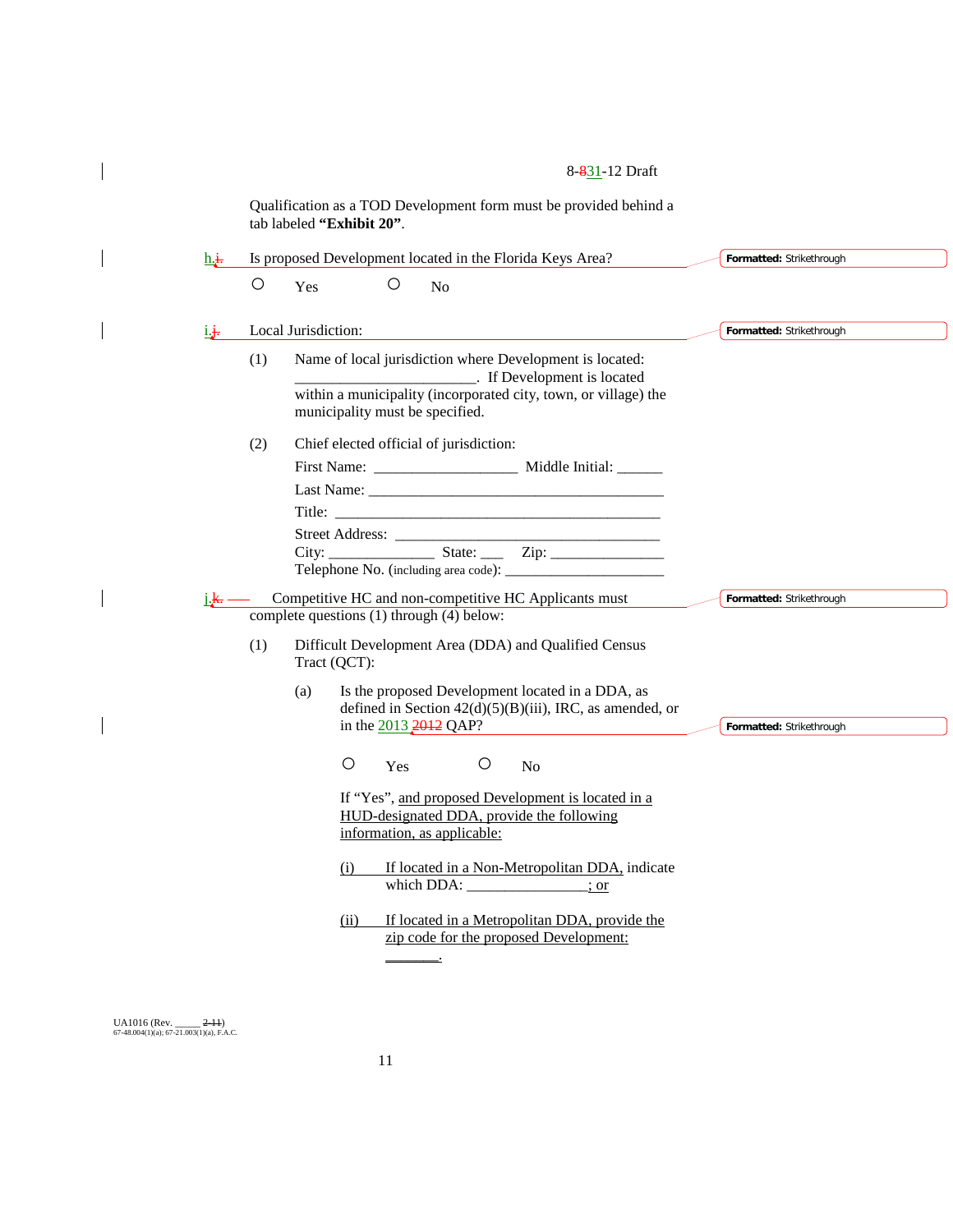(b) Is the proposed Development located in a QCT as defined in Section 42(d)(5)(B)(ii), IRC, as amended?

O Yes O No

If "Yes", indicate QCT Number: \_\_\_\_\_\_\_\_\_\_\_\_\_\_ and provide a copy of a letter from the local planning office or census bureau which verifies that the proposed Development is located in the referenced QCT behind a tab labeled "**Exhibit 21**".

(c) If the answer to question  $(1)(a)$  and/or  $(1)(b)$  above is "Yes", indicate which of the following applies: is the proposed Development the first phase of a multiphase Development, as defined in Part III.A.2.k.(1)(c) of the Instructions?

 $\Theta$  Yes  $\Theta$  No

| ⊖  | (i)           |        | The proposed Development is a phase of                   | Formatted: Font: 22 pt |
|----|---------------|--------|----------------------------------------------------------|------------------------|
|    |               |        | a multiphase Development, as defined in                  |                        |
|    |               |        | Part III.A.2. $\mathbf{k}$ j.(1)(c) of the Instructions, |                        |
|    |               |        | where no phase was funded in the 2011                    |                        |
|    |               |        | Universal Application Cycle.                             |                        |
|    |               |        |                                                          |                        |
| or |               |        |                                                          |                        |
|    |               |        |                                                          |                        |
|    |               |        |                                                          | Formatted: Font: 22 pt |
|    | (ii)          |        | The proposed Development is an                           |                        |
|    |               |        | additional phase of a multi-phase                        |                        |
|    |               |        | Development where a phase was funded                     |                        |
|    |               |        | in the 2011 Universal Application Cycle.                 |                        |
|    |               |        | Information regarding the previously                     |                        |
|    |               |        | <u>funded phase(s) is set out on the chart</u>           |                        |
|    |               | below: |                                                          |                        |
|    |               |        |                                                          |                        |
|    |               |        | Phase(s) of Multi-Phase Development funded in the        |                        |
|    |               |        | <b>2011 Universal Application Cycle</b>                  |                        |
|    | FHFC File No. |        | <b>Development Name</b>                                  |                        |
|    |               |        |                                                          |                        |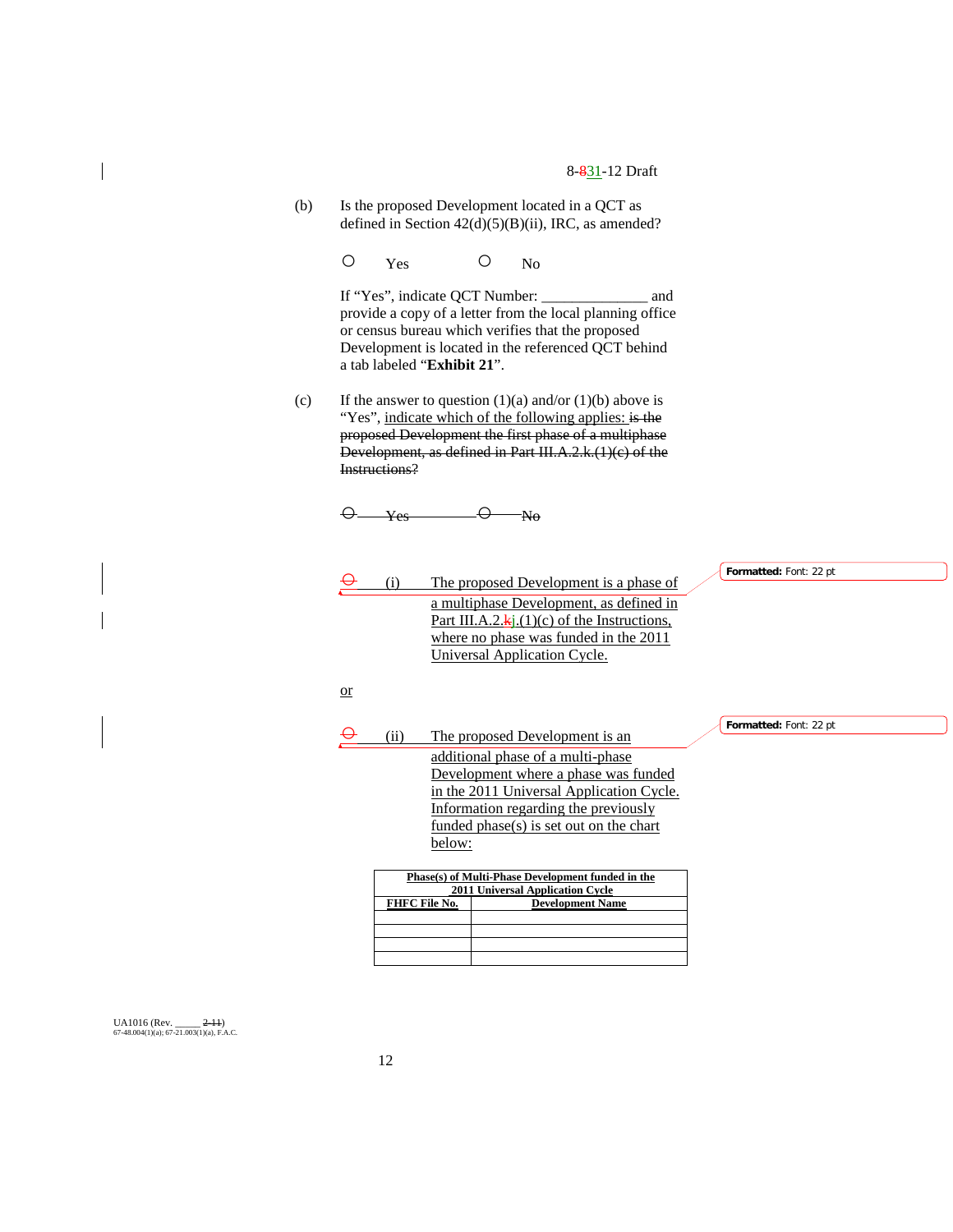$(iii)$  Neither  $(i)$  nor  $(ii)$  above applies to the proposed Development. (2) Is the Applicant applying for Housing Credits for eligible acquisition expenses? O Yes O No If "Yes", answer questions (a) through (g) below: (a) Is/are the building(s) acquired or to be acquired from a related party? O Yes O No (b) Name of previous owner: (c) Relationship to Applicant: \_\_\_\_\_\_\_\_\_\_\_\_\_\_\_\_\_\_\_\_\_\_\_ (d) Date Development originally placed in service: (mm/dd/yyyy) (e) Date (mm/dd/yyyy) and cost of last rehabilitation: \_\_\_\_\_\_\_ \_\_\_\_\_\_\_\_\_\_\_\_\_\_\_\_\_\_\_\_\_\_\_\_\_\_\_\_\_\_\_\_\_\_\_\_\_\_\_\_\_\_\_\_\_ (f) Describe acquisition facts and circumstances relative to Section 42(d), IRC ("10-year rule"): \_\_\_\_\_\_\_\_\_\_\_\_\_\_\_\_\_\_\_\_\_\_\_\_\_\_\_\_\_\_\_\_\_\_\_\_\_\_\_\_\_\_\_\_\_ \_\_\_\_\_\_\_\_\_\_\_\_\_\_\_\_\_\_\_\_\_\_\_\_\_\_\_\_\_\_\_\_\_\_\_\_\_\_\_\_\_\_\_\_\_ (g) Is a waiver of the 10-year rule being sought by the Applicant? O Yes O No Explain why or why not: \_\_\_\_\_\_\_\_\_\_\_\_\_\_\_\_\_\_\_\_\_\_\_\_\_\_\_\_\_\_\_\_\_\_\_\_\_\_\_\_\_\_\_\_\_ \_\_\_\_\_\_\_\_\_\_\_\_\_\_\_\_\_\_\_\_\_\_\_\_\_\_\_\_\_\_\_\_\_\_\_\_\_\_\_\_\_\_\_\_\_ (3) Will this Development receive historic Housing Credits? O Yes O No If "Yes", what amount of historic Housing Credits will the **Formatted:** Font: 22 pt

UA1016 (Rev. \_\_\_\_\_ <del>2-11</del>)<br>67-48.004(1)(a); 67-21.003(1)(a), F.A.C.

Development receive? \$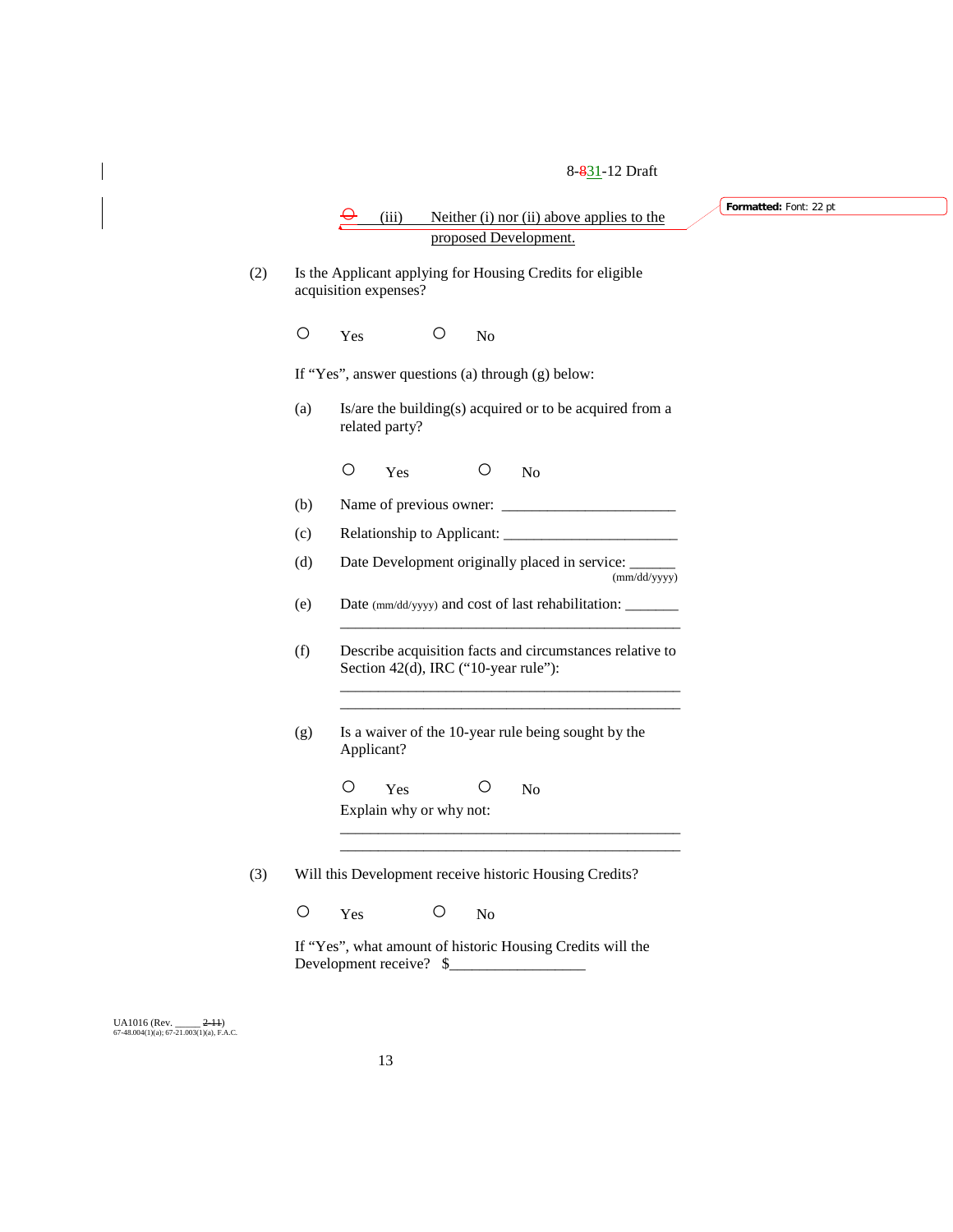|                                                                    | (4)     | Rehabilitation expenses?                                                                             | Is the Applicant applying for Housing Credits for eligible                                                                          |                          |
|--------------------------------------------------------------------|---------|------------------------------------------------------------------------------------------------------|-------------------------------------------------------------------------------------------------------------------------------------|--------------------------|
|                                                                    |         | O<br>O<br>Yes                                                                                        | N <sub>o</sub>                                                                                                                      |                          |
|                                                                    |         | building(s) being Rehabilitated? \$                                                                  | If "Yes", what is the estimated qualified basis in Rehabilitation<br>expenses per set-aside unit within one 24-month period for the |                          |
| <u>k.</u>                                                          |         |                                                                                                      | Applicants requesting MMRB (with or without non-competitive HC)                                                                     | Formatted: Strikethrough |
|                                                                    |         | properly completed and executed Surveyor Certification of<br>form behind a tab labeled "Exhibit 22". | and Applicants requesting non-competitive HC only must provide the<br>Development Location Point for MMRB and Non-Competitive HC    |                          |
| <u>l.m.</u>                                                        |         |                                                                                                      | Applicants requesting HOME must answer the following questions:                                                                     | Formatted: Strikethrough |
|                                                                    |         | Leon County, or Sarasota County?                                                                     | Will the proposed HOME Development be located in Alachua County,                                                                    |                          |
|                                                                    | $\circ$ | $\circ$<br>Yes<br>No                                                                                 |                                                                                                                                     |                          |
|                                                                    |         | If "Yes", complete $(1)$ or $(2)$ or $(3)$ below, as applicable:                                     |                                                                                                                                     |                          |
|                                                                    | (1)     | incorporated Gainesville?                                                                            | Alachua County Developments - Is the Development located<br>within Alachua County, but outside the boundaries of                    |                          |
|                                                                    |         | $\bigcirc$<br>$\bigcirc$<br>Yes                                                                      | N <sub>o</sub>                                                                                                                      |                          |
|                                                                    |         | behind a tab labeled "Exhibit 22-A".                                                                 | If "Yes", provide the required letter from Alachua County                                                                           |                          |
|                                                                    | (2)     | Tallahassee?                                                                                         | Leon County Developments - Is the Development located<br>within Leon County but outside the boundaries of incorporated              |                          |
|                                                                    |         | $\bigcirc$<br>$\circ$<br>Yes                                                                         | N <sub>o</sub>                                                                                                                      |                          |
|                                                                    |         | a tab labeled "Exhibit 22-A".                                                                        | If "Yes", provide the required letter from Leon County behind                                                                       |                          |
|                                                                    | (3)     | incorporated Sarasota?                                                                               | Sarasota County Developments - Is the Development located<br>within Sarasota County but outside the boundaries of                   |                          |
|                                                                    |         | $\bigcirc$<br>$\bigcirc$<br>Yes                                                                      | N <sub>o</sub>                                                                                                                      |                          |
|                                                                    |         |                                                                                                      |                                                                                                                                     |                          |
| UA1016 (Rev.<br>$2-11$<br>67-48.004(1)(a); 67-21.003(1)(a), F.A.C. |         |                                                                                                      |                                                                                                                                     |                          |

 $\overline{\phantom{a}}$ 

 $\mathcal I$ 

 $\overline{\phantom{a}}$ 

 $\mathcal I$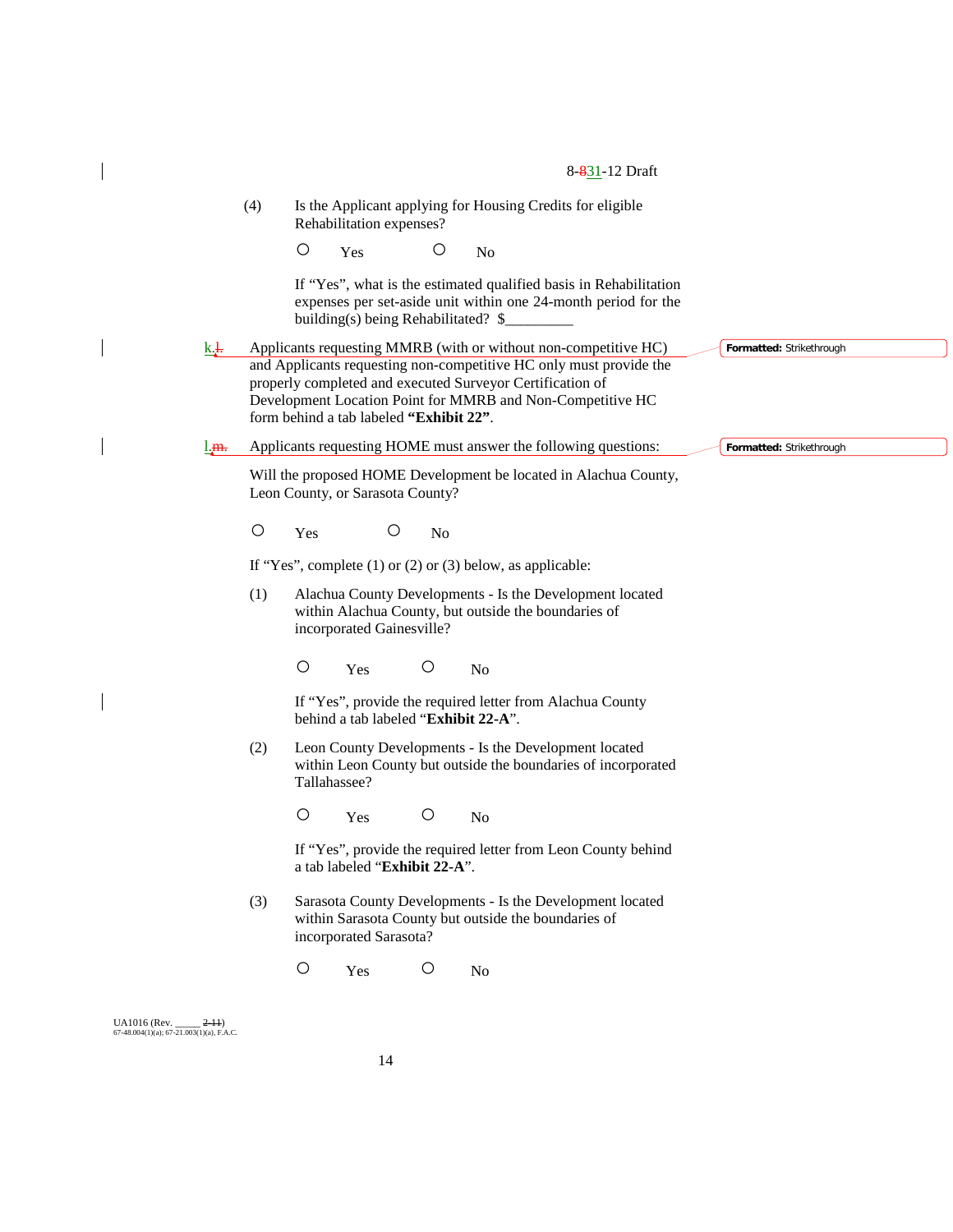If "Yes", provide the required letter from Sarasota County behind a tab labeled "**Exhibit 22-A**".

- 3. Development Category / Concrete Construction:
	- a. Select one category:

 $\overline{\phantom{a}}$ 

-Development Ceategory:

|          | If selecting New Construction or Rehabilitation (with or without<br>Acquisition), to be considered for a Rental Assistance (RA) Level<br>other than RA Level 6, provide, behind a tab labeled "Exhibit 23", the<br>required information, as outlined at Part III.A.3.a.(1) of the<br>Instructions. |                                                                                                                                                        |
|----------|----------------------------------------------------------------------------------------------------------------------------------------------------------------------------------------------------------------------------------------------------------------------------------------------------|--------------------------------------------------------------------------------------------------------------------------------------------------------|
|          | If selecting Redevelopment or Acquisition and Redevelopment, the<br>Applicant must meet the required criteria and provide, behind a tab<br>labeled "Exhibit 23", the required information, as outlined at Part<br>$III.A.3.a.(2)$ of the Instructions.                                             |                                                                                                                                                        |
|          | If selecting Preservation or Acquisition and Preservation, the<br>Applicant must meet the required criteria and provide, behind a tab<br>labeled "Exhibit 23", the required information, as outlined at Part<br>$III.A.3.a.(3)$ of the Instructions.                                               |                                                                                                                                                        |
| b.       | Does the proposed Development meet the requirements to be<br>considered to be concrete construction?<br>$\circ$<br>O<br>Yes<br>N <sub>0</sub>                                                                                                                                                      | Formatted: Indent: Left: -1"                                                                                                                           |
|          | If applying for MMRB, will each residential building consist of two<br>(2) or more dwelling units?                                                                                                                                                                                                 | Formatted: Strikethrough                                                                                                                               |
| 4.       |                                                                                                                                                                                                                                                                                                    | Formatted: Font: 12 pt                                                                                                                                 |
| $\circ$  | If applying for MMRB, will each residential building consist of two $(2)$ or<br>more dwelling units?<br>$\circ$<br>$\circ$<br>N <sub>o</sub><br>Yes<br>N/A                                                                                                                                         | Formatted: Normal, Justified, Indent: Left: 0",<br>Hanging: $1.5$ ", Tab stops: $0.5$ ", Left + $1$ ", Left<br>$+ 1.5$ ", Left + Not at $-1$ " + 3.88" |
| 5.       | Number of buildings with dwelling units:                                                                                                                                                                                                                                                           |                                                                                                                                                        |
| 6.<br>a. | Number of Units in Proposed Development:<br>Total number of units:                                                                                                                                                                                                                                 | Formatted: Level 1, Indent: Left: -1",<br>Hanging: 1", Tab stops: -1", Left + Not at<br>$0.5" + 1.5"$                                                  |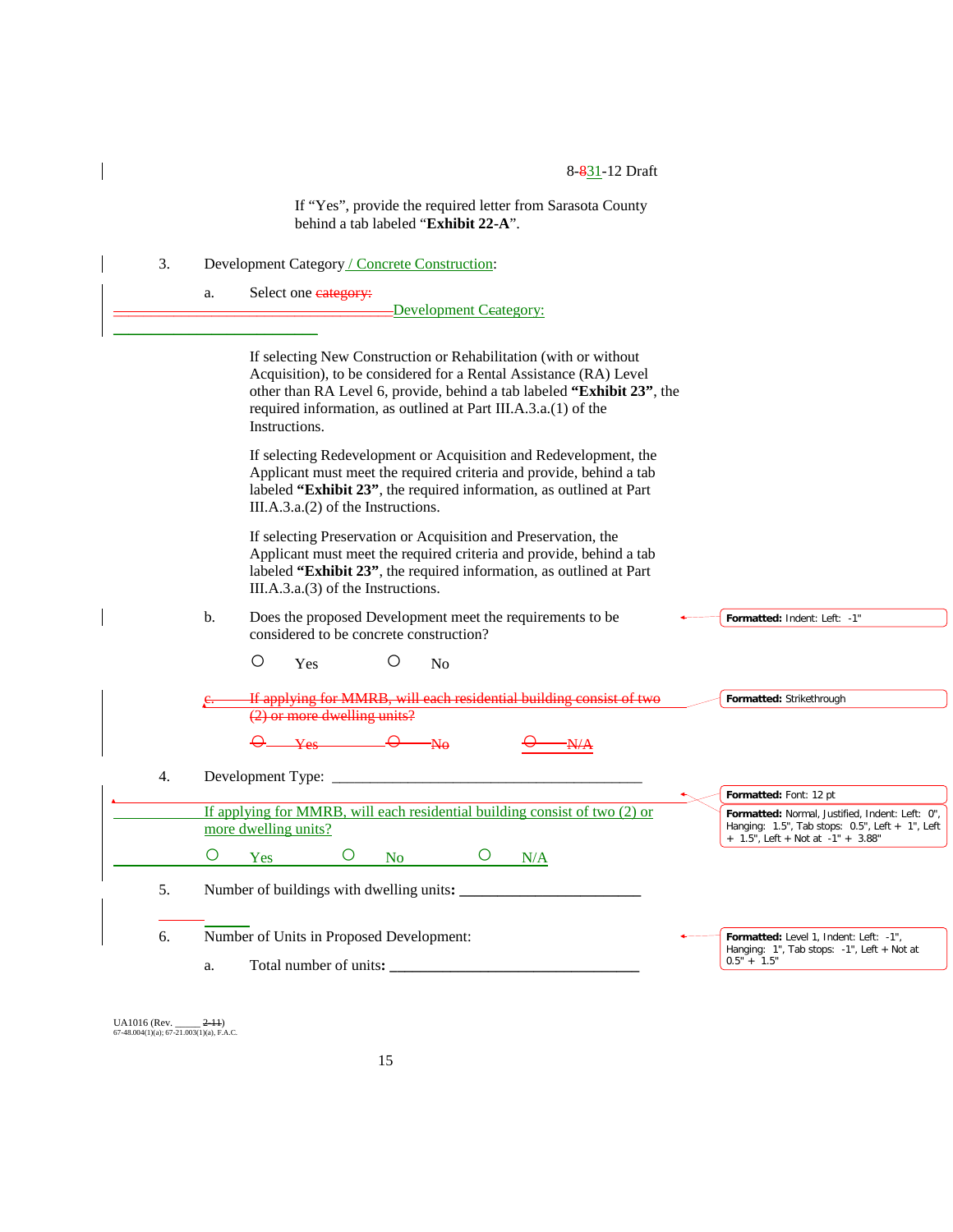- b. Indicate which statement applies to the proposed Development:
	- The proposed Development consists of 100% new construction units.
	- The proposed Development consists of 100% rehabilitation units in an amount equal to or less than the number of units existing as of Application Deadline.
	- O The proposed Development consists of 100% rehabilitation units in an amount greater than the number of units existing as of Application Deadline.
	- The proposed Development consists of both new construction units and rehabilitation units and will involve the following quantity of both new construction units and rehabilitation units:
		- \_\_\_\_ new construction units and \_\_\_ rehabilitation units
- c. Total number of rental assistance units\*:

\*The number of units that receive,  $\frac{\text{and/or}}{\text{or}}$  will receive, and/or are entitled to-PBRA, ACC and/or other form of long-term rental assistance, as applicable for the Development Category selected at Part III.A.3.a. above, will be used to determine the Application's RA Level classification, as outlined in Part III.A.3.a. of the Instructions, and must be stated in the Application by the Application Deadline without the ability to "cure", as outlined in Part III.A.6.c. of the Instructions.

**Formatted:** Strikethrough **Formatted:** Underline

7. Unit Mix:

| # of Bedrooms per<br>Unit | # of Baths per Unit | # of Units per Bedroom<br>Type |
|---------------------------|---------------------|--------------------------------|
|                           |                     |                                |
|                           |                     |                                |
|                           |                     |                                |
|                           |                     |                                |
|                           |                     |                                |
|                           |                     |                                |

- 8. Previous Underwriting:
	- a. Is this Development currently being underwritten or has it been underwritten previously by any Credit Underwriter under contract with Florida Housing Finance Corporation?

O Yes O No

If "Yes", identify the Credit Underwriter or state "unknown": \_\_\_\_\_\_\_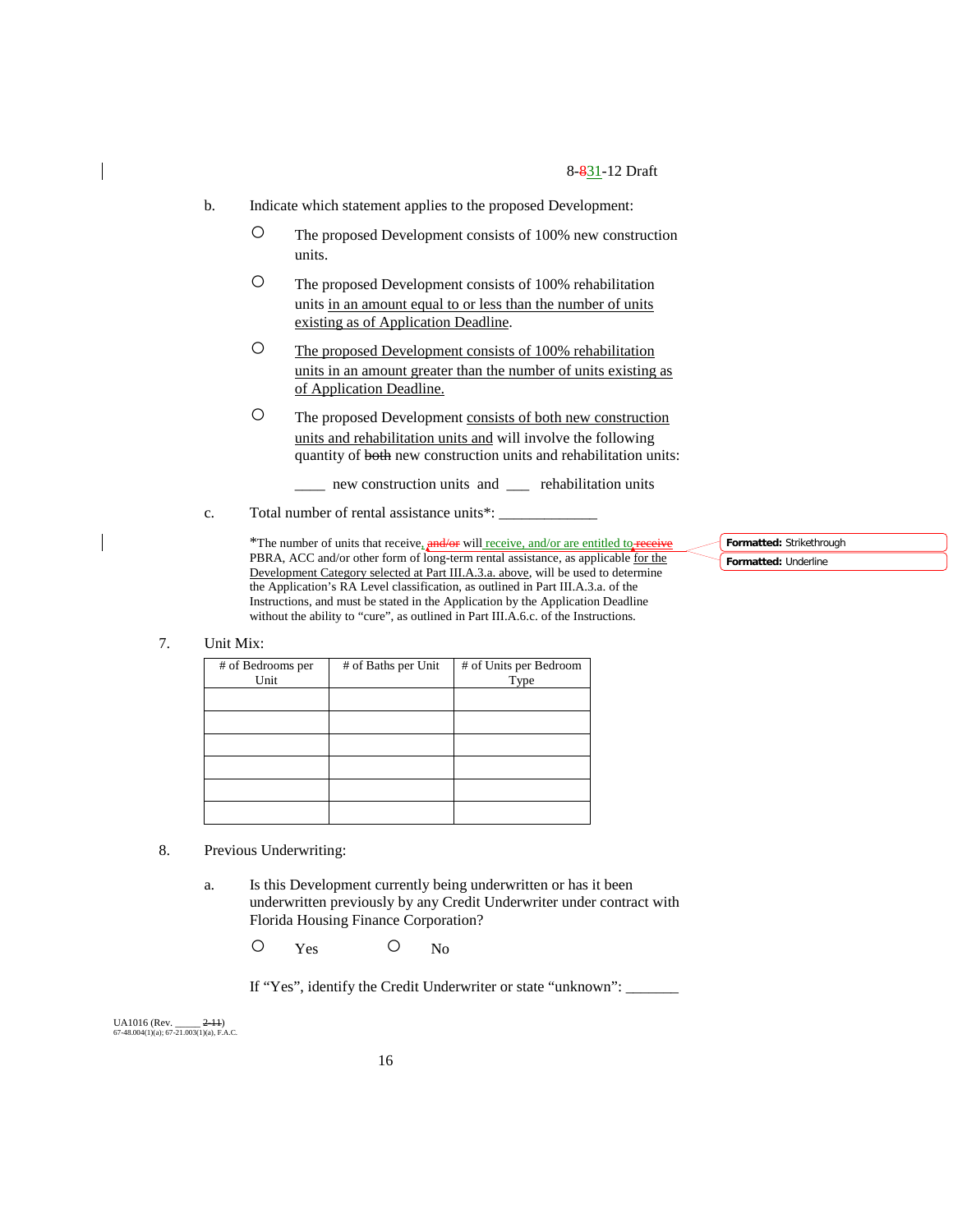- b. Is there an existing LURA and/or EUA on any portion of the proposed Development site?
	- O Yes O No

If "Yes" , answer the following questions:

- (1) If the Applicant is requesting Competitive HC, does the proposed Development meet one of the permitted exceptions outlined in paragraph 67-48.023(1)(c), F.A.C.?
	- O Yes O No
- (2) State the name of the Development as reflected in the recorded LURA and/or EUA:
- (3) State the Zip Code of the existing Development: \_\_\_\_\_\_\_\_\_\_\_.

# 9. Development Status:

- a. Has the work proposed in this Application commenced?
	- O Yes O No

If "Yes", were building permits or site development permits required?

 $\overline{O}$  Yes – when were the permits issued? (mm/dd/yyyy) ○ No - when did the work commence? \_\_\_\_\_\_\_\_\_\_\_\_\_\_\_\_\_ (mm/dd/yyyy) b. Has the work proposed in this Application been completed? O Yes O No If "Yes", when were the certificates of occupancy issued?  $(mm/dd/yyyy)$ 

If certificates of occupancy were issued on more than one date, provide a listing of the issue-date for each certificate behind a tab labeled "**Exhibit 24**".

c. If the proposed Development involves any rehabilitation work, are any of the existing units currently occupied?

O Yes O No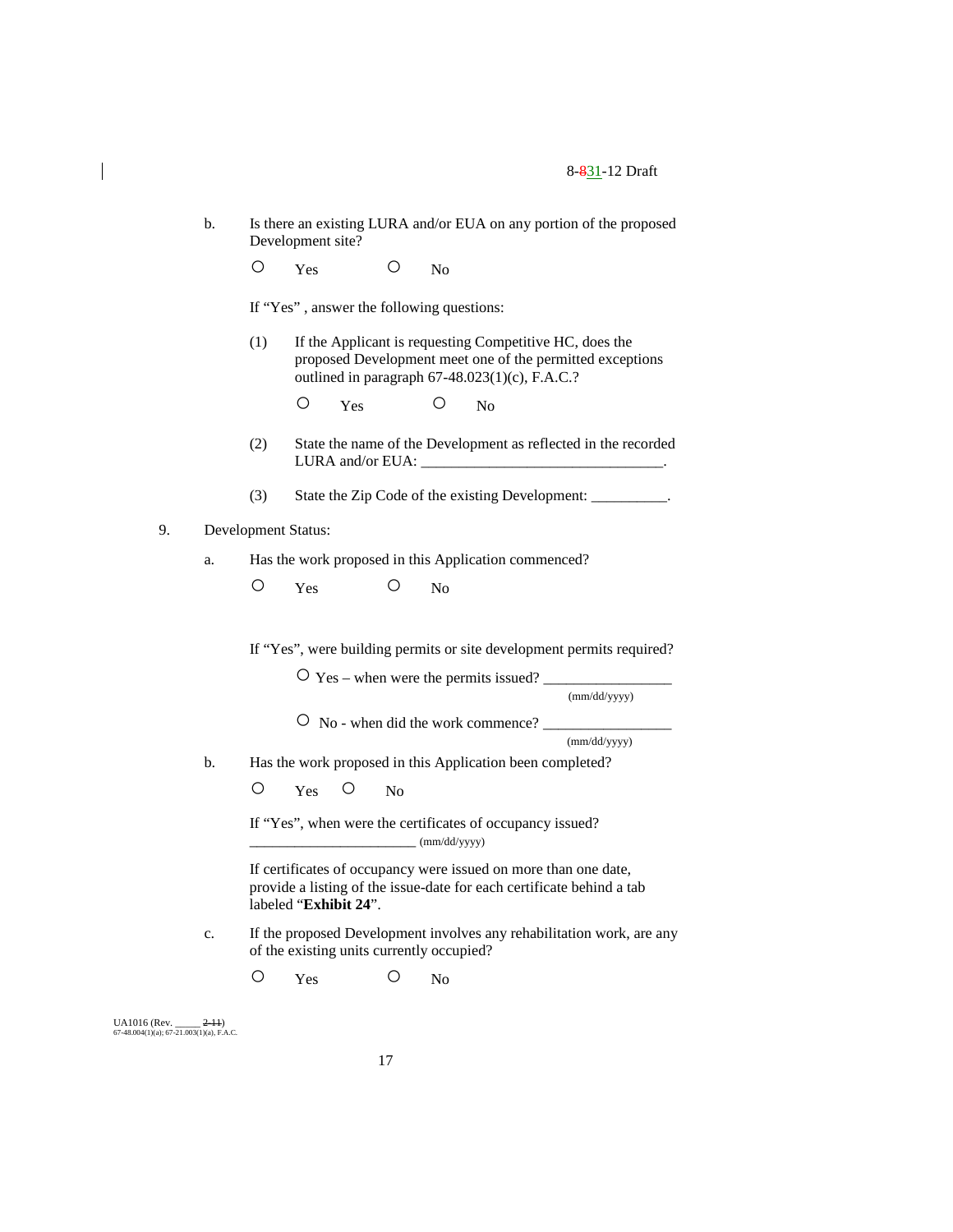d. If the work proposed in this Application is not yet complete, what is the anticipated placed-in-service date?

(mm/dd/yyyy)

10. Proximity (Applications Requesting Competitive HC):

NOTE: Applications that achieve a total Proximity Tie-Breaker Score of less than 20 points will only be considered for funding under the applicable circumstances outlined in Section 6. of the Ranking and Selection Criteria section of the Instructions.

- a. All Applicants seeking points for Transit, Tier 1 and Tier 2 services must provide the properly completed and executed Surveyor Certification for Competitive HC Applications form behind a tab labeled **"Exhibit 25"**.
- b. For proximity of the proposed Development to the closest Development latitude and longitude coordinates identified on the FHFC Development Proximity List (the List) (Maximum 10 Tie-Breaker Points), indicate which of the following applies (Items (1) through  $(5)$   $(8)$  below) to this Application (Applicant may make only one selection even if more than one applies to the proposed Development):

(1) The proposed Development is located in a Large County **AND** the location of the proposed Development qualified as an Urban In-Fill Development at Part III.A.2.d. of the Application **AND** either the proposed Development (i) does not qualify as an LDA a Set-Aside Location A Development at Part III.E.1.b.(1) of the Application, **OR** (ii) qualifies as an LDA a Set-Aside Location A Development **AND** is classified as RA Level 1 or RA Level 2\*.

The proposed Development is located in a Medium-Large County **AND** the location of the proposed Development (i) qualified as an Urban In-Fill Development at Part III.A.2.d. of the Application and (ii) is classified as a DDA and/or QCT as outlined in Part III.A.2.j<sub>1</sub>k<sub>x</sub>(1)(a) and/or (b) of the Application. Additionally, the proposed Development either (i) does not qualify as an LDA a Set-Aside Location A Development at Part III.E.1.b.(1) of the Application **OR** (ii) qualifies as an LDA a Set-Aside Location A Development **AND** is classified as RA Level 1 or RA Level 2\*.

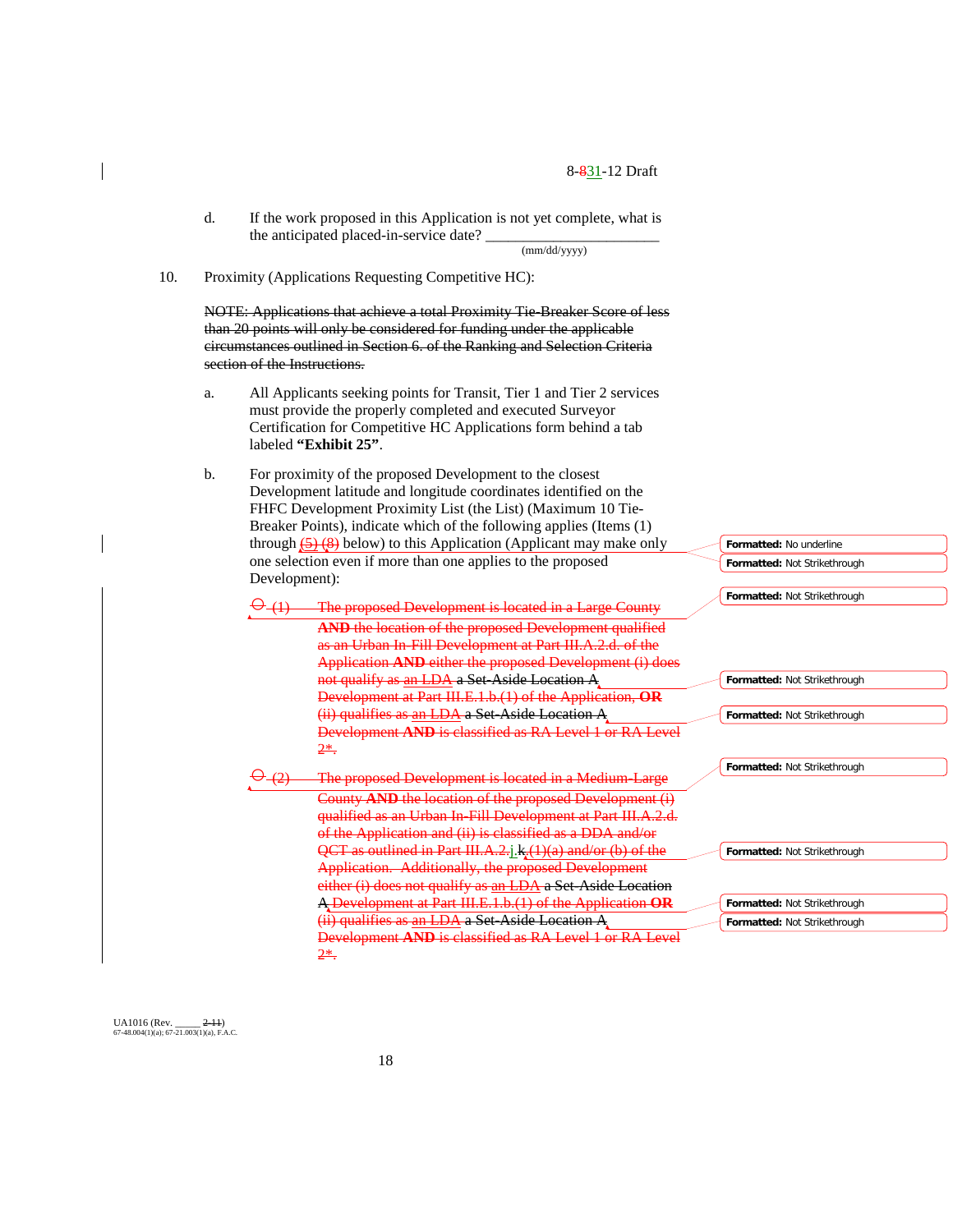The Application qualified as a HOPE VI Development at Part III.A.2.g. of the Application **AND** the proposed Development either (i) does not qualify as an LDA a Set-Aside Location A Development at Part III.E.1.b.(1) of the Application **OR** (ii) qualifies as an LDA a Set-Aside Location A Development **AND** is classified as RA Level 1 or RA Level 2\*.

 $\circ$  (43)(4) The Applicant selected and qualified for the Homeless Demographic Commitment at Part III.D. of the Application **AND** the proposed Development either (i) does not qualify as an LDA a Set-Aside Location A Development at Part III.E.1.b.(1) of the Application **OR** (ii) qualifies as an LDA a Set-Aside Location A Development AND is located outside any 5-mile circle listed on the LDA chart for the applicable county, **OR** (iii) qualifies as an LDA Development AND is located within any 5-mile circle listed on the LDA chart for the applicable county AND classified as RA Level 1 or RA Level 2\*.

 $\frac{(24)}{(24)}$  (5) The Applicant selected the Rehabilitation or Acquisition and Rehabilitation Development Category at Part III.A.3.a. of the Application **AND** the proposed Development (i) involves the Rehabilitation of an existing, occupied residential rental property currently in operation as of the Application Deadline, **AND** (ii) does not qualify as an LDA a Set-Aside Location A Development at Part III.E.1.b.(1) of the Application **AND** (iii) is classified as RA Level 1, 2, 3, or 4\*.

 $\overline{O}$  (35) (6) The Applicant selected and qualified for the Preservation or Acquisition and Preservation Development Category at Part III.A.3.a. of the Application **AND** the proposed Development (i) qualifies as an LDA a Set-Aside Location A Development at Part III.E.1.b.(1) of the Application AND (ii) is classified as RA Level 1 or RA Level  $2^*$ .

 $\overline{O}$  (46) (7)The Applicant selected and qualified for the Preservation, Acquisition and Preservation, Redevelopment, or Acquisition and Redevelopment Development Category at Part III.A.3.a. of the Application **AND** the proposed Development (i) does not qualify as an LDA a Set-Aside Location A Development at Part III.E.1.b.(1) of the Application **AND** (ii) is classified as RA Level 1, 2, 3, or 4\*.

UA1016 (Rev. \_\_\_\_\_ 2-11)  $67-48.004(1)(a)$ ;  $67-21.003(1)(a)$ , F.A.C. **Formatted:** No underline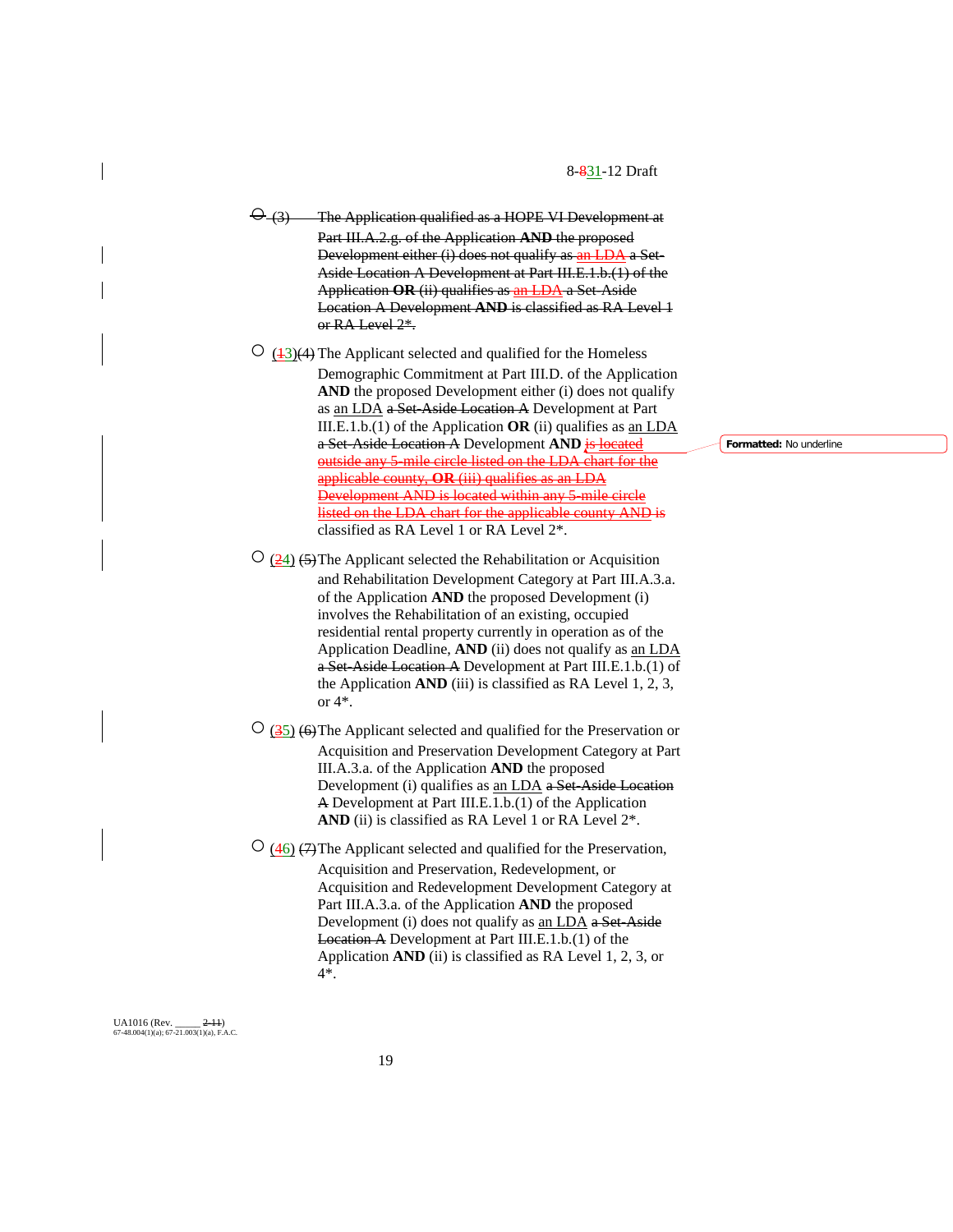$(5)$ (9) The Applicant selected and qualified for the Persons with Special Needs Demographic Commitment at Part III.D. of the Application.  $\frac{O(8)}{8}$  None of the above applies to this Application. \* RA Levels are described in Part III.A.3.a. of the Instructions and in Section the Ranking and Selection Criteria section of the Instructions. Do the proposed Development and any Development(s) on the List have the same Financial Beneficiaries and are they contiguous or divided by a street or easement or divided by a prior phase of the proposed Development?  $\Theta$ -Yes  $\Theta$  No If "Yes", identify the name of the Development(s) on the List: \_\_\_\_\_\_\_\_\_\_\_\_\_\_\_\_\_\_\_\_\_\_\_\_\_\_\_\_\_\_\_\_\_\_\_\_\_\_\_\_\_\_\_\_\_\_\_\_\_\_\_\_ \_\_\_\_\_\_\_\_\_\_\_\_\_\_\_\_\_\_\_\_\_\_\_\_\_\_\_\_\_\_\_\_\_\_\_\_\_\_\_\_\_\_\_\_\_\_\_\_\_\_\_\_

#### **B. Construction Features and Amenities**

1. Required General Features and Amenities for All Developments:

Does the Applicant commit to provide the required general features and amenities (outlined at Part III.B.1. of the Instructions) for the proposed Development?

- O Yes O No
- 2. Required Universal Design and Visitability Features:
	- a. For proposed Developments involving new construction units, regardless of the Development Category selected at Part III.A.3.a. of the Application, does the Applicant commit to provide the required universal design and visitability features and amenities (outlined at Part A.1. of the Manual) in all of the new construction units?
		- O Yes O No
	- b. For proposed Developments involving rehabilitation units, regardless of the Development Category selected at Part III.A.3.a. of the Application, does the Applicant commit to provide feasible universal design and visitability features (outlined at Part B.1. of the Manual) as

UA1016 (Rev. \_\_\_\_\_ 2-11)  $67-48.004(1)(a)$ ;  $67-21.003(1)(a)$ , F.A.C. **Formatted:** Not Strikethrough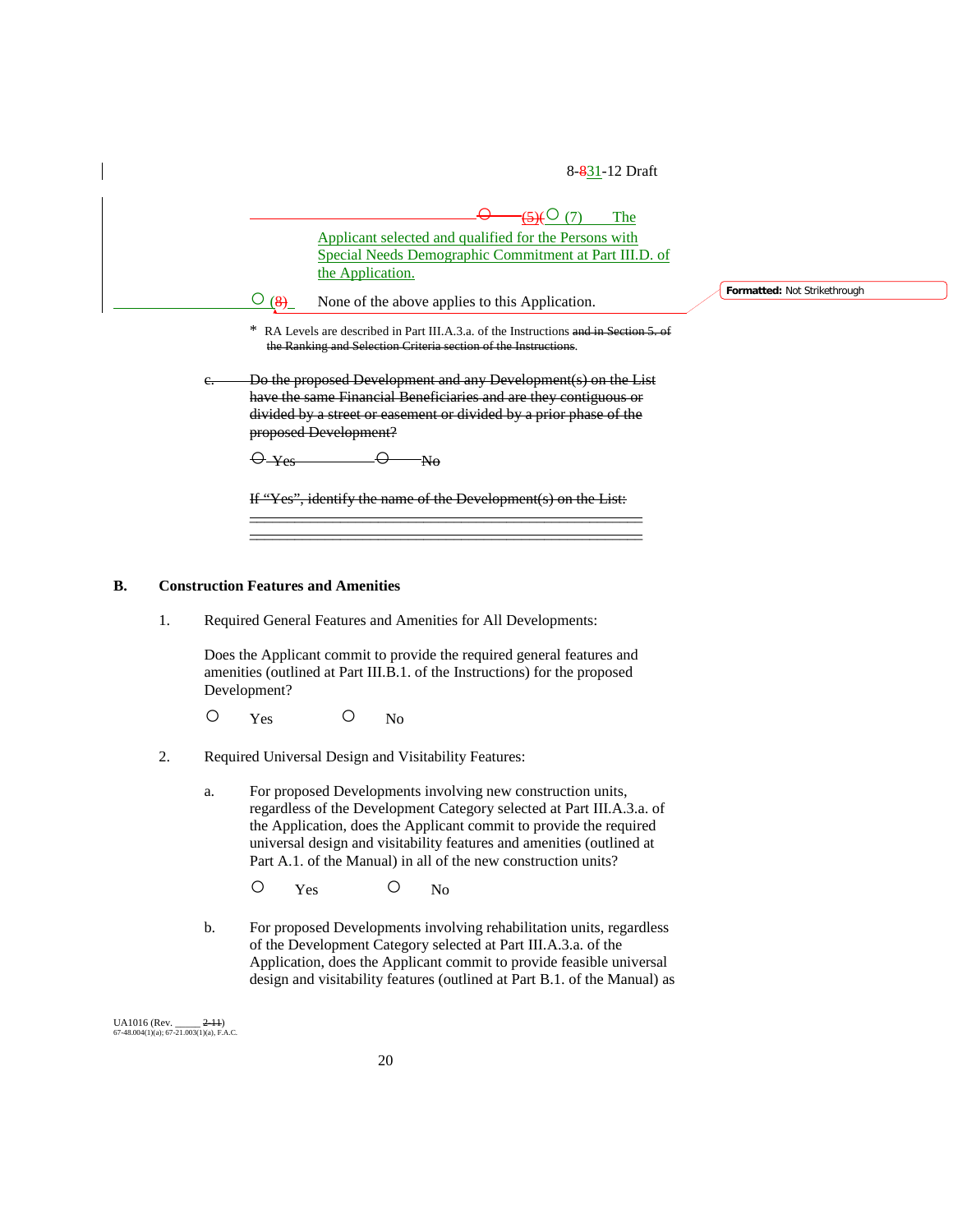determined by a capital needs assessment performed during credit underwriting?

- O Yes O No
- 3. Optional Features and Amenities:

If the proposed Development will consist of Scattered Sites (as stated by the Applicant at Part III.A.2.c.), does the Applicant make a commitment to locate each selected feature and amenity that is not unit-specific on each of the Scattered Sites, or no more than 1/16 mile from the Scattered Site with the most units, or a combination of both?

- O Yes O No
- a. Optional General Unit Features and Amenities for all new construction units and all rehabilitation units, regardless of the Development Category selected at Part III.A.3.a. of the Application (Maximum available points for this category is 9 points):

|    | Ceramic tile bathroom floors in all units (2 points)                                                                                                                                                                                                                                  |
|----|---------------------------------------------------------------------------------------------------------------------------------------------------------------------------------------------------------------------------------------------------------------------------------------|
|    | Microwave oven in each unit (1 point)                                                                                                                                                                                                                                                 |
|    | Marble window sills in all units (1 point)                                                                                                                                                                                                                                            |
|    | Steel exterior door frames for all exterior doors for all units (1                                                                                                                                                                                                                    |
|    | point)<br>At least 1½ bathrooms (one full bath and one with at least a<br>toilet and sink) in all 2-bedroom new construction units (2)<br>points) Note: In order to be eligible to select this feature, the<br>Development must have at least one 2-bedroom new<br>construction unit. |
|    | Double compartment kitchen sink in all units (1 point)<br>Pantry in kitchen area in all new construction units- must be no<br>less than 20 cubic feet of storage space. Pantry cannot be just                                                                                         |
|    | an under- or over-the-counter cabinet. (2 points)                                                                                                                                                                                                                                     |
|    | Garbage disposal in all units (1 point)                                                                                                                                                                                                                                               |
|    | New kitchen cabinets and counter $top(s)$ in all rehabilitation                                                                                                                                                                                                                       |
|    | units $(3 \text{ points})$                                                                                                                                                                                                                                                            |
|    | New bathroom cabinet(s), excluding medicine cabinet, in all<br>rehabilitation units (1 point)                                                                                                                                                                                         |
|    | New plumbing fixtures in kitchen and bathroom(s) in all<br>rehabilitation units [minimum of new sink and new faucets in<br>kitchen and minimum of new tub, new toilet, new sink and new<br>faucets in bathroom(s)] $(3 \text{ points})$                                               |
| b. | Optional Features and Amenities for All Developments Except SRO<br>(Maximum available points for this category is 12 points):                                                                                                                                                         |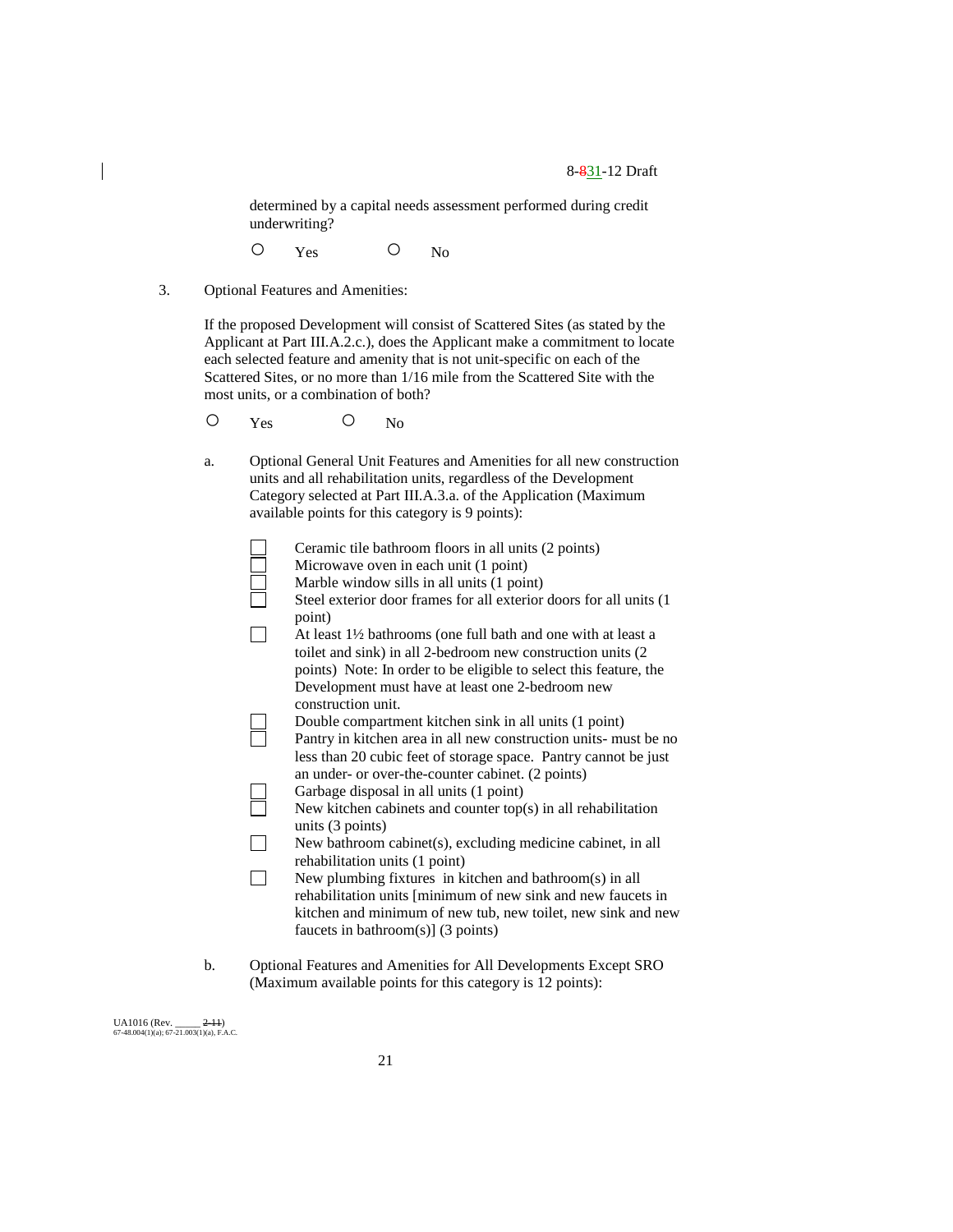| 30 Year expected life roofing on all buildings (2 points)<br>Gated community with "carded" or "touchpad" entry or<br>security guard, or if 2 or more stories, "carded" or "touchpad"                                                                                                                                     |
|--------------------------------------------------------------------------------------------------------------------------------------------------------------------------------------------------------------------------------------------------------------------------------------------------------------------------|
| secure entry to each building (2 points)<br>Emergency call service in all units (3 points)<br>Exercise room with appropriate equipment (1 point)<br>Community center or clubhouse (3 points)<br>Swimming pool (2 points)                                                                                                 |
| Playground/tot lot, accessible to children with disabilities (must<br>be sized in proportion to Development's size and expected<br>resident population with age-appropriate equipment) (2 points)                                                                                                                        |
| Car care area (for car cleaning/washing/vacuuming) (1 point)<br>Two or more parking spaces per total number of units (1 point)<br>Picnic area with hard cover permanent roof of a design<br>compatible with the Development, open on all sides, containing<br>at least three permanent picnic tables with benches and an |
| adjoining permanent outdoor grill (1 point)<br>Library consisting of a minimum of 100 books and 5 current                                                                                                                                                                                                                |
| magazine subscriptions (1 point)<br>Computer lab on-site with minimum one computer per $20\overline{30}$<br>units, with internet access, basic word processing, spreadsheets                                                                                                                                             |
| and assorted educational and entertainment software programs<br>and at least one printer (1 point)                                                                                                                                                                                                                       |
| Each unit wired for high speed internet (1 point)                                                                                                                                                                                                                                                                        |
| Applicant may select only one of the following two items (zero points<br>will be awarded if both items are selected):                                                                                                                                                                                                    |
| $\Theta$ Outside recreation facility consisting of shuffleboard court and<br>appropriate equipment, bocce ball court or lawn bowling court<br>and appropriate equipment, tennis court, full basketball court or<br>volleyball court. (Specific facility will be committed to during<br>credit underwriting) (2 points)   |
| $\Theta$ Outside recreation facilities. Applicant must identify two (2)<br>and<br>(Facilities must be approved by Corporation staff and servicers<br>during credit underwriting) (2 points)                                                                                                                              |
| Applicant may select only one of the following two items (zero points<br>will be awarded if both items are selected):                                                                                                                                                                                                    |
| $\Theta$ Laundry hook-ups and space for full-size washer and dryer<br>inside each unit (1 point)                                                                                                                                                                                                                         |

UA1016 (Rev. \_\_\_\_\_ <del>2-11</del>)<br>67-48.004(1)(a); 67-21.003(1)(a), F.A.C.

 $\overline{\phantom{a}}$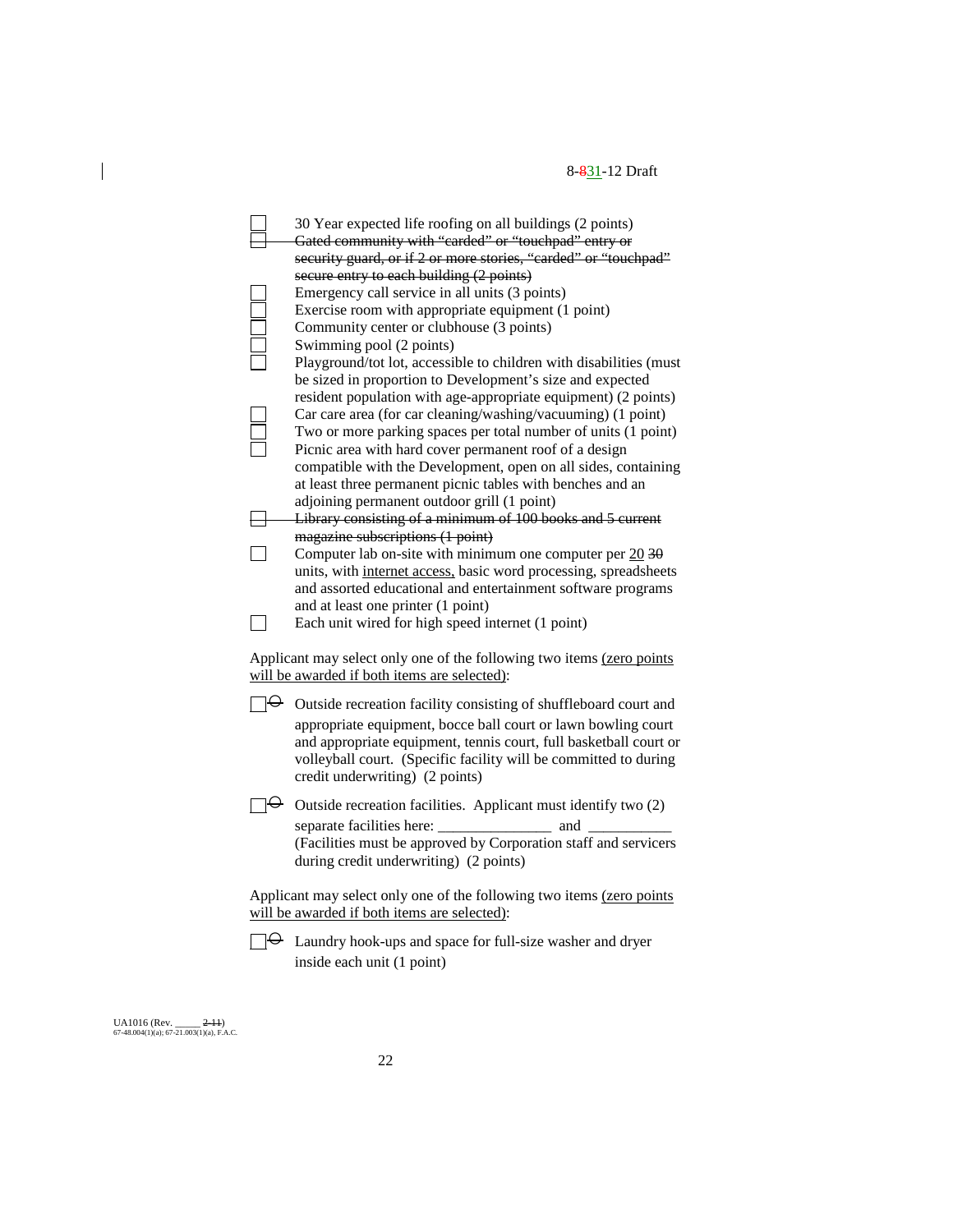| $\Box \Theta$ Dryer and Energy Star qualified washer in a dedicated space |
|---------------------------------------------------------------------------|
| with hook-ups within each unit, provided at no charge to the              |
| resident during the term of any lease (3 points)                          |

Applicant may select only one of the following two items (zero points will be awarded if both items are selected):

- $\Box \leftrightarrow$  Laundry facilities with full-size dryers and Energy Star qualified washers available in at least one common area on site – minimum 1 washer and 1 dryer for every 12 units (1 point)
- $\Box \Theta$  Laundry facilities with full-size dryers and Energy Star qualified washers available in at least one common area on every floor in each building of the Development if Development consists of more than one building and/or more than one story – minimum 1 washer and 1 dryer for every 12 units (2 points)

Applicants that selected Single Family Rental, Duplexes, or Quadraplexes at Part III.A.4. may select any of the following:

- $\Box$ Garage for each unit which consists of a permanent, fully enclosable structure designed to accommodate one or more automobiles, either attached to the unit or detached but located on the same property, provided at no charge to the resident (3 points)
- $\Box$ Carport for each unit which consists of a permanent covered and paved area, attached to the unit and designed to accommodate one or more automobiles, provided at no charge to the resident (2 points)
- $\Box$ Fenced back yard for each unit which consists of a portion of the property behind each unit that is enclosed by a wood, privacy or chain link fence of a minimum height of 48". Direct access to the fenced back yard for each unit must be afforded solely by a door from that unit and no other unit (2 points)
- c. Optional Features and Amenities for SRO Developments (Maximum available points for this category is 12 points):

30 Year expected life roofing on all buildings (2 points) Gated community with "carded" or "touchpad" entry or security guard, or if 2 or more stories, "carded" or "touchpad" secure entry to each building (2 points)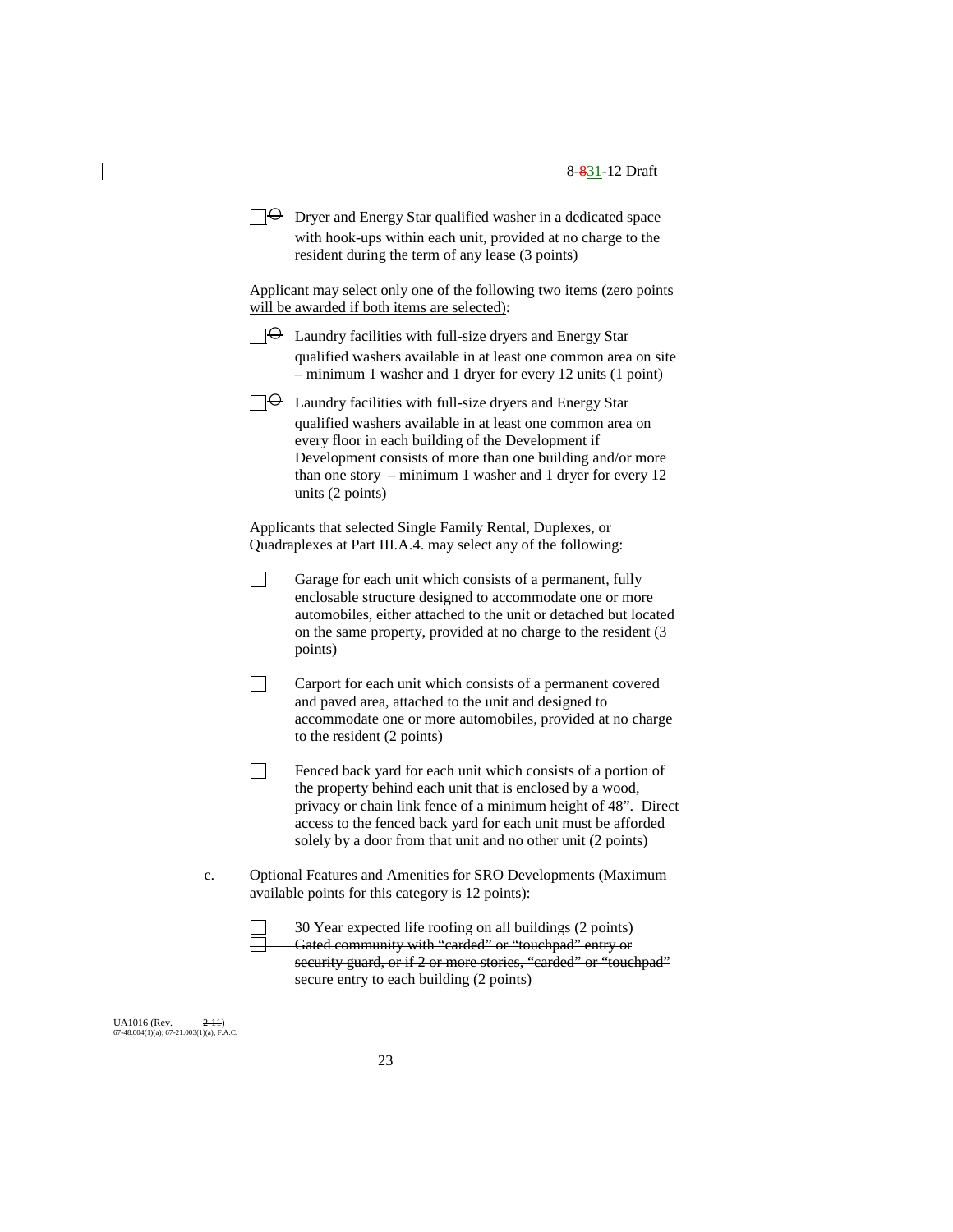Emergency call service in all units (3 points) Exercise room with appropriate equipment (2 points) Secure, enclosed bicycle storage provided at no charge to the resident (1 point)  $\Box$ Cable or satellite TV hook-up in each unit and, if the Development offers cable or satellite TV service to the residents, the price cannot exceed the market rate for service of similar quality available to the Development's residents from a primary provider of cable or satellite TV (1 point)  $\Box$ Picnic area with hard cover permanent roof of a design compatible with the Development, open on all sides, containing at least three permanent picnic tables with benches and an adjoining permanent outdoor grill (1 point) Library consisting of a minimum of 100 books and 5 current magazine subscriptions (1 point)  $\Box$ Computer lab on-site with minimum one computer per  $20\overline{30}$ units, with internet access, basic word processing, spreadsheets and assorted educational and entertainment software programs and at least one printer (1 point) Applicant may select only one of the following two items (zero points will be awarded if both items are selected):  $\Box \Theta$  Outside recreation facility consisting of shuffleboard court and appropriate equipment, bocce ball court or lawn bowling court and appropriate equipment, tennis court, full basketball court or volleyball court. (Specific facility will be committed to during credit underwriting) (2 points)  $\Box \Theta$  Outside recreation facilities. Applicant must identify two (2) separate facilities here: \_\_\_\_\_\_\_\_\_\_\_\_\_\_\_ and \_\_\_\_\_\_\_\_\_\_\_ (Facilities must be approved by Corporation staff and servicers during credit underwriting) (2 points) Applicant may select only one of the following two items (zero points will be awarded if both items are selected):  $\Box \Theta$  Laundry facilities with full-size dryers and Energy Star qualified washers available in at least one common area on site – minimum 1 washer and 1 dryer for every 12 units (1 point)  $\Box \Theta$  Laundry facilities with full-size dryers and Energy Star qualified washers available in at least one common area on every floor in each building of the Development if Development consists of more than one building and/or more than one story – minimum 1 washer and 1 dryer for every 12 units (2 points)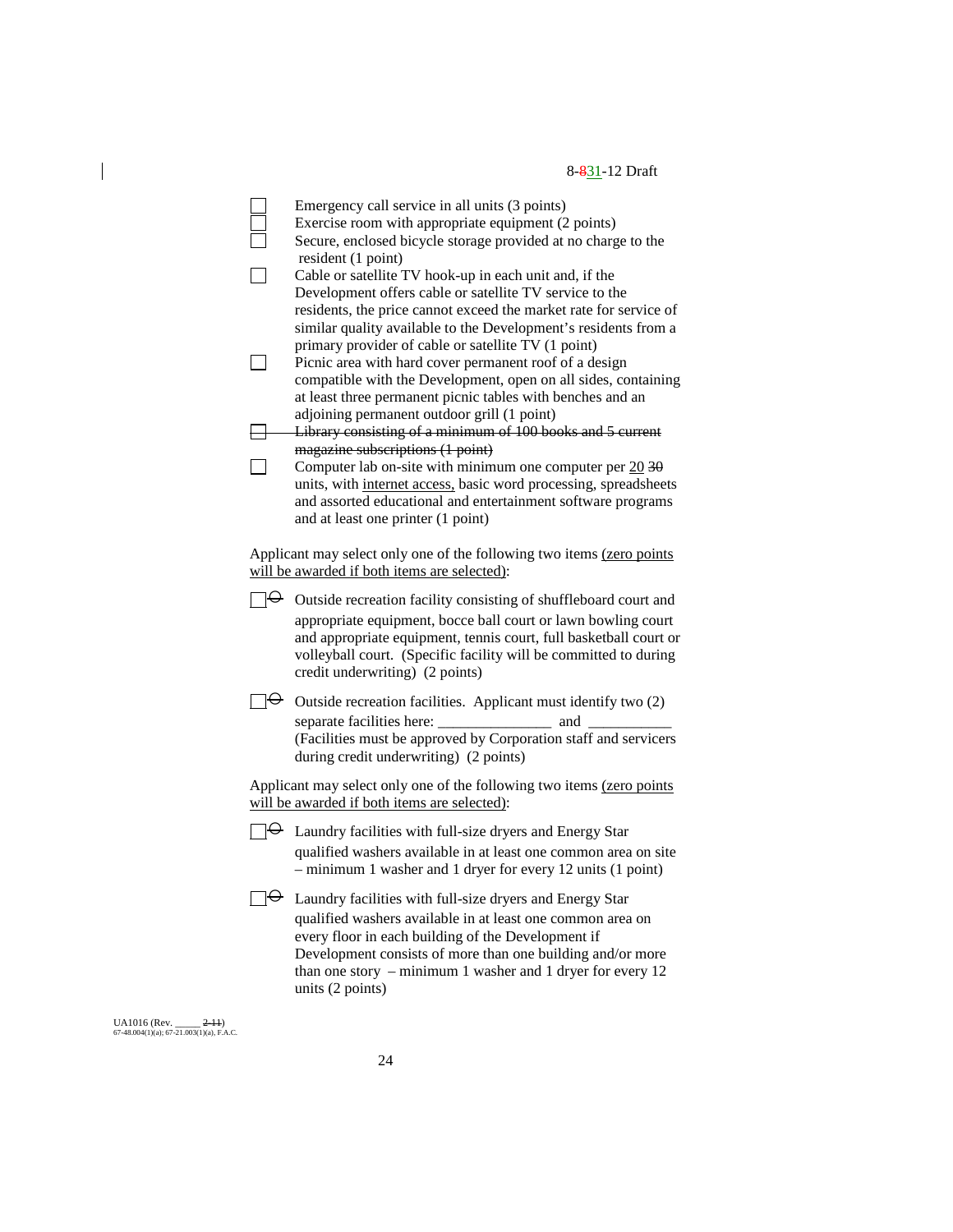d. Optional Universal Design and Visitability Unit Features (10 Points)

Does the Applicant commit to (i) provide all of the Optional Universal Design and Visitability features (outlined in Part A.2. of the Manual) in at least 15 percent of the proposed Development's new construction units, if any, and (ii) provide as many of the Optional Universal Design and Visitability features (outlined in Part B.2. of the Manual) as feasible, based on the capital needs assessment, in at least 15 percent of the proposed Development's rehabilitation units, if any?

O Yes O No

- 4. Energy Features for all units in the Development:
	- a. For proposed Developments involving new construction units, regardless of the Development Category selected at Part III.A.3.a. of the Application, does the Applicant commit that (i) each new construction unit in the proposed Development will include the required energy features outlined at Part III.B.4.a.(1) of the Instructions, (ii) units in Type 1 Buildings that is eligible for the Energy Star New Homes (Florida standard) will meet the requirements outlined in Part III.B.4.a.(2)(a) of the Instructions achieve a Home Energy Rating System (HERS) Index of 77 or below, and (iii) all Type 2 Buildings will meet the requirements outlined in Part III.B.4.a.(2)(b) of the Instructions each new construction unit in the proposed Development that is not eligible for the Energy Star New Homes will include, at a minimum, the energy features set out in Part III.B.4.a. of the Instructions?
		- O Yes O No
	- b. For proposed Developments involving rehabilitation units, regardless of the Development Category selected at Part III.A.3.a. of the Application, does the Applicant commit to provide feasible energy features (outlined in Part III.B.4.b. of the Instructions) as determined by a capital needs assessment performed during credit underwriting for all rehabilitation units?
		- O Yes O No
- 5. Green Building:

Applicant may select either Item (a) or Item (b) below, whichever Green Building option applies to the Development Category of the proposed Development. (Zero points will be awarded if both items are selected):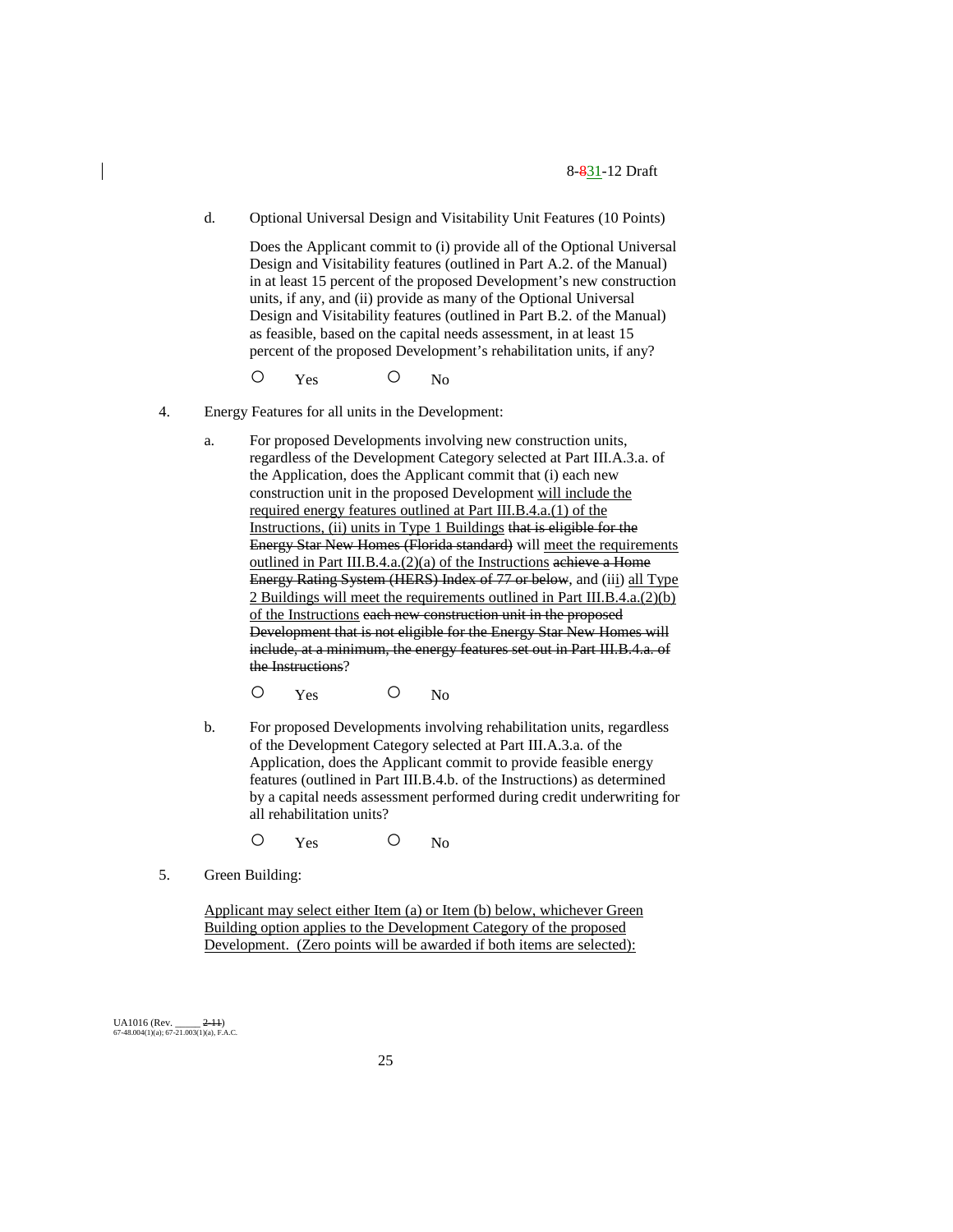$\Box \Theta$  a. Green Building Options for Applications with the Development Category of New Construction or Redevelopment (with or without Acquisition)

> The Applicant may select one (1) of the following Green Building options (zero points will be awarded if both items are selected):

 $\Box \Theta$  (1) Green Building Features (7 points)

By making this selection, the Applicant commits to provide the Green Building features outlined at Part III.B.5.a.(1) of the Application Instructions.

or

 $\Box \Theta$  (2) Green Building Certification (10 points)

By making this selection, the Applicant commits to achieve one of the Green Building Certifications listed at Part III.B.5.a.(2) of the Application Instructions.

or

 $\Box \Theta$  b. Green Building Option for Applications with the Development Category of Rehabilitation or Preservation (with or without Acquisition) (10 points)

> By making this selection, the Applicant commits to provide the Green Building features outlined at Part III.B.5.b. of the Application Instructions.

#### **C. Ability to Proceed**

- 1. Status of Site Plan Approval or Plat Approval:
	- a. Multifamily Developments must provide a properly completed and executed Local Government Verification of Status of Site Plan Approval for Multifamily Developments form behind a tab labeled "**Exhibit 26"**.

or

- b. Single-Family Rental Developments must provide a properly completed and executed Local Government Verification of Status of Plat Approval for Single-Family Rental Developments form behind a tab labeled "**Exhibit 26**".
- 2. Evidence of Site Control: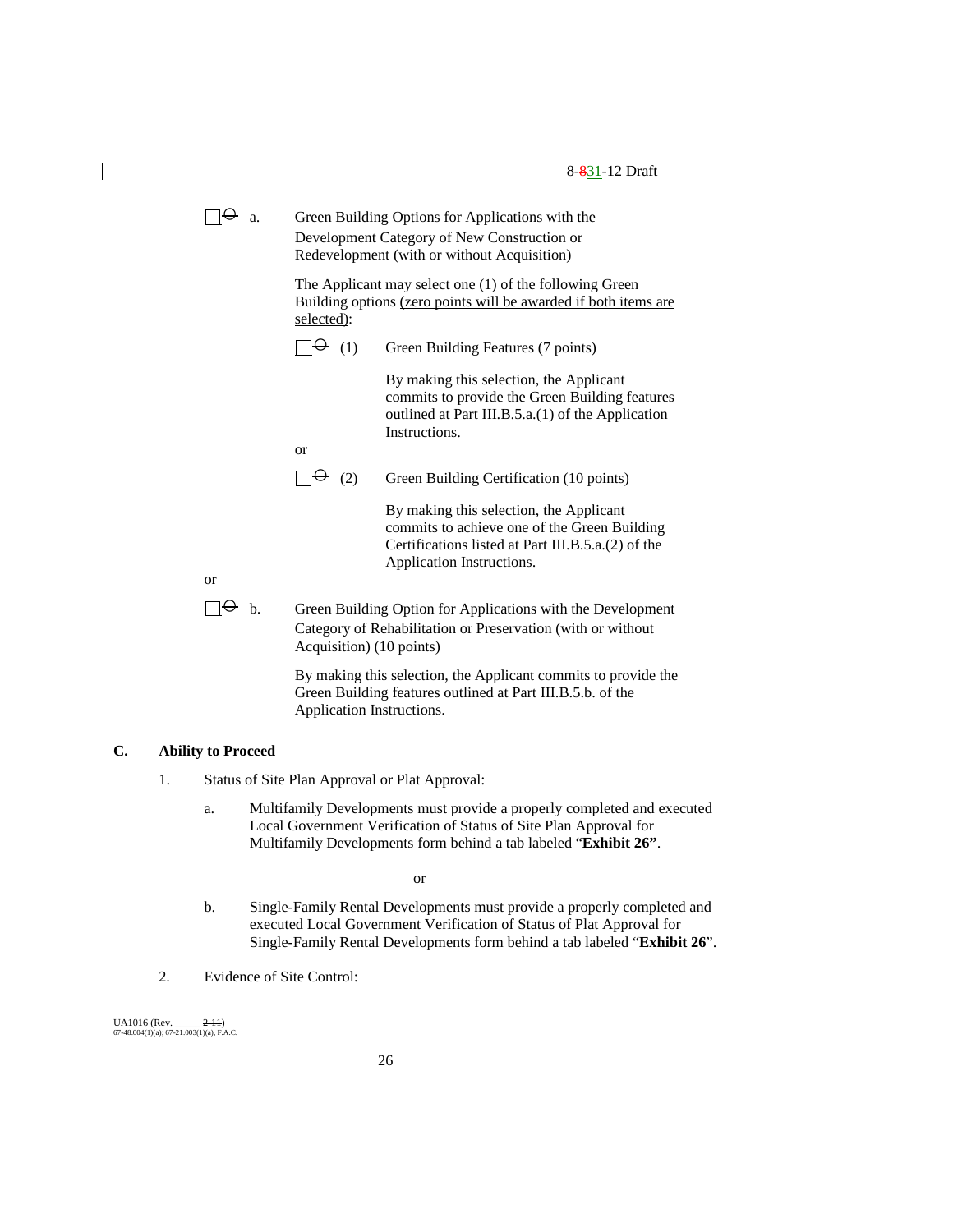Applicant must demonstrate site control by providing the following documentation:

a. Provide a fully executed eligible qualified contract for purchase and sale for the subject property behind a tab labeled "**Exhibit 27**".

or

b. Provide a recorded deed or recorded certificate of title behind a tab labeled "**Exhibit 27**".

or

- c. Provide a copy of the fully executed long-term lease behind a tab labeled "**Exhibit 27**".
- 3. Evidence of Infrastructure Availability:

With one exception, all Applicants must demonstrate that as of Application Deadline each type of infrastructure is available. The one exception is if the proposed Development consists of 100 percent rehabilitation units (as stated by the Applicant at Part III.A.6.b. of the Application) and meets the other criteria outlined at Part III.C.3. of the Instructions, the Application will automatically be deemed to meet threshold and receive 4 Ability to Proceed tie-breaker points without the requirement to demonstrate that as of Application Deadline each type of infrastructure is available.

Does the proposed Development qualify for the above-described exception making the Application eligible to automatically meet threshold and receive 4 Ability to Proceed tie-breaker points?

O Yes O No

If "No", the Applicant must provide the following information:

- a. Electricity Provide a letter from the provider or a properly completed and executed Verification of Availability of Infrastructure – Electricity form behind a tab labeled "**Exhibit 28**".
- b. Water Provide a letter from the provider or a properly completed and executed Verification of Availability of Infrastructure – Water form behind a tab labeled "**Exhibit 29**".
- c. Sewer, Package Treatment or Septic Tank Provide a letter from the provider or a properly completed and executed Verification of Availability of Infrastructure – Sewer Capacity, Package Treatment, or Septic Tank form behind a tab labeled "**Exhibit 30**".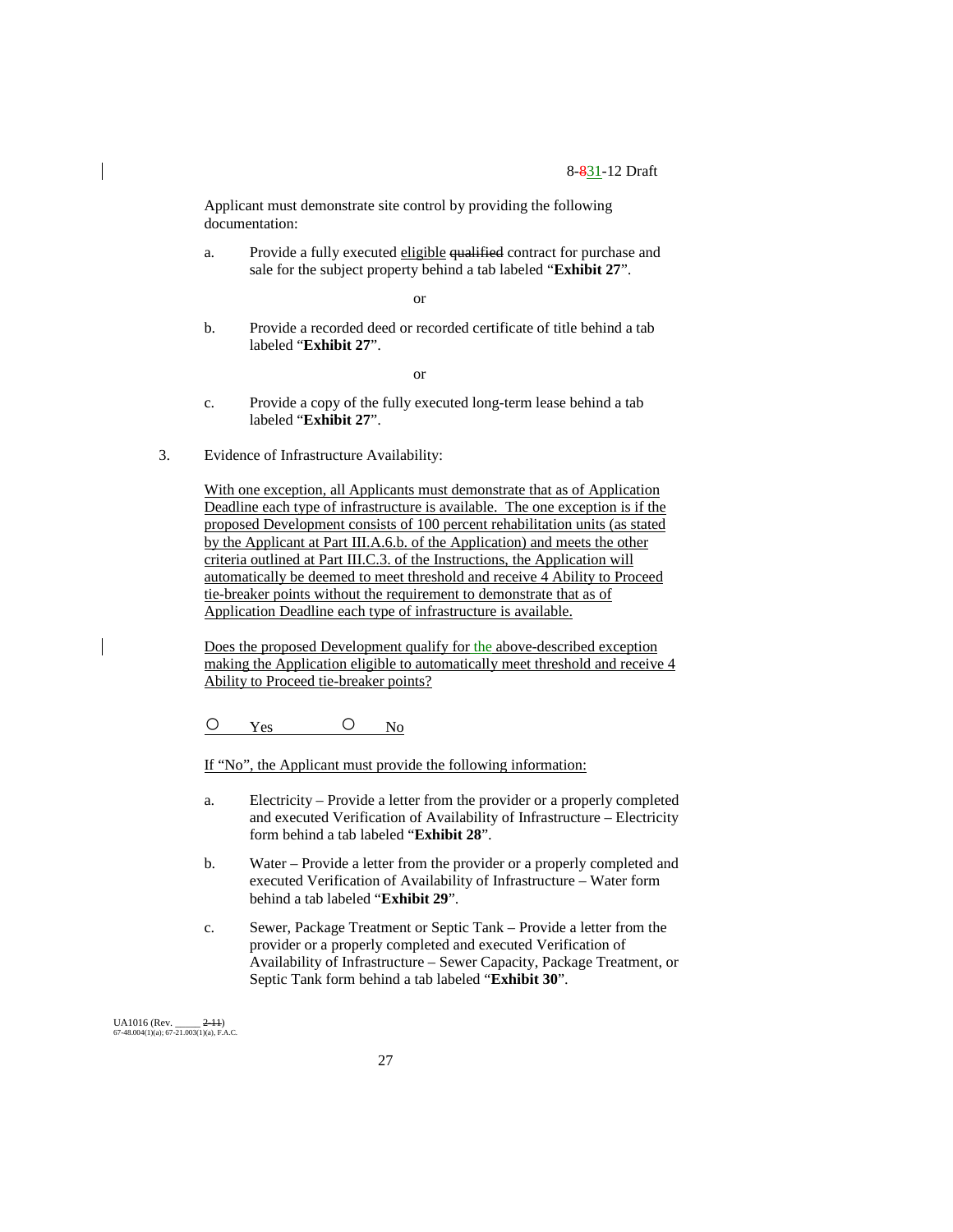- d. Roads Provide a letter from the appropriate Local Government or a properly completed and executed Verification of Availability of Infrastructure – Roads form behind a tab labeled "**Exhibit 31**".
- 4. Evidence of Appropriate Zoning:
	- a. New Construction and Redevelopment Developments (at Part III.A.3.a. of the Application) – Provide a properly completed and executed Local Government Verification That Development Is Consistent With Zoning And Land Use Regulations form behind a tab labeled "**Exhibit 32**".
		- or
	- b. Rehabilitation and Preservation Developments (at Part III.A.3.a. of the Application) – Provide a properly completed and executed Local Government Verification That Development Is Consistent With Zoning And Land Use Regulations form or a properly completed and executed Local Government Verification That Permits Are Not Required For This Development form behind a tab labeled "**Exhibit 32**".
- 5. Environmental Site Assessment (ESA):
	- a. Phase I ESA **–** Provide a properly completed and executed Verification of Environmental Safety – Phase I Site Assessment form behind a tab labeled "**Exhibit 33**".
	- b. Phase II ESA If applicable, provide a properly completed and executed Verification of Environmental Safety – Phase II Site Assessment form behind a tab labeled "**Exhibit 34**".

#### **D. Demographic Commitment**

- 1. Elderly
	- a. Will the proposed Development be an ALF?

O Yes O No

b. For all counties except Miami-Dade County and Broward County, if the Applicant selected the Development Category of Rehabilitation or Preservation (with or without Acquisition) at Part III.A.3.a. of the Application, does the proposed Development constitute an existing, occupied elderly housing facility that is operating as an elderly housing facility as set forth in the Federal Fair Housing Act as of the Application Deadline for the 2011 Universal Application Cycle?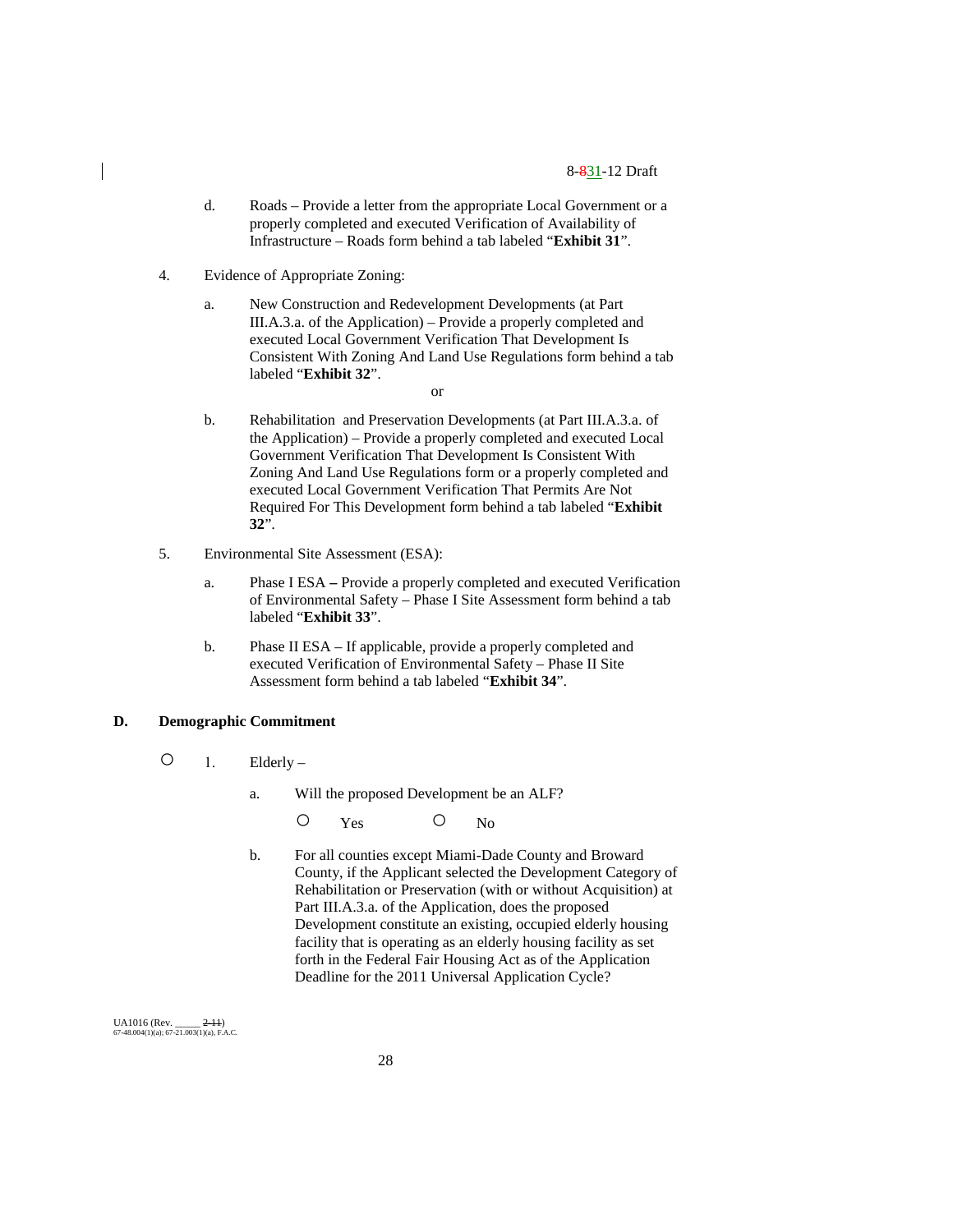|    | No<br>Yes                                                                                                                                                                                                                                                                                                                                                                   |
|----|-----------------------------------------------------------------------------------------------------------------------------------------------------------------------------------------------------------------------------------------------------------------------------------------------------------------------------------------------------------------------------|
|    | Provide evidence of a local need for low-income Elderly<br>$C_{\star}$<br>housing (non-ALF or ALF) behind a tab labeled "Exhibit 35".                                                                                                                                                                                                                                       |
| 2. | Farmworker or Commercial Fishing Worker - Provide evidence of a<br>local need for Farmworker or Commercial Fishing Worker housing<br>behind a tab labeled "Exhibit 35".                                                                                                                                                                                                     |
| 3. | Homeless - Provide a properly completed and executed Verification of<br>Inclusion in Local Homeless Continuum of Care Plan by Lead Agency<br>form behind a tab labeled " <b>Exhibit 35</b> ". If no Local Homeless<br>Assistance Continuum of Care Plan exists, evidence of a local need for<br>Homeless housing must be provided behind a tab labeled "Exhibit"<br>$35$ ". |
| 4. | Family – Development will serve the general population.                                                                                                                                                                                                                                                                                                                     |
| 5. | Persons with Special Needs - Provide evidence of a local need for                                                                                                                                                                                                                                                                                                           |
|    | housing for Persons with Special Needs behind a tab labeled "Exhibit<br><u>35".</u><br>Formatted: Indent: First line: 0.5"                                                                                                                                                                                                                                                  |

# **E. Set-Aside Commitments**

 $\overline{\phantom{a}}$ 

- 1. MMRB and HC Applications:
	- a. Minimum Set-Aside:

Select one of the following:

○ 20% of units at 50% Area Median Income (AMI) or lower

or

○ 40% of units at 60% AMI or lower

or

- HC Applicants Only Deep rent skewing option as defined in Section 42, IRC, as amended
- b. Set-Aside Commitment:
	- (1) Does the proposed Development qualify as an LDA a Set-Aside Location A Development?

O Yes O No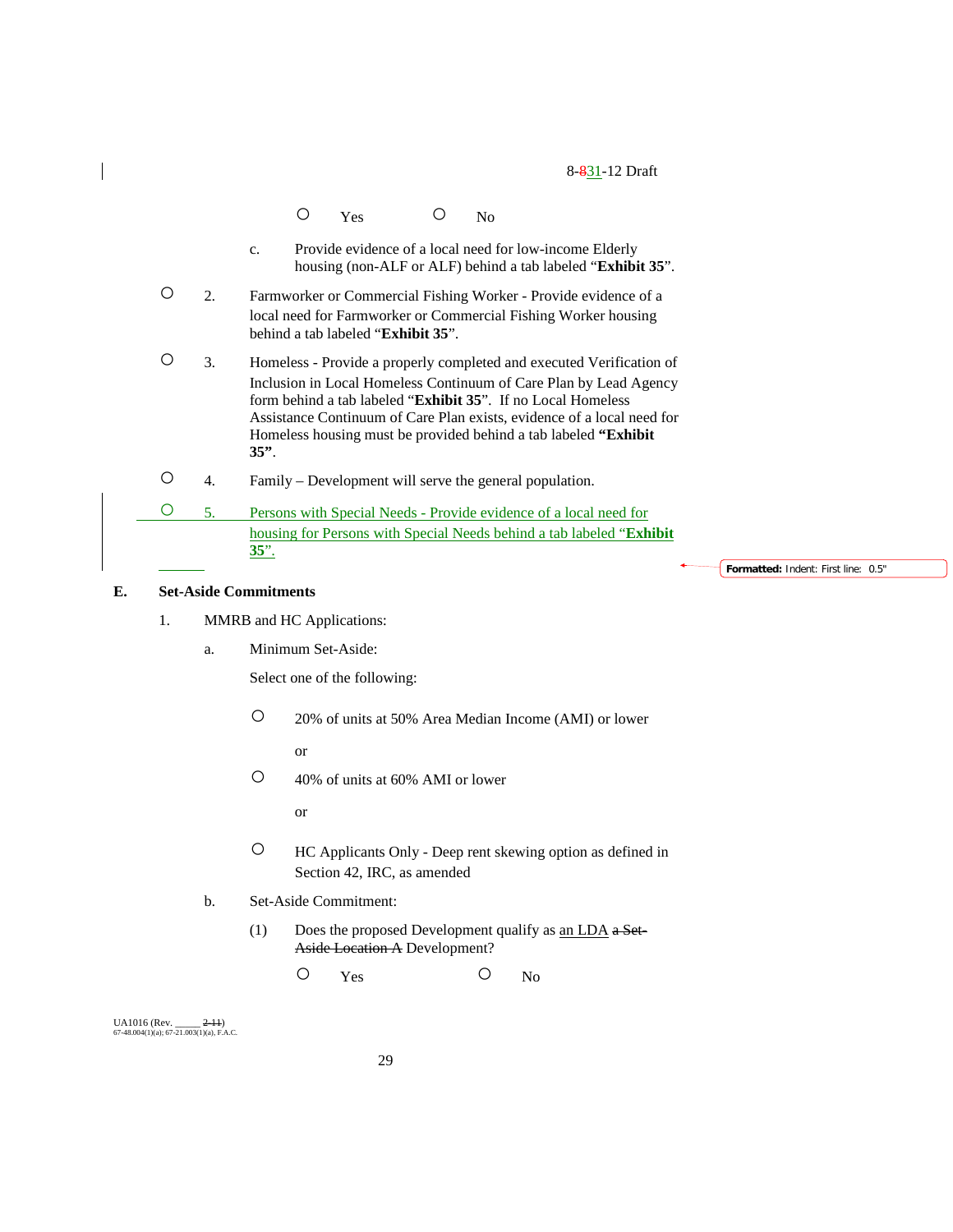- (2) If requesting Competitive HC with a Demographic Commitment at Part III.D. of Elderly Non-ALF, Farmworker/Commercial Fishing Worker, or Family, does the Applicant commit to (i) set aside at least 50 percent of the ELI units for Special Needs Households and (ii) develop and execute a Memorandum of Understanding with at least one designated Special Needs Household Referral Agency for the county where the proposed Development will be located?
	- O Yes O No
- (3) All Applicants must enter all set-aside commitments (required set-asides and additional set-asides) on the total set-aside breakdown chart at either section (a) or (b) below. The Applicant should complete each column of the applicable chart.
	- (a) If applying for Competitive HC\* or non-competitive HC only:

|                 | Percentage of Residential Units |                  |
|-----------------|---------------------------------|------------------|
|                 | Commitment for Competitive HC   | <b>AMI</b> Level |
|                 | or non-competitive HC only      |                  |
|                 |                                 |                  |
|                 | $\frac{9}{6}$                   | At or Below 25%  |
|                 | $\frac{9}{6}$                   | At or Below 28%  |
|                 | %                               | At or Below 30%  |
|                 | $\frac{9}{6}$                   | At or Below 33%  |
|                 | %                               | At or Below 35%  |
|                 | %                               | At or Below 40%  |
|                 | $\frac{0}{0}$                   | At or Below 45%  |
|                 | %                               | At or Below 50%  |
|                 | %                               | At or Below 60%  |
| Total Set-Aside |                                 |                  |
| Percentage:     | %                               |                  |

\* One of the requirements for a proposed Development to qualify as a TOD Development is that at least  $\frac{75}{6}$  of the Development's set-aside units must be located within the designated TOD area. Set-aside units are calculated using the methodology described in Section  $4.3$ b. of the Ranking and Selection Criteria section of the Instructions.

| Formatted: Strikethrough |  |
|--------------------------|--|
|                          |  |
| Formatted: Strikethrough |  |

#### (b) If applying for MMRB with or without non-competitive HC:

| Percentage of Residential Units |                    |                 |
|---------------------------------|--------------------|-----------------|
| Commitment for                  | Commitment for     | AMI Level       |
| <b>MMRB</b>                     | non-competitive HC |                 |
|                                 |                    |                 |
| %                               | %                  | At or Below 25% |
| %                               | %                  | At or Below 28% |
| %                               | %                  | At or Below 30% |
| %                               | %                  | At or Below 33% |
| %                               | %                  | At or Below 35% |
| %                               | %                  | At or Below 40% |
| %                               | %                  | At or Below 45% |
| %                               | %                  | At or Below 50% |

UA1016 (Rev. \_\_\_\_\_ 2-11) 67-48.004(1)(a); 67-21.003(1)(a), F.A.C.

 $\mathbf{I}$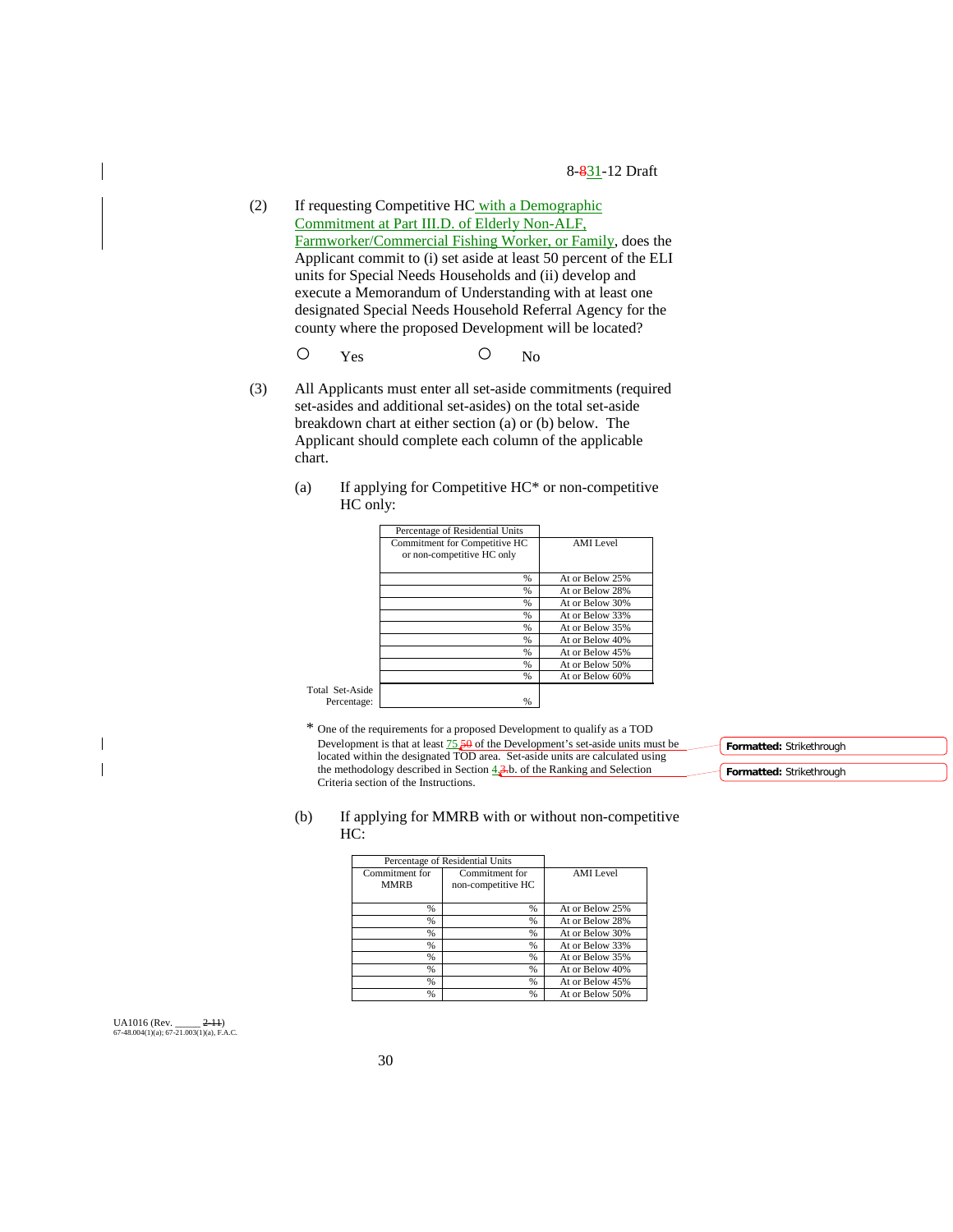|                 | $\%$ | $\%$ | At or Below 60% |
|-----------------|------|------|-----------------|
| Total Set-Aside |      |      |                 |
| Percentage:     | %    | %    |                 |

# 2. HOME Applications:

 $\overline{\phantom{a}}$ 

a. Minimum Number of HOME-Assisted Units Required by HUD (Applicants requesting Competitive HC and HOME):

|    | (1)                   | HOME loan requested:                                                                                                                         | \$            |
|----|-----------------------|----------------------------------------------------------------------------------------------------------------------------------------------|---------------|
|    | (2)                   | <b>Total Development Cost:</b>                                                                                                               | \$            |
|    | (3)                   | Percentage of Total Development Cost<br>provided by HOME Loan<br>(Divide a.(1) by a.(2) and round up to the next whole<br>percentage number) | $\frac{0}{0}$ |
|    | (4)                   | Total number of units in Development:                                                                                                        |               |
|    | (5)                   | Minimum number of HOME-Assisted Units<br>Required by HUD:<br>(Multiply $a(4)$ by $a(3)$ , round up to the next whole<br>number)              |               |
|    | (6)                   | Minimum number of HOME-Assisted Units<br>as a percentage:<br>(Divide $a(5)$ by $a(4)$ and round percentage to two<br>decimal places)         | $\frac{0}{0}$ |
| b. |                       | Summary of HOME-Assisted Units:                                                                                                              |               |
|    | (1)                   | Low HOME Rent Units                                                                                                                          |               |
|    | (2)                   | <b>High HOME Rent Units</b>                                                                                                                  |               |
|    | (3)                   | <b>Total HOME -Assisted Units</b>                                                                                                            |               |
|    | Affordability Period: |                                                                                                                                              |               |
|    |                       | Applicant irrevocably commits to set aside units in the proposed                                                                             |               |

# 3. Affo

Development for a total of \_\_\_\_\_\_\_\_\_\_\_ years.

# **F. Resident Programs**

1. Qualified Resident Programs for Non-Elderly, and Non-Homeless, and Non-Persons with Special Needs Developments (Maximum 6 Points): **Formatted:** Strikethrough

 $\Box$ a. Homeownership Opportunity Program: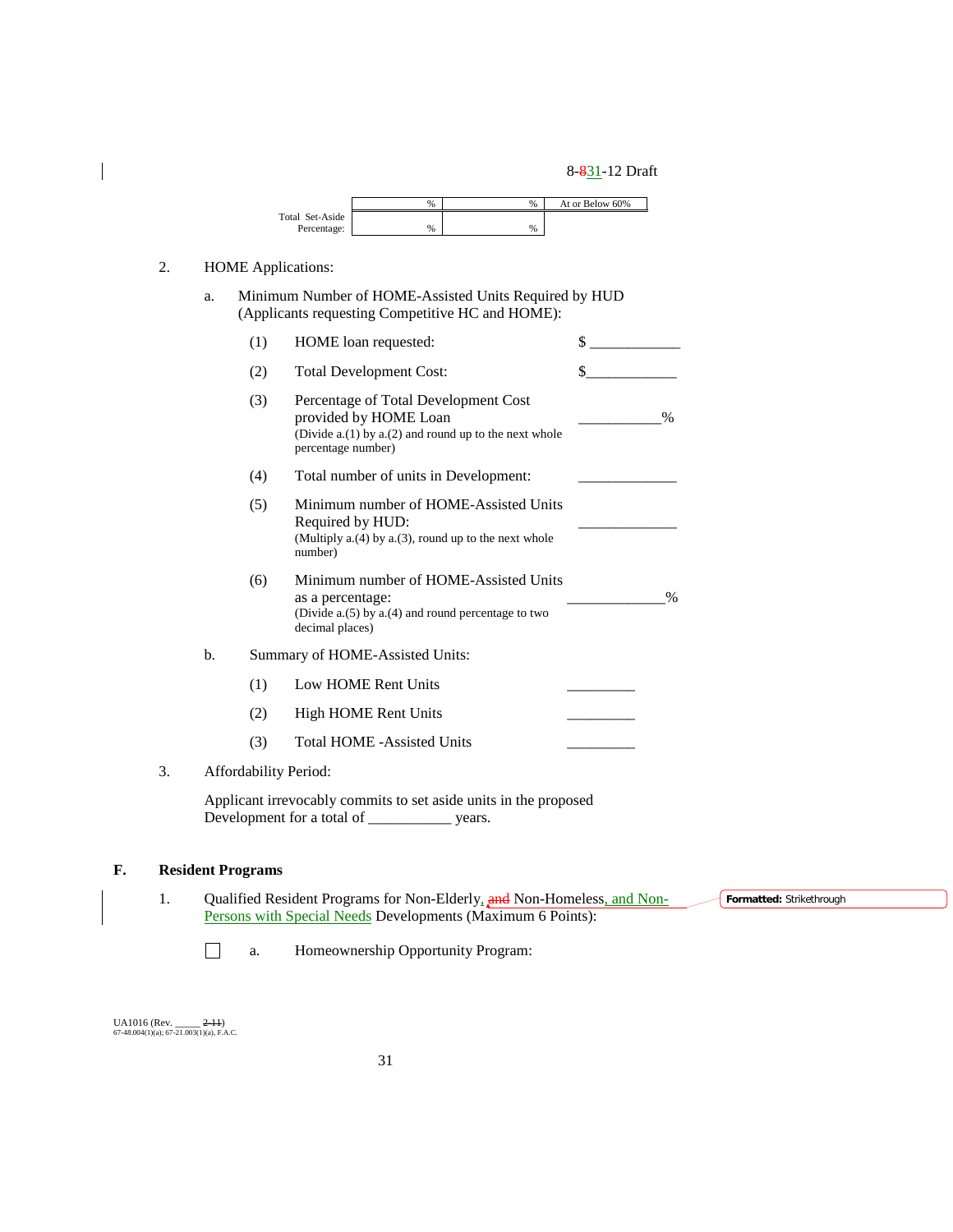| $\bigcirc$ | (1) Financial Assistance with Purchase of a |
|------------|---------------------------------------------|
|            | Home (2 points)                             |

OR For HC Single Family Rental Developments Only

- (2) Financial Assistance with Purchase of a Unit in the Development (1 point)
- $\Box$ b. After School Program for Children (3 points)
- $\Box$ c. First Time Homebuyer Seminars (1 point)
- $\Box$ d. Literacy Training (2 points)
- $\Box$ e. Employment Assistance Program (2 points)

OR

- 2. Qualified Resident Programs for Homeless Developments SRO and Non-SRO (Maximum 6 Points):
	- a. The following resident programs are available for SRO Developments only:
		- $\Box$ (1) Staffed kitchen/Cafeteria (3 points)
		- $\Box$ (2) Daily Activities (3 points)
	- b. The following resident programs are available for Non-SRO Developments only:
		- (1) Homeownership Opportunity Program:  $\perp$ 
			- (a) Financial Assistance with Purchase of a Home (2 points)

OR for HC Single Family Rental Developments Only

- (b) Financial Assistance with Purchase of a Unit in the Development (1 point)
- (2) After School Program for Children (3 points)  $\Box$
- $\Box$ (3) First Time Homebuyer Seminars (1 point)
- c. The following resident programs are available for both SRO and Non-SRO Developments:
	- $\Box$ (1) Literacy Training (2 points)
	- $\Box$ (2) Employment Assistance Program (2 points)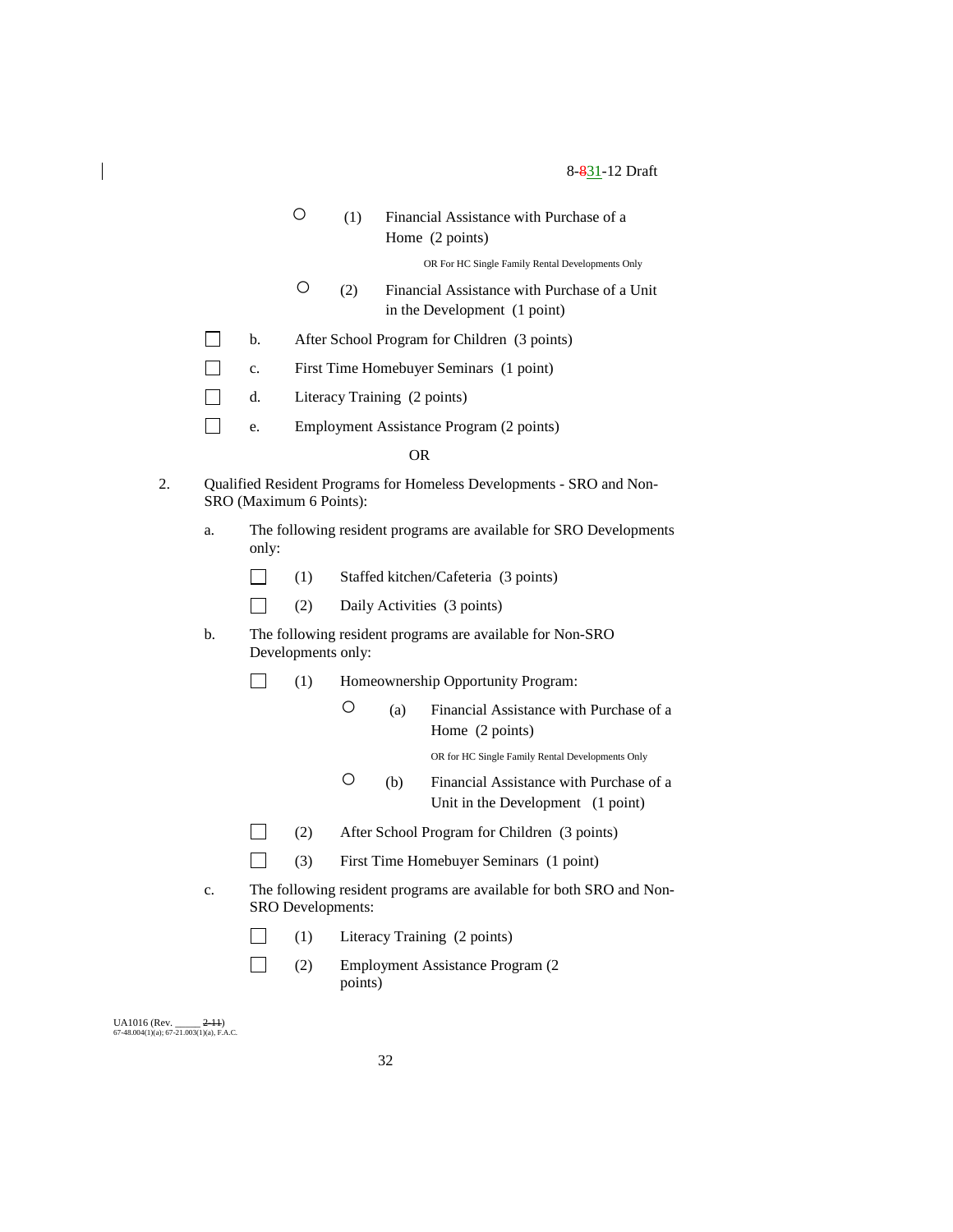|    |                                                                          |                                                                                         |                    | <b>OR</b>                                                                                                |  |                                                                                     |
|----|--------------------------------------------------------------------------|-----------------------------------------------------------------------------------------|--------------------|----------------------------------------------------------------------------------------------------------|--|-------------------------------------------------------------------------------------|
| 3. | Qualified Resident Programs for Elderly Developments (Maximum 6 Points): |                                                                                         |                    |                                                                                                          |  |                                                                                     |
|    | a.                                                                       | The following resident programs are available for Elderly Non-ALF<br>Developments only: |                    |                                                                                                          |  |                                                                                     |
|    |                                                                          |                                                                                         | (1)                | Daily Activities (3 points)                                                                              |  |                                                                                     |
|    |                                                                          |                                                                                         | (2)                | Assistance with Light Housekeeping, Grocery<br>Shopping and/or Laundry (1 point)                         |  |                                                                                     |
|    |                                                                          |                                                                                         | (3)                | Resident Assurance Check-In Program (2 points)                                                           |  |                                                                                     |
|    |                                                                          |                                                                                         | (4)                | Manager On-Site 24 Hours Per Day (3 points)                                                              |  |                                                                                     |
|    | b.                                                                       |                                                                                         | Developments only: | The following resident programs are available for Elderly ALF                                            |  |                                                                                     |
|    |                                                                          |                                                                                         | (1)                | Medication Administration (3 points)                                                                     |  |                                                                                     |
|    |                                                                          |                                                                                         | (2)                | Services for Persons with Alzheimer's Disease and<br>Other Related Disorders (3 points)                  |  |                                                                                     |
|    | c.                                                                       |                                                                                         |                    | The following resident programs are available for both Elderly Non-<br>ALF and Elderly ALF Developments: |  |                                                                                     |
|    |                                                                          |                                                                                         | (1)                | Private Transportation (3 points)                                                                        |  |                                                                                     |
|    |                                                                          |                                                                                         | (2)                | Literacy Training (2 points)                                                                             |  |                                                                                     |
|    |                                                                          |                                                                                         | (3)                | Computer Training (2 points)                                                                             |  |                                                                                     |
|    |                                                                          |                                                                                         |                    | <b>OR</b>                                                                                                |  | Formatted: Font: 12 pt                                                              |
|    |                                                                          |                                                                                         |                    |                                                                                                          |  | Formatted: Justified, Indent: Left: 1", First<br>line: 0.5", Tab stops: Not at 1.5" |
| 4. |                                                                          | (Maximum 6 Points):                                                                     |                    | Qualified Resident Programs for Persons with Special Needs Developments                                  |  |                                                                                     |
|    |                                                                          |                                                                                         |                    |                                                                                                          |  |                                                                                     |
|    |                                                                          | a.                                                                                      |                    | <b>Private Transportation</b> (3 points)                                                                 |  |                                                                                     |
|    | Manager On-Site 24 Hours Per Day (3 points)<br>b.                        |                                                                                         |                    |                                                                                                          |  |                                                                                     |
|    |                                                                          | c.                                                                                      |                    | <b>Supported Employment Program (4 points)</b>                                                           |  |                                                                                     |
|    |                                                                          | d.                                                                                      |                    | English as a Second Language (2 points)                                                                  |  |                                                                                     |
|    | Effective Communication for Conflict Resolution (2 points)<br>e.         |                                                                                         |                    |                                                                                                          |  |                                                                                     |
|    |                                                                          | f.                                                                                      |                    | <b>Safety Awareness Program (2 points)</b>                                                               |  |                                                                                     |

UA1016 (Rev. \_\_\_\_\_ <del>2-11</del>)<br>67-48.004(1)(a); 67-21.003(1)(a), F.A.C.

 $\begin{array}{c} \hline \end{array}$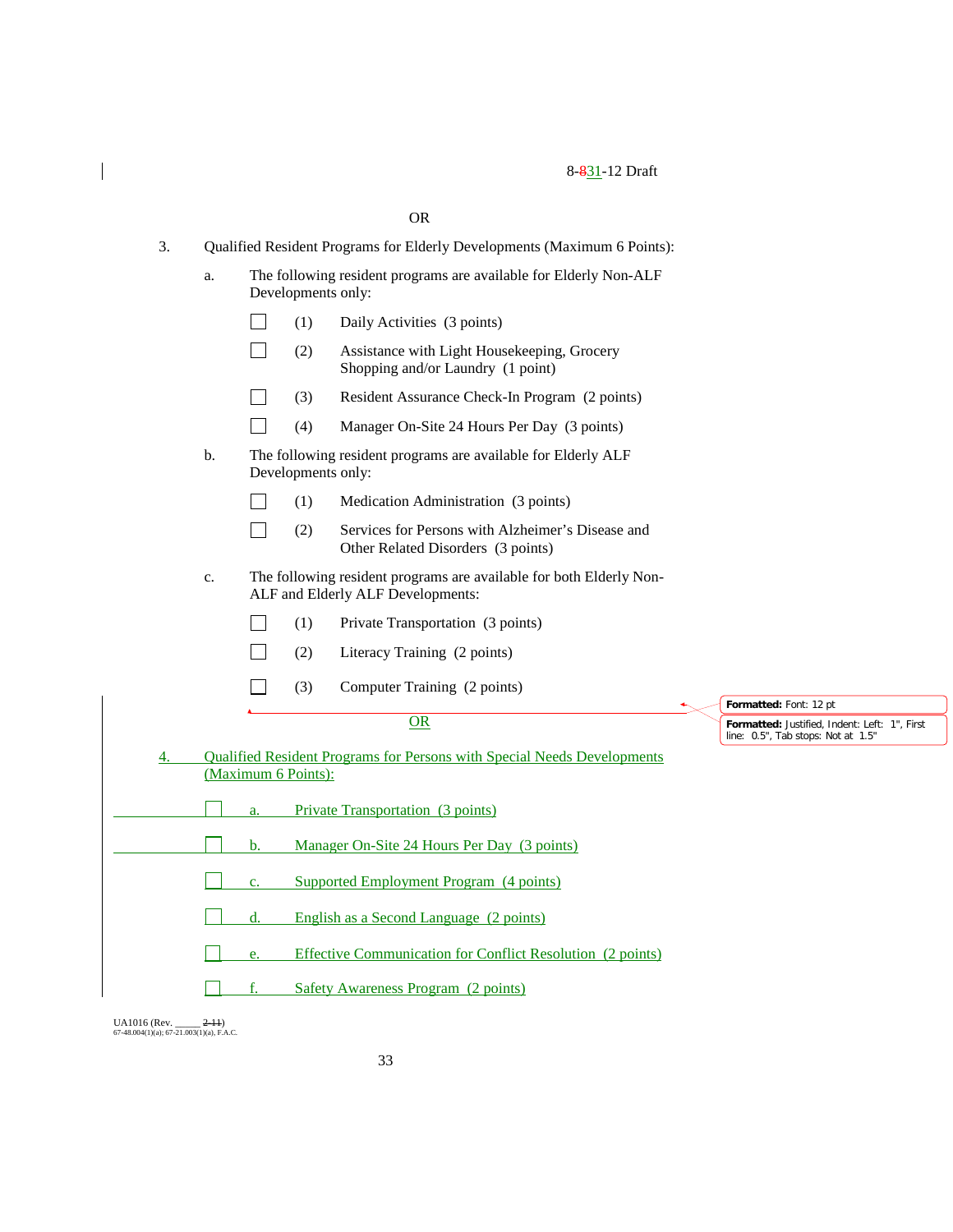| 5.4.  |                                                                   |                |           |                |                            | Qualified Resident Programs for ALL Applicants (Maximum 8 Points): | Formatted: Strikethrough |  |
|-------|-------------------------------------------------------------------|----------------|-----------|----------------|----------------------------|--------------------------------------------------------------------|--------------------------|--|
|       | $\mathcal{L}$                                                     | a.             |           |                | <b>Health and Wellness</b> |                                                                    |                          |  |
|       |                                                                   |                | (1)       |                | Developments:              | For All Developments Except Elderly ALF                            |                          |  |
|       |                                                                   |                |           |                | (a)                        | Health Care (2 points)                                             |                          |  |
|       |                                                                   |                |           |                | (b)                        | Health and Nutrition Classes (2 points)                            |                          |  |
|       |                                                                   |                |           | $\blacksquare$ | (c)                        | Mentoring (2 points)                                               |                          |  |
|       |                                                                   |                | <b>OR</b> |                |                            |                                                                    |                          |  |
|       |                                                                   |                | (2)       |                |                            | For Elderly ALF Developments only:                                 |                          |  |
|       |                                                                   |                |           |                | (a)                        | Health and Wellness Services and<br>Activities (2 points)          |                          |  |
|       |                                                                   |                |           |                | (b)                        | Mentoring and Intergenerational<br>(2 points)                      |                          |  |
|       |                                                                   | b.             |           |                |                            | Resident Activities (2 points)                                     |                          |  |
|       |                                                                   | $\mathbf{c}$ . |           |                |                            | Financial Counseling (2 points)                                    |                          |  |
|       | $\sim$                                                            | d.             |           |                |                            | English as a Second Language (2 points)                            |                          |  |
|       |                                                                   | e.             |           |                |                            | Resident Assistance Referral Program (2 points)                    |                          |  |
|       |                                                                   | f.             |           |                |                            | Swimming Lessons (2 points)                                        |                          |  |
|       |                                                                   | g.             |           |                |                            | Life Safety Training (2 points)                                    |                          |  |
|       | <b>HOME Uniform Relocation Act (Applications Requesting HOME)</b> |                |           |                |                            |                                                                    |                          |  |
| $\pm$ | Does any portion of the Development involve rehabilitation work?  |                |           |                |                            |                                                                    |                          |  |

- 2. Tenant Relocation Information for Existing Properties:
- $1.$  a. Are there any units occupied?

UA1016 (Rev. \_\_\_\_\_ <del>2-11</del>)<br>67-48.004(1)(a); 67-21.003(1)(a), F.A.C.

 $\overline{\phantom{a}}$ 

 $\overline{\phantom{a}}$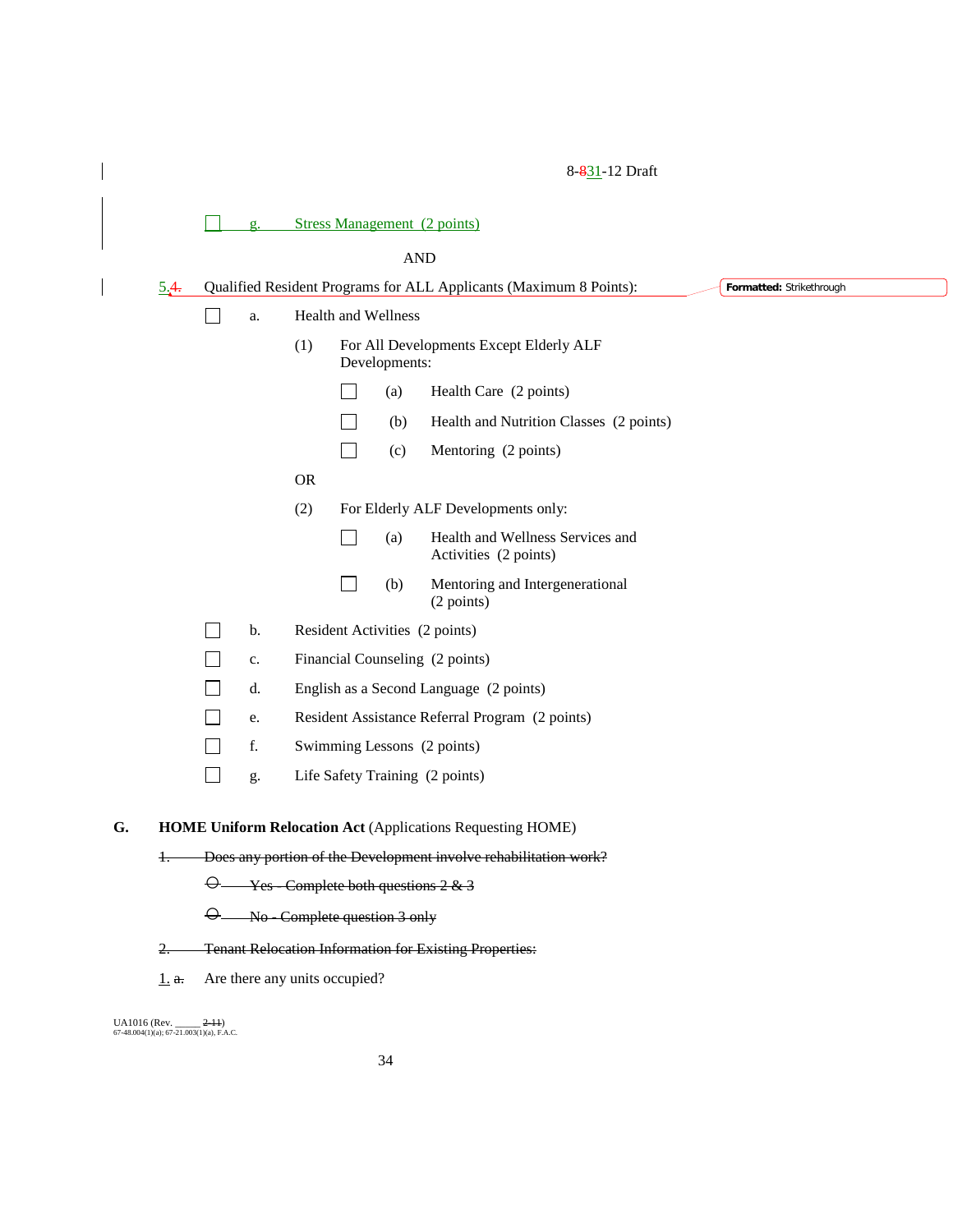- Yes Go to question 2. below Complete items b. f.
- $\degree$  No Go to question 3. below Skip items c. f.
- 2. Tenant Relocation Information for Existing Properties:
	- $\underline{\mathbf{a}}.\underline{\mathbf{b}}.$  How many total units now exist in the development?
	- $\underline{b.e.}$  How many units are occupied?  $\Box$
	- c.d. Based on the income information of each tenant, is permanent relocation (displacement) anticipated during or after the construction/rehabilitation period?
		- Yes Number of units affected:\_\_\_\_\_
		- No
	- d.e. During rehabilitation, Wwill temporary relocation of any tenants be required?
		- Yes how many tenants will require temporary relocation?
		- No
	- e.f. Provide one copy of the required information in a separate notebook entitled "Relocation Documentation."
- 3. Uniform Relocation Act (URA) Acquisition Information (For All Development Categories):
	- a. Does the Applicant own the Development site as documented in the Site Control section of this Application?
		- Yes Provide a narrative regarding the acquisition behind a tab labeled **"Exhibit 36 35-A"** and skip items b. through d. below
		- No Answer item b. below
	- b. Is Applicant a private company?
		- Yes Provide a copy of the notice provided to the seller behind a tab labeled **"Exhibit 36 35-B"** and skip items c. and d. below
		- No Answer item c. below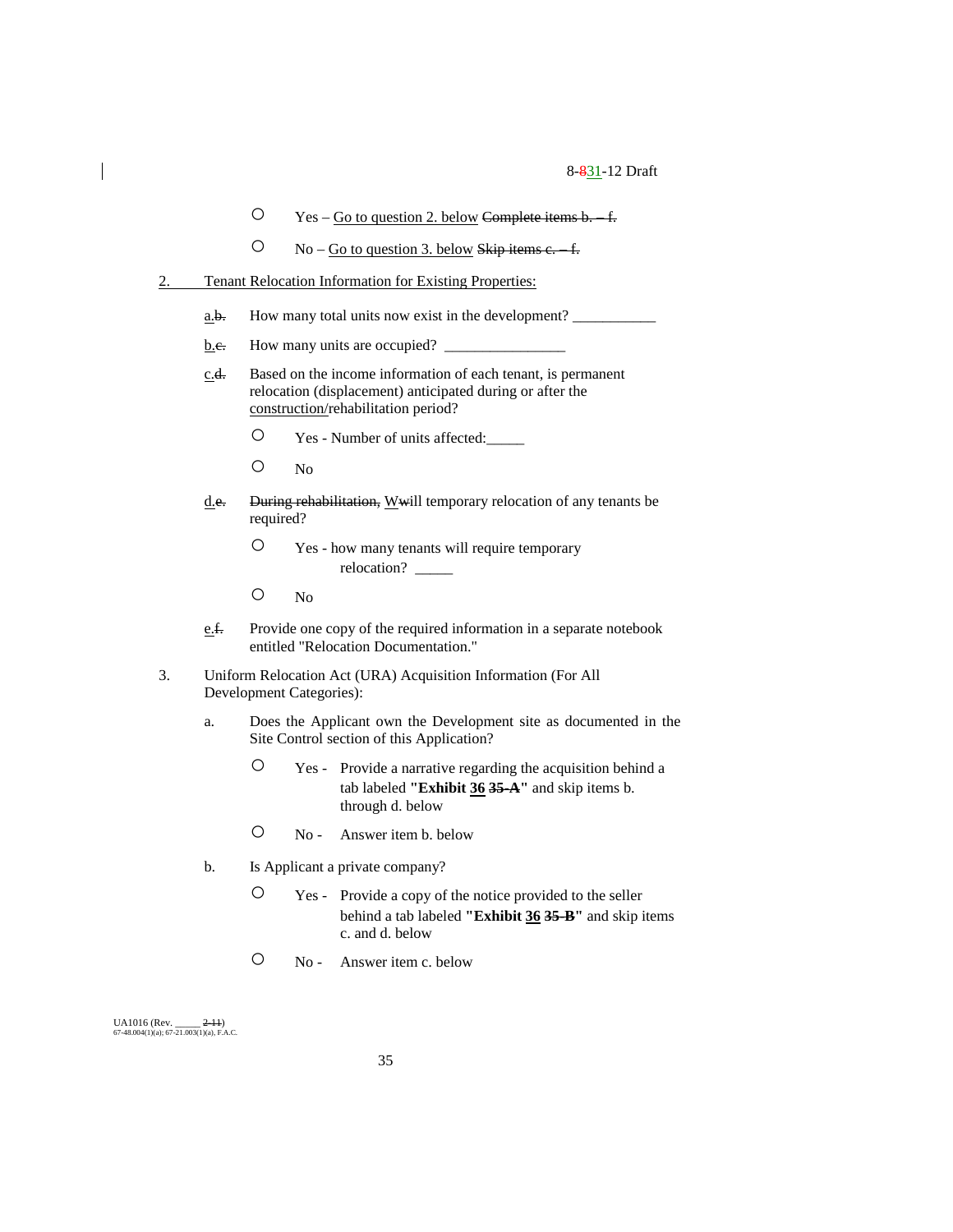- c. Is Applicant a public (government) Applicant?
	- Yes Answer item d. below
	- No Skip item d. below
- d. Does the Applicant have eminent domain power?
	- Yes Provide a copy of the required notice behind a tab labeled **"Exhibit 36 35-C"**
	- No Provide the required information behind a tab labeled **"Exhibit 36 35-C"**
- **H. HOME Certification of Consistency With the Consolidated Plan** (Applications Requesting HOME)

Provide documentation evidencing certification of consistency with Consolidated Plan behind a tab labeled **"Exhibit 37 35-D".**

#### **I. HOME Other Federal Requirements** (Applications Requesting HOME)

1. Federal Labor Requirements:

Does the Development consist of 12 or more HOME-Assisted uUnits to be constructed under a single contract?

O Yes O No

2. Debarment and Suspension:

Provide the executed Contractor Certification behind a tab labeled "**Exhibit 38 35-E**"**.**

- 3. Lead Based Paint:
	- a. Did the Applicant answer "Yes" to question G.1. in this Application?
		- Yes answer item b. below
		- $O$  No skip items b. and c. below
	- b. Was the Development to be rehabilitated built before 1978?
		- Yes answer item c. below
		- No skip item c. below
	- c. Is the Applicant purchasing the property?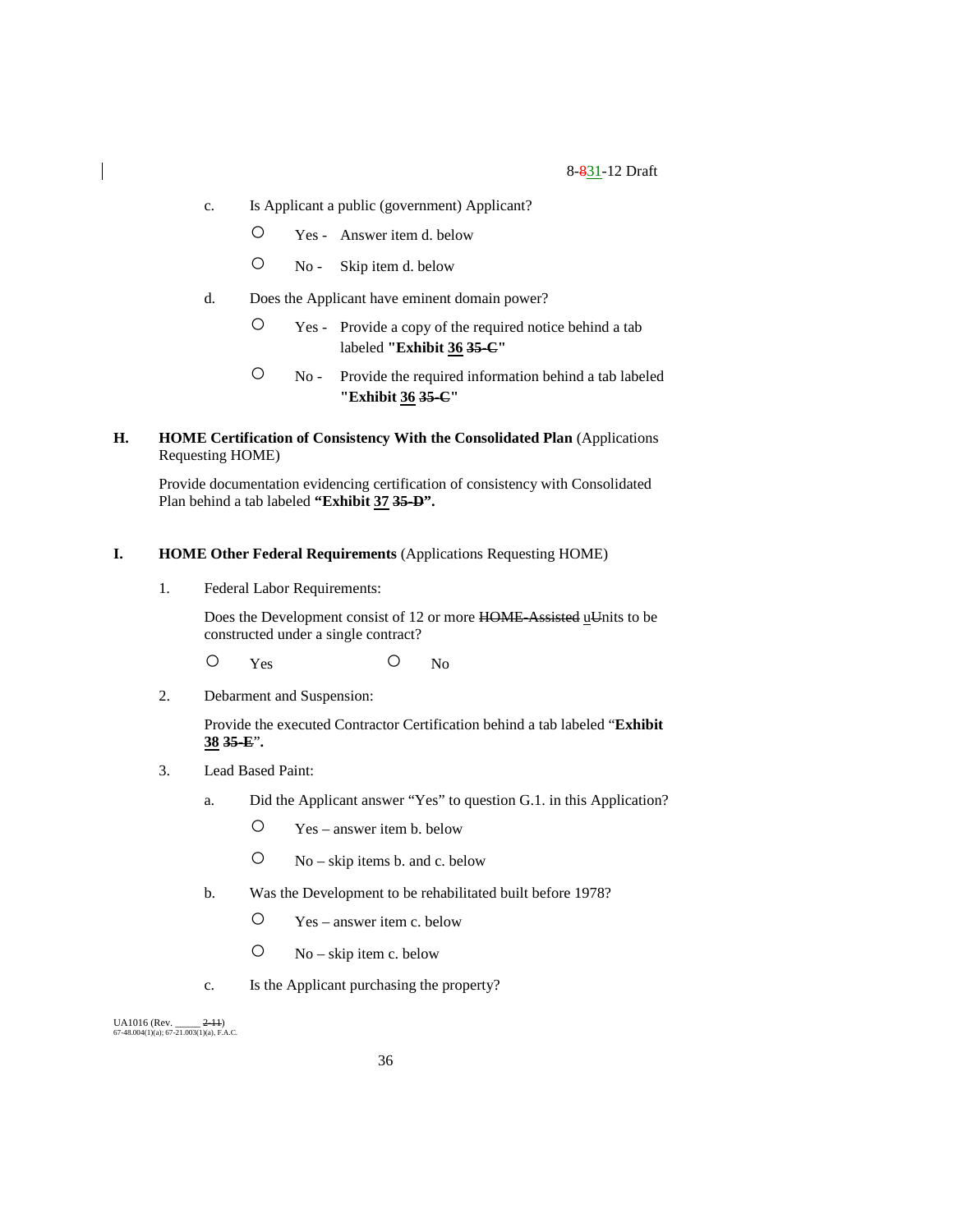○ Yes - Provide a copy of the executed Disclosure of Information on Lead Based Paint and Lead Based Paint Hazards form behind a tab labeled "**Exhibit 38 35-F**".

- No
- 4. Match:

| List the amount of each source of Match and provide the required |                                 |
|------------------------------------------------------------------|---------------------------------|
| documentation behind a tab labeled "Exhibit 38 $35 - G$ ":       | <b>Formatted:</b> Strikethrough |
|                                                                  |                                 |

 $\frac{\S_{\_}}{\S_{\_}}$  $\frac{1}{2}$  $\frac{1}{2}$  $\frac{\S_{\_}}{\S_{\_}}$ 

- a. Source(s)
- b. Total Match Amount: \$\_\_\_\_\_\_\_\_

# **Part IV. Local Government Support**

#### **A. Contributions**

1. If the proposed Development does not meet one or more of the criteria listed in the Application Instructions to be eligible for an automatic 5 points, has a Local Government committed to provide a contribution to the proposed Development?

O Yes O No <u>O N/A</u>

If "Yes", provide the following:

- a. The applicable Local Government Verification of Contribution form(s):
	- (1) Local Government Verification of Contribution Grant form behind a tab labeled "**Exhibit 39 36**";
	- (2) Local Government Verification of Contribution Fee Waiver form behind a tab labeled "**Exhibit 40 37**";
	- (3) Local Government Verification of Contribution Loan form behind a tab labeled "**Exhibit 41 38**"; and/or
	- (4) Local Government Verification of Contribution Fee Deferral form behind a tab labeled "**Exhibit 42 39**".
- b. The payment stream for all present value calculations (if contribution consists of a loan or deferred fee) and the calculations by which the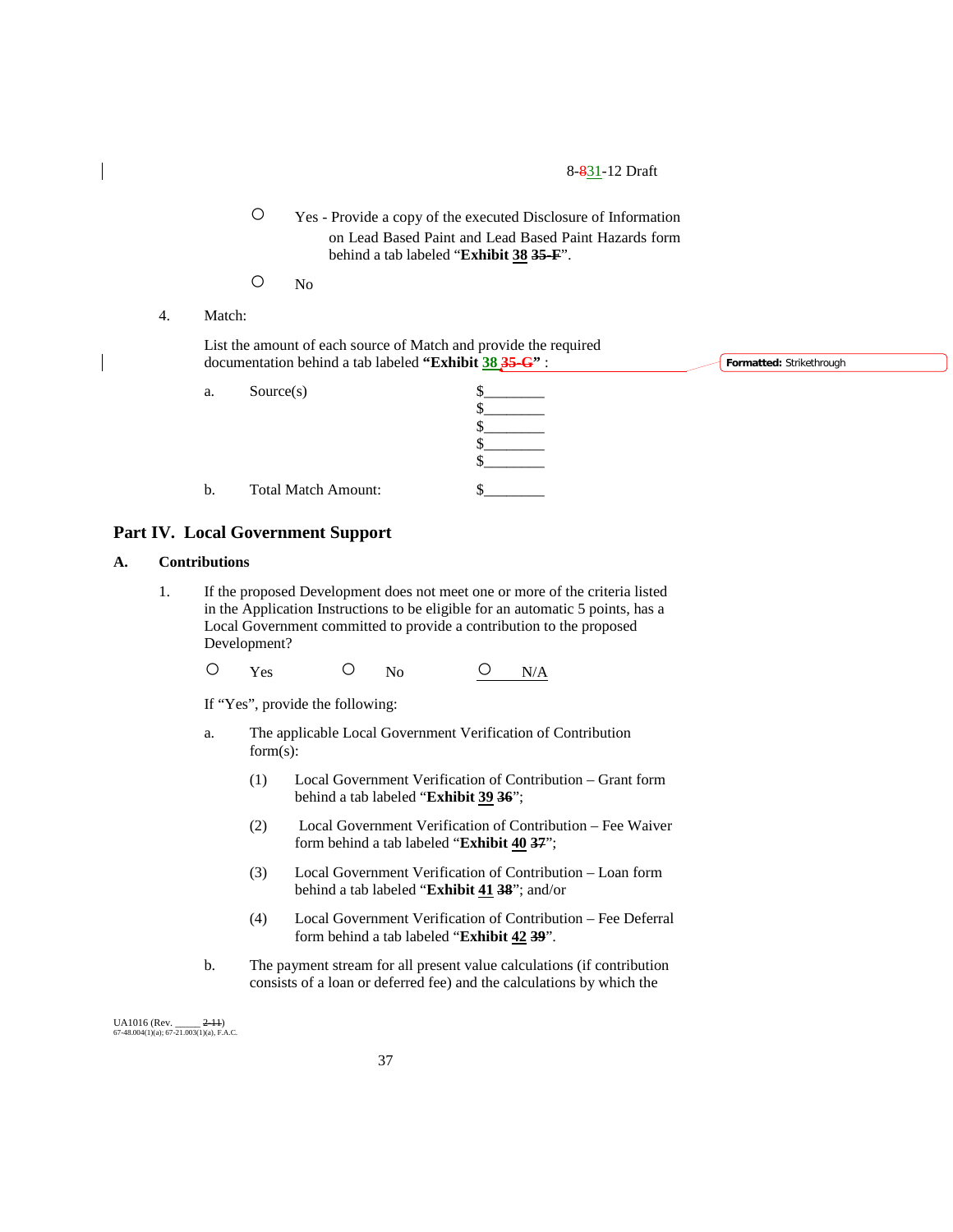total amount of each waiver is determined (if contribution consists of a fee waiver) must be provided behind the applicable exhibit tab.

- 2. For each Local Government contribution the Development will receive:
	- a. Enter the type of contribution (grant, loan, fee waiver or fee deferral) and the value (net present value for loans and fee deferrals) of each contribution:



# **B. Incentives**

If the Local Government provides planning efforts for affordable housing, provide a properly completed and executed Verification of Local Government Incentives for Affordable Housing form behind a tab labeled **"Exhibit 43"** indicating the incentives provided by the Local Government.

- If the Local Government provides an expedited permitting process for affordable housing, provide the Local Government Verification of Affordable Housing Incentives – Expedited Permitting Process for Affordable Housing form behind a tab labeled "**Exhibit 40**".
- If the Local Government has an on-going and current process for providing contributions to affordable housing properties or developments, provide the Local Government Verification of Affordable Housing Incentives – Contributions to Affordable Housing Properties or Developments form behind a tab labeled "**Exhibit 41**".
- If the Local Government currently makes available to affordable housing properties or developments the modification of fee requirements, including reduction or waiver of fees and alternative methods of fee payment, provide the Local Government Verification of Affordable Housing Incentives – Modification of Fee Requirements for Affordable Housing Properties or Developments form behind a tab labeled "**Exhibit 42**".
- 戸 If the Local Government currently has a process, established by ordinance, resolution, plan or policy, that requires consideration of the impact of proposed policies, ordinances, regulations, or plan provisions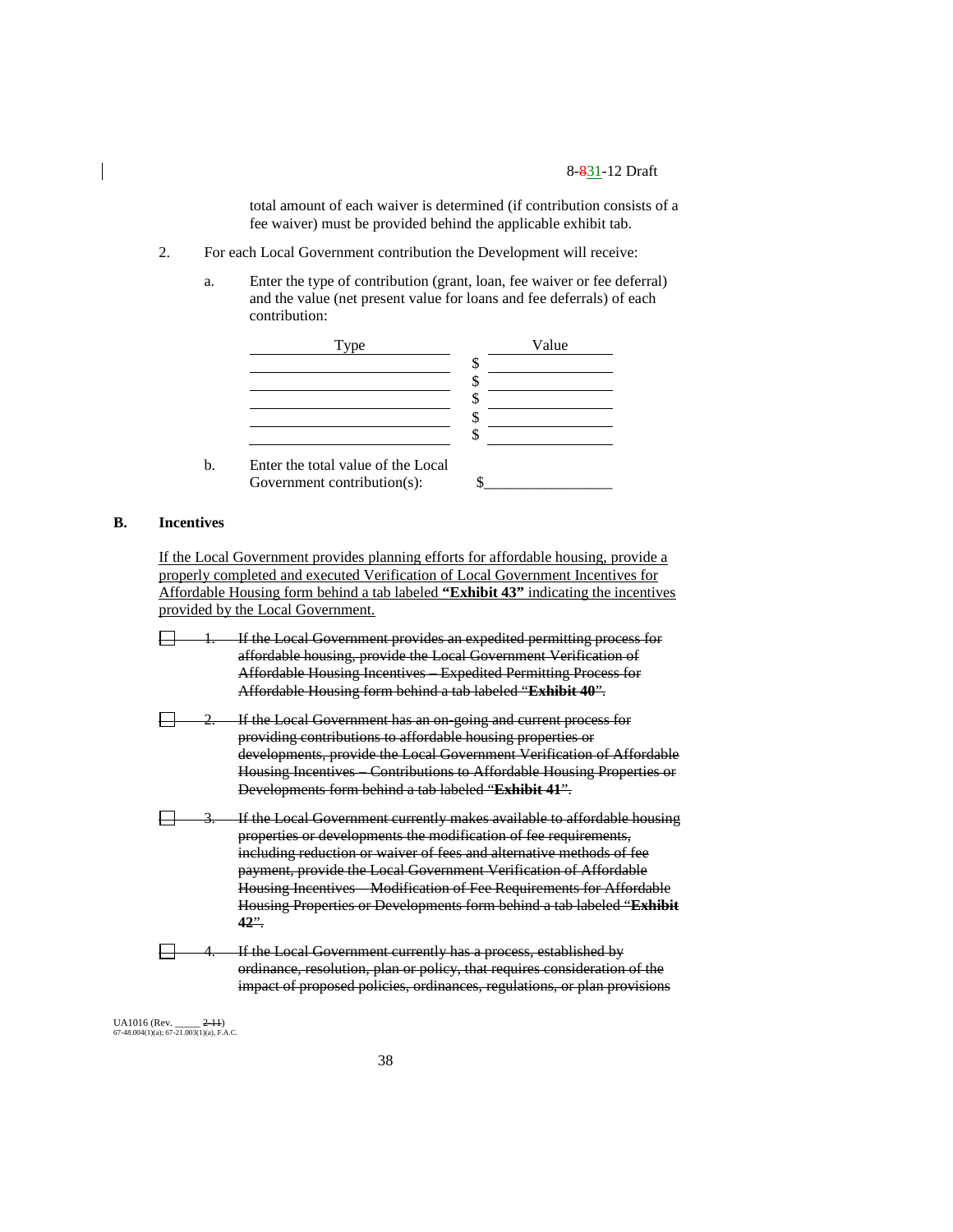on the cost of affordable housing prior to adoption of such policies, ordinances, regulations, or plan provisions, provide the Local Government Verification of Affordable Housing Incentives – Impact of Policies, Ordinances, Regulations or Plan Provisions on Cost of Affordable Housing Properties or Developments form behind a tab labeled "**Exhibit 43**".

# **Part V. Financing**

# **A. Funding:**

1. Funding Request:

| Tax-Exempt Multifamily Bonds       |              |
|------------------------------------|--------------|
| Taxable Multifamily Bonds          |              |
| Competitive HC (annual amount)     | $\mathbb{S}$ |
| Non-competitive HC (annual amount) | $\mathbb{S}$ |
| <b>HOME</b>                        |              |

# 2. Other Funding:

a. If a PLP loan has been awarded for this Development, provide the following information:

| Corporation File # | <b>Amount of Funding</b> |  |  |
|--------------------|--------------------------|--|--|
|                    |                          |  |  |

b. Other Corporation funds that will be incorporated as a source of financing for the proposed Development:

|     | Corporation Program | Corporation File | <b>Amount of Funding</b> |
|-----|---------------------|------------------|--------------------------|
|     | SAIL.               |                  |                          |
| (2) | Tax-Exempt MMRB     |                  |                          |
| (3) | Non-competitive HC  |                  |                          |
| (4) | <b>Taxable MMRB</b> |                  |                          |
|     | EHCL                |                  |                          |
|     |                     |                  |                          |

\_\_\_\_\_\_\_\_\_\_\_\_\_\_\_\_\_\_\_\_\_\_\_\_\_\_ \$\_\_\_\_\_\_\_\_\_\_\_\_\_\_\_\_\_\_\_\_\_\_\_\_\_\_

c. If tax-exempt multifamily bonds issued by an entity other than the Corporation or a County Housing Finance Authority will be used to finance this construction, provide the following information:

(tax-exempt multifamily bond source) (tax-exempt multifamily bond amount)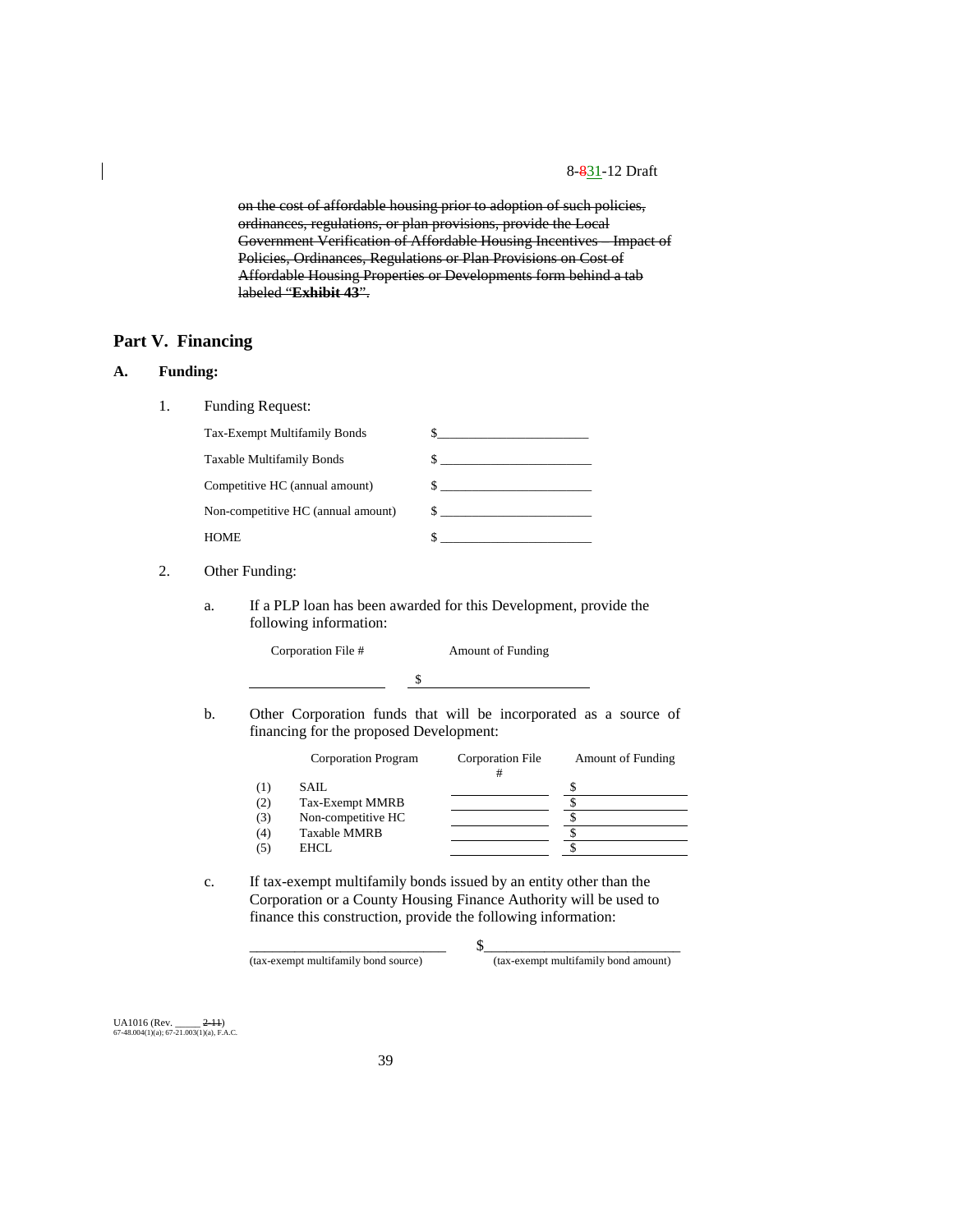d. If the proposed Development will be assisted with funding under the United States Department of Agriculture RD 514/516 Program, RD 515 Program, and/or the RD 538 Program, indicate the applicable program(s) below and provide the required documentation behind a tab labeled "**Exhibit 44**".

RD 514/516 □ RD 515 □ RD 538  $\Box$ 

## **B. Finance Documents**

All Applicants must complete the Development Cost Pro-Forma, the Detail/Explanation Sheet, if applicable, the Construction or Rehab Analysis, and the Permanent Analysis.

All Applicants must complete and attach the Commitment to Defer Developer Fee form, if applicable, behind a tab labeled "**Exhibit 45**".

## **C. MMRB Applicants** (Threshold)

Provide the following information:

1. Credit Enhancer:

Term: \_\_\_\_\_\_\_\_\_\_\_\_\_\_\_\_\_\_\_\_\_ Expected Rating: \_\_\_\_\_\_\_\_\_\_\_\_ OR 2. Private Placement / Name of Purchaser: \_\_\_\_\_\_\_\_\_\_\_\_\_\_\_\_\_\_\_\_\_\_\_\_\_\_\_ Term: \_\_\_\_\_\_\_\_\_\_\_\_\_\_\_\_\_\_\_\_\_ Expected Rating: \_\_\_\_\_\_\_\_\_\_\_\_\_\_\_

\_\_\_\_\_\_\_\_\_\_\_\_\_\_\_\_\_\_\_\_\_\_\_\_\_\_\_\_\_\_\_\_\_\_\_\_\_\_\_\_\_\_\_\_\_\_\_\_\_\_\_\_\_\_\_\_\_\_\_\_

Provide the Credit Enhancer's Commitment or Bond Purchaser's Letter of Interest behind a tab labeled "**Exhibit 46**".

#### **D. Non-Corporation Funding Proposals Commitment(s)**

Attach all funding proposals commitment(s) and letter(s) of intent executed by the lender(s) or other source(s). Insert the documentation for each source directly behind its own tab beginning with a tab labeled "**Exhibit 47**" and continuing with sequentially numbered tabs for each exhibit.

\*\*\*\*\*\*

**Addenda**